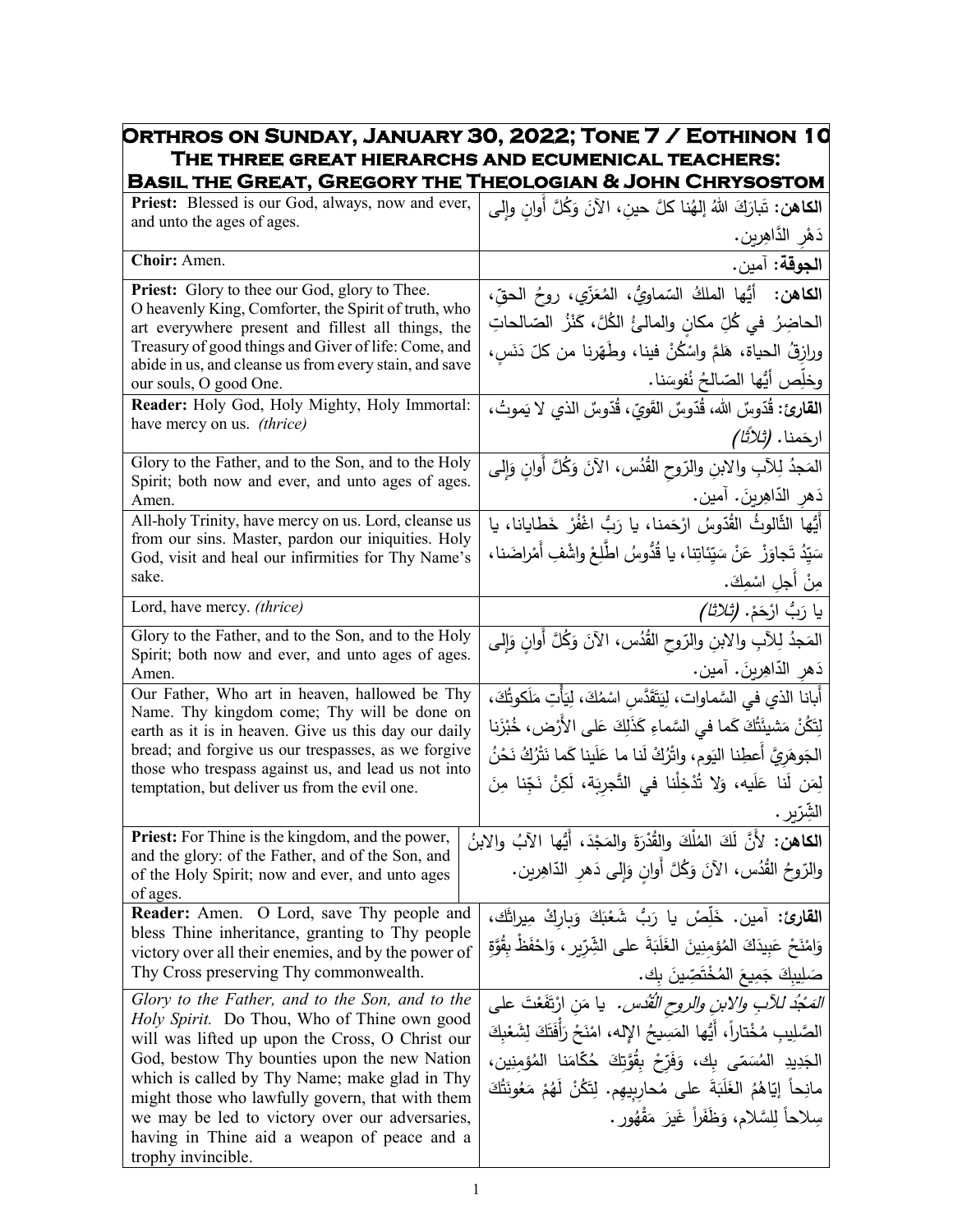| Both now and ever, and unto ages of ages.                                                              | الآنَ وكلَّ أُولنِ وإلى دهرِ الداهرينِ. آمينِ. ۖ أَيَّتُها الشَّفِيعَةُ                                  |  |  |
|--------------------------------------------------------------------------------------------------------|----------------------------------------------------------------------------------------------------------|--|--|
| Amen. O Champion dread, who cannot be put<br>to confusion, despise not our petitions, O Good           | الرَّهِيبَةُ غَيرُ  المَخْذُولةِ،  يا  والِدَةَ  الإِلهِ  الكُلِّيَّةَ  التَّسْبِيح،   لا                |  |  |
| and All-praised Theotokos; establish the way                                                           | تُعْرِضِي يا صالِحَةُ عَنْ تَوَسُّلاتِنا، بَلْ وَطِّدِي سِيرَةَ المُسْتَقِيمِي                           |  |  |
| of the Orthodox; save those who have been                                                              |                                                                                                          |  |  |
| called upon to govern us, leading us to that<br>victory which is from heaven, for thou art she         | الرَّأْيِ، وَخَلِّصِي الَّذِينَ أَمَرْتِ أَنْ يَتَمَلَّكُوا، وَامْنَحِيهِم الْغَلَبَةَ مِنَ              |  |  |
| who gavest birth to God, and alone art blessed.                                                        | السَّماء، بِما أنَّكِ وَلَدْتِ الإِلهَ، أَيَّتُها المُبارَكَةُ وَحْدَكِ.                                 |  |  |
|                                                                                                        | <b>LITANY</b>                                                                                            |  |  |
| Priest: Have mercy on us, O God, according to Thy                                                      | الكاهن: إِرْحَمْنا يا اللهُ بِعَظِيمِ رَحْمَتِكَ، نَطْلُبُ إِلَيكَ                                       |  |  |
| great mercy, we pray Thee, hear us, and have mercy.                                                    | فَاسْتَجِبْ وَارْحَمْ.                                                                                   |  |  |
| Choir: Lord, have mercy. (thrice)                                                                      | ا <b>لجوقة:</b> يا رَبُّ ارْحَم. (ثلاثاً <i>)</i>                                                        |  |  |
| Priest: Again we pray for all pious and Orthodox                                                       | ا <b>لكاهن:</b> وَأَيضاً نَطْلُبُ مِنْ أَجْلِ المَسِيحِيِّينَ الحَسَنِي                                  |  |  |
| Christians.                                                                                            | العِبادَةِ الأَرثوذُكسِيّين.                                                                             |  |  |
| Choir: Lord, have mercy. (thrice)                                                                      | ا <b>لجوقة:</b> يا رَبُّ ارْحَم. (ثلاثاً)                                                                |  |  |
| Priest: Again we pray for our Father and<br>Metropolitan, our Bishop                                   | الكاهن: وَأَيضاً نَطْلُبُ مِنْ أَجْلِ أَبِينا ومِتْروبِولِيتِنا (فُلان)                                  |  |  |
| and all our brotherhood in Christ.                                                                     | ورَئِيسِ كَهَنَتِنا (فُلان)، وَكُلِّ إِخْوَتِنا في المَسِيحِ.                                            |  |  |
| Choir: Lord, have mercy. (thrice)                                                                      | ا <b>لجوقة:</b> يا رَبُّ ارْحَم. (ثلاثاً <i>)</i>                                                        |  |  |
| Priest: For Thou art a merciful God and lovest                                                         | ا <b>لكاهن:</b> لأَنَّكَ إلهٌ رَحِيمٌ وَمُحِبٌّ لِلبَشَرِ ، وَلَكَ نُرْسِلُ المَجْدَ                     |  |  |
| mankind, and unto Thee we ascribe glory to the                                                         | أَيُّها الآبُ وَالإِبْنُ وَالرُّوحُ الْقُدُسِ، الآنَ وَكُلَّ أُوانِ وَإِلَى                              |  |  |
| Father and to the Son and to the Holy Spirit, now and<br>ever, and unto ages of ages.                  |                                                                                                          |  |  |
|                                                                                                        | دَهْرِ الدَّاهِرِينِ.                                                                                    |  |  |
|                                                                                                        |                                                                                                          |  |  |
| Choir: Amen. Bless, father, in the Name of the<br>Lord.                                                | ا <b>لجوقة:</b> آمين، بِاسْم الزَّبِّ بارِكْ يا أب.                                                      |  |  |
| Priest: Glory to the Holy, Consubstantial,                                                             |                                                                                                          |  |  |
| Life-giving, and Undivided Trinity, always,                                                            | ا <b>لكاهن:</b> المَجدُ لِلثالُوثِ القُدُّوسِ، الواحِدِ في الجَوْهَرِ ، المُحْيي،                        |  |  |
| now and ever, and unto ages of ages.<br>Choir: Amen.                                                   | غَيرِ المُنْقَسِم، كُلَّ حِين، الآنَ وَكُلَّ أُوانِ وَإِلى دَهْرِ الدَّاهِرِين.<br>ا <b>لجوقة:</b> آمين. |  |  |
| Glory to God in the highest, and on earth peace, and                                                   | المَجْدُ للهِ في العُلى، وَعَلى الأَرْضِ السَّلامُ، وَفي النَّاسِ                                        |  |  |
| good will toward men. (thrice)                                                                         |                                                                                                          |  |  |
| O Lord, open Thou my lips, and my mouth shall<br>show forth Thy praise. (twice)                        | المَسَرّة. <i>(ثلاثاً)</i>                                                                               |  |  |
|                                                                                                        | يا رَبُّ افْتَحْ شَفَتَيَّ فَيُخْبِرَ ۖ فَمِي بِتَسْبِحَتِكَ. (مَرَّتْي <i>ن)</i>                        |  |  |
| O Lord, why are they multiplied that afflict me?                                                       | <b>PSALM3</b>                                                                                            |  |  |
| Many rise up against me. Many say unto my soul:                                                        | يا رَبُّ لِماذا كَثَرَ  الَّذِينَ يُحْزِنُونَنِي؟ كَثيرونَ قاموا عَلَيّ.                                 |  |  |
| There is no salvation for him in his God. But Thou,                                                    | كَثيرونَ يَقولونَ لِنَفْسى لا خَلاصَ لَهُ بِإِلْهِه. وأَنْتَ يا                                          |  |  |
| O Lord, art my helper, my glory, and the lifter up of                                                  | رَبُّ، ناصِرِي وَمَجْدِي وَرافِعُ رأسي. بِصَوْتِي إِلَى الرَّبِّ                                         |  |  |
| my head. I cried unto the Lord with my voice, and<br>He heard me out of His holy mountain. I laid me   | صَرَخْتُ، فَأَجابَنِي مِنْ جَبَلِ قُدْسِه. أنا رَقَدْتُ ونِمْتُ ثُمَّ                                    |  |  |
| down and slept; I awoke, for the Lord will help me.                                                    |                                                                                                          |  |  |
| I will not be afraid of ten thousands of people that                                                   | قُمْتُ، لأَنَّ الرَّبَّ يَنصُرُنِي. فَلا أخافُ مِن رِبْواتِ الشَّعبِ                                     |  |  |
| set themselves against me round about. Arise, O                                                        | المُحيطينَ بي، المُتوازريِنَ عليّ. قُمْ يا رَبُّ، خَلِّصْنِي يا                                          |  |  |
| Lord, save me, O my God, for Thou hast smitten all<br>who without cause are mine enemies; the teeth of | إِلْهِي، فَإِنَّكَ ضَرَبْتَ كُلَّ مَنْ يُعادِيني باطْلاً، وَسَحَقْتَ                                     |  |  |
| sinners hast Thou broken. Salvation is of the Lord,                                                    | أَسْنانَ الخَطَأَة. لِلرَّبِّ الخَلاصُ وعلى شَعبك بَرَكَتُك.                                             |  |  |
| and Thy blessing is upon Thy people.<br>I laid me down and slept; I awoke, for the Lord will           | أنا رَقَدْتُ وَنِمْتُ ثُمَّ قُمْتُ، لأَنَّ الرَّبَّ يَنْصُرُني.                                          |  |  |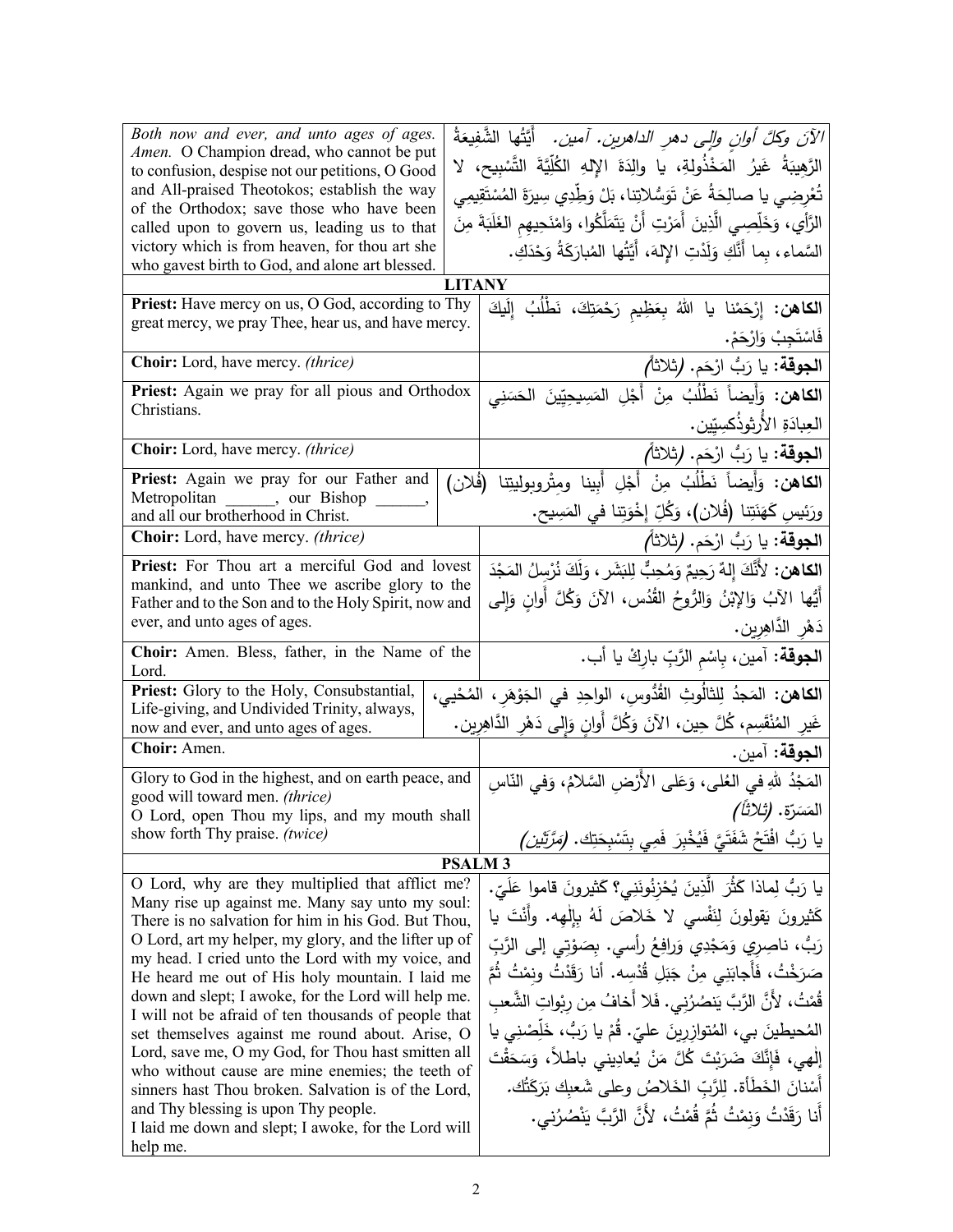| O Lord, rebuke me not in Thine anger, nor chasten<br>يا رَبُّ، لا بِغَضَبِكَ تُوَبِّخْني، ولا بِرِجْزِكَ تُؤَدِّبْني.<br>me in Thy wrath. For Thine arrows are fastened in<br>فَإِنَّ سِهامَكَ قد نَشَبَتْ فِيَّ، وَمَكَّنْتَ عليَّ يدَك. لَيْسَ<br>me, and Thou hast laid Thy hand heavily upon me.<br>There is no healing in my flesh in the face of Thy<br>لِجَسَدِي شِفاءٌ مِنْ وَجْهِ غَضَبِكَ، وَلا سَلامَةٌ في<br>wrath; and there is no peace in my bones in the face<br>عِظامي مِنْ وَجْهِ خَطاياي. لأَنَّ آثامي قَدْ تَعالَتْ<br>of my sins. For mine iniquities are risen higher than<br>my head; as a heavy burden have they pressed<br>فَوقَ رَأْسي، كَحِمْلِ ثَقيلِ قَدْ ثَقُلَتْ عَلَيَّ. قَدْ أَنْتَنَتْ<br>heavily upon me. My bruises are become noisome<br>وقاحَتْ جِراحاتي مِنْ قِبَلِ جَهالَتي. شَقِيتُ وَانْحَنَيْتُ<br>and corrupt in the face of my folly. I have been<br>wretched and utterly bowed down until the end; all<br>إلى الغايَةِ، والنَّهارَ كُلَّهُ مَشَيْتُ عابِسًا. لأنَّ مَتْنَيَّ<br>the day long I went with downcast face. For my loins<br>قَدِ امْتَلاً مَهازِئَ وليسَ لِجَسَدِي شِفاء. شَقِيتُ<br>are filled with mocking, and there is no healing in<br>my flesh. I am afflicted and humbled exceedingly, I<br>وَاتَّضَعْتُ جِدًّا، وَكُنْتُ أَئِنُّ مِنْ تَنَهُّدِ قَلْبِي. يا رَبُّ،<br>have roared from the groaning of my heart. O Lord,<br>إِنَّ بُغْيَتِي كُلُّها أَمامَكَ، وتَنَهُّدِي لَمْ يَخْفَ عنك. قَدِ<br>before Thee is all my desire, and my groaning is not<br>hid from Thee. My heart is troubled, my strength<br>اضْطَرَبَ قَلْبِي وَفارَقَتْنِي قُوَّتِي، وَنُورُ عَيْنَيَّ أَيْضًا |  |
|------------------------------------------------------------------------------------------------------------------------------------------------------------------------------------------------------------------------------------------------------------------------------------------------------------------------------------------------------------------------------------------------------------------------------------------------------------------------------------------------------------------------------------------------------------------------------------------------------------------------------------------------------------------------------------------------------------------------------------------------------------------------------------------------------------------------------------------------------------------------------------------------------------------------------------------------------------------------------------------------------------------------------------------------------------------------------------------------------------------------------------------------------------------------------------------------------------------------------------------------------------------------------------------------------------------------------------------------------------------------------------------------------------------------------------------------------------------------------------------------------------------------------------------------------------------------------------------------------------------------------------------------------|--|
|                                                                                                                                                                                                                                                                                                                                                                                                                                                                                                                                                                                                                                                                                                                                                                                                                                                                                                                                                                                                                                                                                                                                                                                                                                                                                                                                                                                                                                                                                                                                                                                                                                                      |  |
|                                                                                                                                                                                                                                                                                                                                                                                                                                                                                                                                                                                                                                                                                                                                                                                                                                                                                                                                                                                                                                                                                                                                                                                                                                                                                                                                                                                                                                                                                                                                                                                                                                                      |  |
|                                                                                                                                                                                                                                                                                                                                                                                                                                                                                                                                                                                                                                                                                                                                                                                                                                                                                                                                                                                                                                                                                                                                                                                                                                                                                                                                                                                                                                                                                                                                                                                                                                                      |  |
|                                                                                                                                                                                                                                                                                                                                                                                                                                                                                                                                                                                                                                                                                                                                                                                                                                                                                                                                                                                                                                                                                                                                                                                                                                                                                                                                                                                                                                                                                                                                                                                                                                                      |  |
|                                                                                                                                                                                                                                                                                                                                                                                                                                                                                                                                                                                                                                                                                                                                                                                                                                                                                                                                                                                                                                                                                                                                                                                                                                                                                                                                                                                                                                                                                                                                                                                                                                                      |  |
|                                                                                                                                                                                                                                                                                                                                                                                                                                                                                                                                                                                                                                                                                                                                                                                                                                                                                                                                                                                                                                                                                                                                                                                                                                                                                                                                                                                                                                                                                                                                                                                                                                                      |  |
|                                                                                                                                                                                                                                                                                                                                                                                                                                                                                                                                                                                                                                                                                                                                                                                                                                                                                                                                                                                                                                                                                                                                                                                                                                                                                                                                                                                                                                                                                                                                                                                                                                                      |  |
|                                                                                                                                                                                                                                                                                                                                                                                                                                                                                                                                                                                                                                                                                                                                                                                                                                                                                                                                                                                                                                                                                                                                                                                                                                                                                                                                                                                                                                                                                                                                                                                                                                                      |  |
|                                                                                                                                                                                                                                                                                                                                                                                                                                                                                                                                                                                                                                                                                                                                                                                                                                                                                                                                                                                                                                                                                                                                                                                                                                                                                                                                                                                                                                                                                                                                                                                                                                                      |  |
|                                                                                                                                                                                                                                                                                                                                                                                                                                                                                                                                                                                                                                                                                                                                                                                                                                                                                                                                                                                                                                                                                                                                                                                                                                                                                                                                                                                                                                                                                                                                                                                                                                                      |  |
|                                                                                                                                                                                                                                                                                                                                                                                                                                                                                                                                                                                                                                                                                                                                                                                                                                                                                                                                                                                                                                                                                                                                                                                                                                                                                                                                                                                                                                                                                                                                                                                                                                                      |  |
|                                                                                                                                                                                                                                                                                                                                                                                                                                                                                                                                                                                                                                                                                                                                                                                                                                                                                                                                                                                                                                                                                                                                                                                                                                                                                                                                                                                                                                                                                                                                                                                                                                                      |  |
|                                                                                                                                                                                                                                                                                                                                                                                                                                                                                                                                                                                                                                                                                                                                                                                                                                                                                                                                                                                                                                                                                                                                                                                                                                                                                                                                                                                                                                                                                                                                                                                                                                                      |  |
| hath failed me; and the light of mine eyes, even this<br>لَمْ يَبْقَ مَعى. أَصْدِقائى وأَقْرِبائى دَنَوْا مِنِّى وَوَقَفُوا<br>is not with me. My friends and my neighbors drew                                                                                                                                                                                                                                                                                                                                                                                                                                                                                                                                                                                                                                                                                                                                                                                                                                                                                                                                                                                                                                                                                                                                                                                                                                                                                                                                                                                                                                                                      |  |
| nigh over against me and stood, and my nearest of<br>لَدَيَّ، وَجِنْسِي وَقَفَ مِنِّي بَعِيدًا. وَأَجْهَدَنِي الَّذِينَ                                                                                                                                                                                                                                                                                                                                                                                                                                                                                                                                                                                                                                                                                                                                                                                                                                                                                                                                                                                                                                                                                                                                                                                                                                                                                                                                                                                                                                                                                                                              |  |
| kin stood afar off. And they that sought after my soul                                                                                                                                                                                                                                                                                                                                                                                                                                                                                                                                                                                                                                                                                                                                                                                                                                                                                                                                                                                                                                                                                                                                                                                                                                                                                                                                                                                                                                                                                                                                                                                               |  |
| يَطْلَبُونَ نَفْسِي، وَالمُلْتَمِسُونَ لِيَ الشَّرَّ تَكَلَّمُوا<br>used violence; and they that sought evils for me                                                                                                                                                                                                                                                                                                                                                                                                                                                                                                                                                                                                                                                                                                                                                                                                                                                                                                                                                                                                                                                                                                                                                                                                                                                                                                                                                                                                                                                                                                                                 |  |
| spake vain things, and craftiness all the day long did<br>بِالْباطِل، وَغُشُوشًا طُولَ النَّهار دَرَسُوا. أمّا أنا                                                                                                                                                                                                                                                                                                                                                                                                                                                                                                                                                                                                                                                                                                                                                                                                                                                                                                                                                                                                                                                                                                                                                                                                                                                                                                                                                                                                                                                                                                                                   |  |
| they meditate. But as for me, like a deaf man I heard<br>فَكَأْصَمَّ لا يَسْمَعُ، وَكَأَخْرَسَ لا يَفْتَحُ فاه. وصِرْتُ<br>them not, and was as a speechless man that openeth                                                                                                                                                                                                                                                                                                                                                                                                                                                                                                                                                                                                                                                                                                                                                                                                                                                                                                                                                                                                                                                                                                                                                                                                                                                                                                                                                                                                                                                                        |  |
| not his mouth. And I became as a man that heareth<br>كَإِنْسانِ لا يَسْمَعُ ولا في فَمِهِ تَبْكِيتٌ. لأنِّي عَلَيْكَ،                                                                                                                                                                                                                                                                                                                                                                                                                                                                                                                                                                                                                                                                                                                                                                                                                                                                                                                                                                                                                                                                                                                                                                                                                                                                                                                                                                                                                                                                                                                                |  |
| not, and that hath in his mouth no reproofs. For in                                                                                                                                                                                                                                                                                                                                                                                                                                                                                                                                                                                                                                                                                                                                                                                                                                                                                                                                                                                                                                                                                                                                                                                                                                                                                                                                                                                                                                                                                                                                                                                                  |  |
| يا رَبُ، تَوَكَّلتُ، أَنْتَ تَستَجِيبُ لي يا رَبِّي وإِلهي.<br>Thee have I hoped, O Lord; Thou wilt hearken unto                                                                                                                                                                                                                                                                                                                                                                                                                                                                                                                                                                                                                                                                                                                                                                                                                                                                                                                                                                                                                                                                                                                                                                                                                                                                                                                                                                                                                                                                                                                                     |  |
| me, O Lord my God. For I said: Let never mine<br>لأَنِّي قُلتُ لا يَشْمَتْ بي أعدائي، وعِنْدَما زَلَّتْ                                                                                                                                                                                                                                                                                                                                                                                                                                                                                                                                                                                                                                                                                                                                                                                                                                                                                                                                                                                                                                                                                                                                                                                                                                                                                                                                                                                                                                                                                                                                              |  |
| enemies rejoice over me; yea, when my feet were<br>قَدَمايَ عَظَّمُوا عَلَيَّ الكَلام. لأَنِّي أنا لِلضَّرْبِ<br>shaken, those men spake boastful words against me.                                                                                                                                                                                                                                                                                                                                                                                                                                                                                                                                                                                                                                                                                                                                                                                                                                                                                                                                                                                                                                                                                                                                                                                                                                                                                                                                                                                                                                                                                  |  |
| For I am ready for scourges, and my sorrow is                                                                                                                                                                                                                                                                                                                                                                                                                                                                                                                                                                                                                                                                                                                                                                                                                                                                                                                                                                                                                                                                                                                                                                                                                                                                                                                                                                                                                                                                                                                                                                                                        |  |
| مُسْتَعِدٌّ، وَوَجَعِي لَدَيَّ في كُلِّ حِين. لأَنِّي أَنا أُخْبِرُ<br>continually before me. For I will declare mine                                                                                                                                                                                                                                                                                                                                                                                                                                                                                                                                                                                                                                                                                                                                                                                                                                                                                                                                                                                                                                                                                                                                                                                                                                                                                                                                                                                                                                                                                                                                |  |
| بِإِثْمِي، وَأَهتَمُّ مِنْ أَجْلِ خَطِيئتي. أَمّا أَعدائي فَأَحياءُ،<br>iniquity, and I will take heed concerning my sin. But                                                                                                                                                                                                                                                                                                                                                                                                                                                                                                                                                                                                                                                                                                                                                                                                                                                                                                                                                                                                                                                                                                                                                                                                                                                                                                                                                                                                                                                                                                                        |  |
| mine enemies live and are made stronger than I, and<br>وَهُمْ أَشَدُّ مِنِّي، وقَدْ كَثُرَ الَّذِينَ يُبْغِضونَنِي ظُلْمًا،                                                                                                                                                                                                                                                                                                                                                                                                                                                                                                                                                                                                                                                                                                                                                                                                                                                                                                                                                                                                                                                                                                                                                                                                                                                                                                                                                                                                                                                                                                                          |  |
| they that hated me unjustly are multiplied. They that<br>الَّذِينَ جازَوني بَدَلَ الْخَيرِ شَرًّا، مَحَلُوا بِيْ لأجلِ<br>render me evil for good slandered me, because I                                                                                                                                                                                                                                                                                                                                                                                                                                                                                                                                                                                                                                                                                                                                                                                                                                                                                                                                                                                                                                                                                                                                                                                                                                                                                                                                                                                                                                                                            |  |
| pursued goodness. Forsake me not, O Lord my God,<br>ابْتِغائي الصَّلاح. فَلا تُهْمِلْني يا رَبِّي وَإِلْهِي ولا                                                                                                                                                                                                                                                                                                                                                                                                                                                                                                                                                                                                                                                                                                                                                                                                                                                                                                                                                                                                                                                                                                                                                                                                                                                                                                                                                                                                                                                                                                                                      |  |
| depart not from me. Be attentive unto my help, O<br>تَتَباعَدْ عَنِّي. أَسْرِعْ إِلَى مَعُونَتي يا رَبَّ خَلاصي.                                                                                                                                                                                                                                                                                                                                                                                                                                                                                                                                                                                                                                                                                                                                                                                                                                                                                                                                                                                                                                                                                                                                                                                                                                                                                                                                                                                                                                                                                                                                     |  |
| Lord of my salvation.<br>Forsake me not, O Lord my God, depart not from                                                                                                                                                                                                                                                                                                                                                                                                                                                                                                                                                                                                                                                                                                                                                                                                                                                                                                                                                                                                                                                                                                                                                                                                                                                                                                                                                                                                                                                                                                                                                                              |  |
| فَلا تُهْمِلْني يا رَبِّي وَإِلْهِي ولا تَتَباعَدْ عَنِّي. أَسْرِعْ<br>me. Be attentive unto my help, O Lord of my                                                                                                                                                                                                                                                                                                                                                                                                                                                                                                                                                                                                                                                                                                                                                                                                                                                                                                                                                                                                                                                                                                                                                                                                                                                                                                                                                                                                                                                                                                                                   |  |
| إلى مَعُونَتي يا رَبَّ خَلاصي.<br>salvation.                                                                                                                                                                                                                                                                                                                                                                                                                                                                                                                                                                                                                                                                                                                                                                                                                                                                                                                                                                                                                                                                                                                                                                                                                                                                                                                                                                                                                                                                                                                                                                                                         |  |
| <b>PSALM 62</b>                                                                                                                                                                                                                                                                                                                                                                                                                                                                                                                                                                                                                                                                                                                                                                                                                                                                                                                                                                                                                                                                                                                                                                                                                                                                                                                                                                                                                                                                                                                                                                                                                                      |  |
| O God, my God, unto Thee I rise early at dawn. My<br>يا أللهُ إلْهِي إليكَ أَبْتَكِرٍ. عَطِشَتْ إِلَيكَ نَفْسِي،                                                                                                                                                                                                                                                                                                                                                                                                                                                                                                                                                                                                                                                                                                                                                                                                                                                                                                                                                                                                                                                                                                                                                                                                                                                                                                                                                                                                                                                                                                                                     |  |
| soul hath thirsted for Thee; how often hath my flesh<br>وَاشْتاقَ إِلَيكَ جَسَدي، في أَرضِ بَرِّيَّةٍ وَغَيرِ مَسلَوكَةٍ<br>longed after Thee in a land barren and untrodden                                                                                                                                                                                                                                                                                                                                                                                                                                                                                                                                                                                                                                                                                                                                                                                                                                                                                                                                                                                                                                                                                                                                                                                                                                                                                                                                                                                                                                                                         |  |
| وَعادِمَةِ الماء. هٰكذا ظَهَرْتُ لَكَ في القُدْسِ لأعايِنَ<br>and unwatered. So in the sanctuary have I appeared                                                                                                                                                                                                                                                                                                                                                                                                                                                                                                                                                                                                                                                                                                                                                                                                                                                                                                                                                                                                                                                                                                                                                                                                                                                                                                                                                                                                                                                                                                                                     |  |
| before Thee to see Thy power and Thy glory. For                                                                                                                                                                                                                                                                                                                                                                                                                                                                                                                                                                                                                                                                                                                                                                                                                                                                                                                                                                                                                                                                                                                                                                                                                                                                                                                                                                                                                                                                                                                                                                                                      |  |
| قُوَّتَكَ وَمَجْدَكَ. لأَنَّ رَحْمَتَكَ أَفْضَلُ مِنَ الْحَياةِ،<br>Thy mercy is better than lives; my lips shall praise                                                                                                                                                                                                                                                                                                                                                                                                                                                                                                                                                                                                                                                                                                                                                                                                                                                                                                                                                                                                                                                                                                                                                                                                                                                                                                                                                                                                                                                                                                                             |  |
| وَشَفَتَىَّ شُبَحانِك. هٰكذا أَباركُكَ في حَياتي وَبِاسْمِكَ<br>Thee. So shall I bless Thee in my life, and in Thy                                                                                                                                                                                                                                                                                                                                                                                                                                                                                                                                                                                                                                                                                                                                                                                                                                                                                                                                                                                                                                                                                                                                                                                                                                                                                                                                                                                                                                                                                                                                   |  |
| name will I lift up my hands. As with marrow and<br>أَرْفَعُ يَدَيِّ، فَتَمتَلَّئُ نَفْسِي كَما مِنْ شَحْمٍ ودَسَمٍ،<br>fatness let my soul be filled, and with lips rejoicing                                                                                                                                                                                                                                                                                                                                                                                                                                                                                                                                                                                                                                                                                                                                                                                                                                                                                                                                                                                                                                                                                                                                                                                                                                                                                                                                                                                                                                                                       |  |

3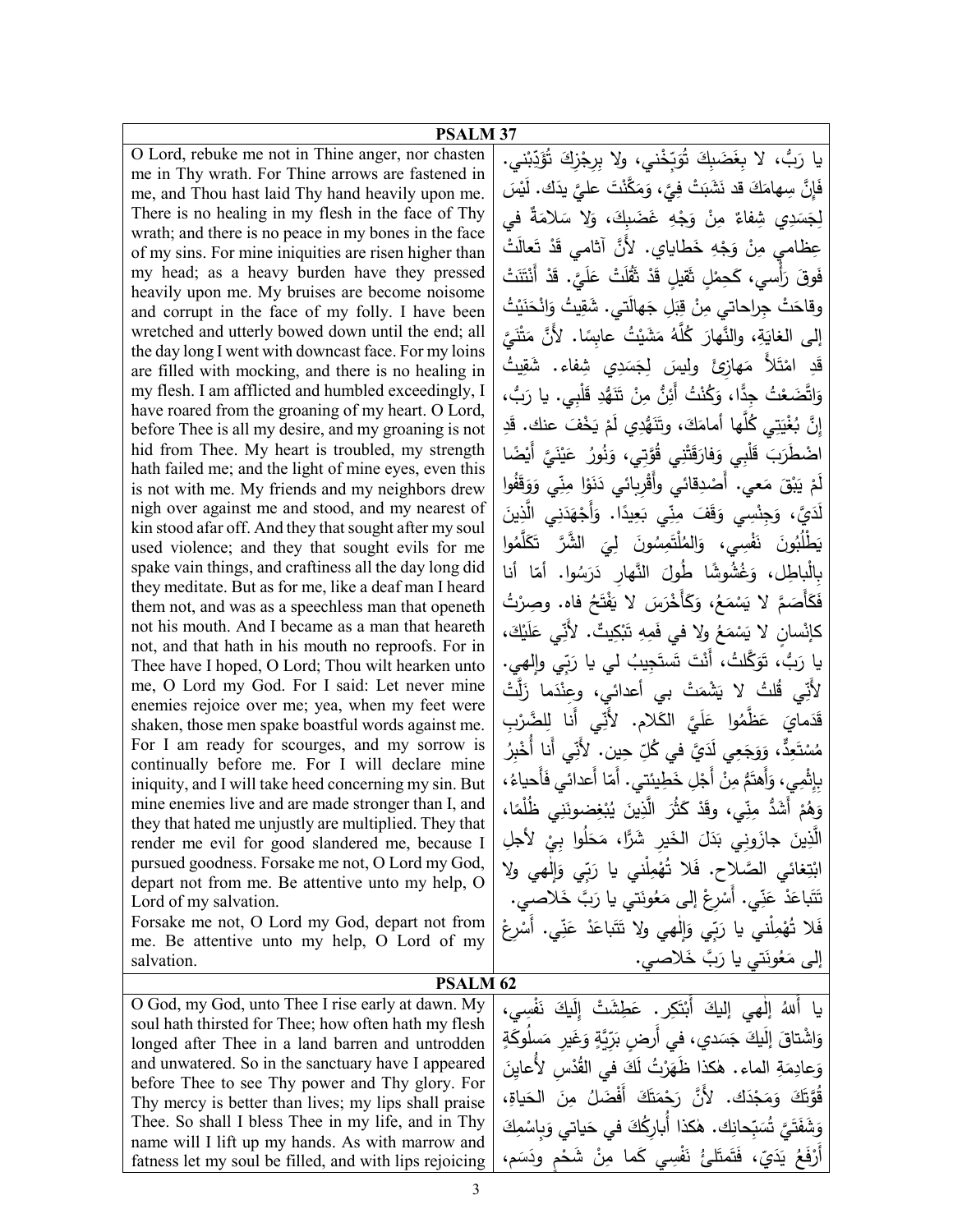| shall my mouth praise Thee. If I remembered Thee<br>on my bed, at the dawn I meditated on Thee. For<br>Thou art become my helper; in the shelter of Thy<br>wings will I rejoice. My soul hath cleaved after<br>Thee; Thy right hand hath been quick to help me.<br>But as for these, in vain have they sought after my<br>soul; they shall go into the nethermost parts of the<br>earth, they shall be surrendered unto the edge of the<br>sword; portions for foxes shall they be. But the king<br>shall be glad in God, everyone shall be praised that<br>sweareth by Him; for the mouth of them is stopped<br>that speak unjust things.<br>At the dawn I meditated on Thee. For Thou art<br>become my helper; in the shelter of Thy wings will<br>I rejoice. My soul hath cleaved after Thee; Thy right<br>hand hath been quick to help me.<br>Glory to the Father, and to the Son, and to the Holy                                                                                                                                                                                                                                                                                                                                                                                                                                                                                                                                                             | وَبِشِفاهِ الإِبْتِهاجِ يُسَبِّحُكَ فَمي. إذا ذَكَرْتُكَ على<br>فِراشِي، هَذَذْتُ بِكَ في الأَسْحارِ ، لأَنَّكَ صِرْتَ لِي<br>عَونًا وَبِظِلِّ جَناحَيكَ أَسْتَتِرٍ . إِنْتَصَقَتْ نَفْسِي بِكَ،<br>وَإِيّايَ عَضَدَتْ يَمِينُك. أَمّا الَّذِينَ يَطْلُبُونَ نَفسى<br>باطِلاً، فَسَيَدْخُلونَ في أسافِلِ الأرض، وَيُدفَعُونَ إلى<br>أيدِي السُّيوفِ، وَيَكُونُونَ أَنْصِبَةً لِلْثَعالبِ. أمّا المَلِكُ<br>فيُسَرُّ بالله، وَيُمتَدَحُ كُلُّ مَنْ يَحْلِفُ بِهِ، لأَنَّهُ قَدْ سُدَّتْ<br>أَفْواهُ الْمُتَكَلِّمِينَ بِالظُّلْمِ.<br>هَذَنْتُ بِكَ في الأَسْحارِ لأَنَّكَ صِرْتَ لِي عَوْنًا،<br>وَبِظِلِّ جَناحَيكَ أَستَتِر . إِلْتَصَقَتْ نَفْسِي بِكَ، وَإِيّايَ<br>عَضَدَتْ يَمِينُك.<br>المَجْدُ لِلِآبِ وَالِإِبنِ وَالزُوحِ الْقُدْسِ. الآنَ وَكُلَّ أَولَنِ،                                                                                                                                                                                                                                                                                                                                                                                                                                    |
|--------------------------------------------------------------------------------------------------------------------------------------------------------------------------------------------------------------------------------------------------------------------------------------------------------------------------------------------------------------------------------------------------------------------------------------------------------------------------------------------------------------------------------------------------------------------------------------------------------------------------------------------------------------------------------------------------------------------------------------------------------------------------------------------------------------------------------------------------------------------------------------------------------------------------------------------------------------------------------------------------------------------------------------------------------------------------------------------------------------------------------------------------------------------------------------------------------------------------------------------------------------------------------------------------------------------------------------------------------------------------------------------------------------------------------------------------------------------|----------------------------------------------------------------------------------------------------------------------------------------------------------------------------------------------------------------------------------------------------------------------------------------------------------------------------------------------------------------------------------------------------------------------------------------------------------------------------------------------------------------------------------------------------------------------------------------------------------------------------------------------------------------------------------------------------------------------------------------------------------------------------------------------------------------------------------------------------------------------------------------------------------------------------------------------------------------------------------------------------------------------------------------------------------------------------------------------------------------------------------------------------------------------------------------------------------|
| Spirit; both now and ever, and unto ages of ages. Amen.<br>Alleluia, Alleluia, Alleluia. Glory to Thee, O God.<br>(THRICE)<br>Lord, have mercy. (THRICE)<br>Glory to the Father, and to the Son, and to the Holy<br>Spirit.                                                                                                                                                                                                                                                                                                                                                                                                                                                                                                                                                                                                                                                                                                                                                                                                                                                                                                                                                                                                                                                                                                                                                                                                                                        | وَإِلِي دَهْرِ الذَّاهِرِينَ. آمين.<br>هَلِلوبِيا، هَلِلوبِيا، هَلِلوبِيا، المَجْدُ لَكَ يا الله. (ثلاثاً)<br>يا رَبُّ ارْحَم. (ثلاثاً)<br>المَجْد للِآبِ والابنِ والرّوحِ الْقُدسِ.                                                                                                                                                                                                                                                                                                                                                                                                                                                                                                                                                                                                                                                                                                                                                                                                                                                                                                                                                                                                                     |
| <b>PSALM 87</b>                                                                                                                                                                                                                                                                                                                                                                                                                                                                                                                                                                                                                                                                                                                                                                                                                                                                                                                                                                                                                                                                                                                                                                                                                                                                                                                                                                                                                                                    |                                                                                                                                                                                                                                                                                                                                                                                                                                                                                                                                                                                                                                                                                                                                                                                                                                                                                                                                                                                                                                                                                                                                                                                                          |
| Both now and ever, and unto ages of ages. Amen.<br>O Lord God of my salvation, by day have I cried and<br>by night before Thee. Let my prayer come before<br>Thee, bow down Thine ear unto my supplication, for<br>filled with evils is my soul, and my life unto Hades<br>hath drawn nigh. I am counted with them that go<br>down into the pit; I am become as a man without<br>help, free among the dead, like the bodies of the<br>slain that sleep in the grave, whom Thou<br>rememberest no more, and they are cut off from Thy<br>hand. They laid me in the lowest pit, in darkness and<br>in the shadow of death. Against me is Thine anger<br>made strong, and all Thy billows hast Thou brought<br>upon me. Thou hast removed my friends afar from<br>me; they have made me an abomination unto<br>themselves. I have been delivered up, and have not<br>come forth; mine eyes are grown weak from<br>poverty. I have cried unto Thee, O Lord, the whole<br>day long; I have stretched out my hands unto Thee.<br>Nay, for the dead wilt Thou work wonders? Or shall<br>physicians raise them up that they may give thanks<br>unto Thee? Nay, shall any in the grave tell of Thy<br>mercy, and of Thy truth in that destruction? Nay,<br>shall Thy wonders be known in that darkness, and<br>Thy righteousness in that land that is forgotten? But<br>as for me, unto Thee, O Lord, have I cried; and in<br>the morning shall my prayer come before Thee. | الآنَ وكلَّ أُوانِ، وإلى دَمُرِ الدَّاهرينِ. آمين.<br>يا رَبُّ إِلٰهَ خلاصي، في النَّهارِ صَرَخْتُ وفي اللَّيلِ<br>أمامَك، فَلْتَدْخُلْ قُدّامَكَ صَلاتى، أَمِلْ أَذُنَكَ إلى<br>طَٰلِبَتِي، فَقَدِ امْتَلَأَتْ مِنَ الشَّرُورِ نَفسي، وَدَنَتْ مِنَ<br>الجَحيم حَياتي. حُسِبْتُ مَعَ المُنْحَدِرِينَ في الجُبِّ،<br>صِرْتُ مِثْلَ إِنْسانٍ لَيْسَ لَهُ مُعِينٌ، مَطْرُوحًا بَينَ<br>الأَمْواتِ مثلَ القَتلى الرّاقدِينَ في القُبُورِ ، الَّذِينَ لا<br>تَذْكُرُهُمْ أَيضًا، وَهُمْ مِنْ يَدِكَ مُقْصَون. جَعَلُوني في<br>جُبّ أَسْفَلِ السّافِلِينِ، في ظُلُماتِ المَوْتِ وَظِلالِه.<br>عَلَيَّ اسْتَقَرَّ غَضَبُكَ، وَجَمِيعُ أَهْوالِكَ أَجَزْتَها عَلَيِّ.<br>أَبْعَدْتَ عَنِّي مَعارِفِي، جَعَلُونِي لَهُمْ رَجاسَةً. قَدْ<br>أَسلِمْتُ وَما خَرَجْتُ، وَعَيناىَ ضَعُفَتا مِنَ المَسكَنةِ.<br>صَرَخْتُ إِلَيكَ، يا رَبُّ، النَّهارَ كُلَّهُ والليكَ بَسَطْتُ<br>يَدَيِّ. أَلَعَلَّكَ لِلأَمواتِ تَصنَعُ العَجائِبَ؟ أَمِ الأَطِبّاءُ<br>يُقِيمُونَهُمْ، فَيَعترِفُونَ لَك؟ هَلْ يُحَدِّثُ أَحَدٌ في القبر<br>بِرَحمَتِكَ، وفي الهلاكِ بحقِّكَ؟ هل تُعرَفُ في الظَّلمَةِ<br>عَجائِبُكَ، وَعَدلُكَ في أرضِ مَنْسِيَّة؟ وأنا إليْكَ، يا<br>رَبُّ، صَرَخْتُ فَتَبْلُغُكَ في الغَداةِ صَلاتي. لِماذا، يا |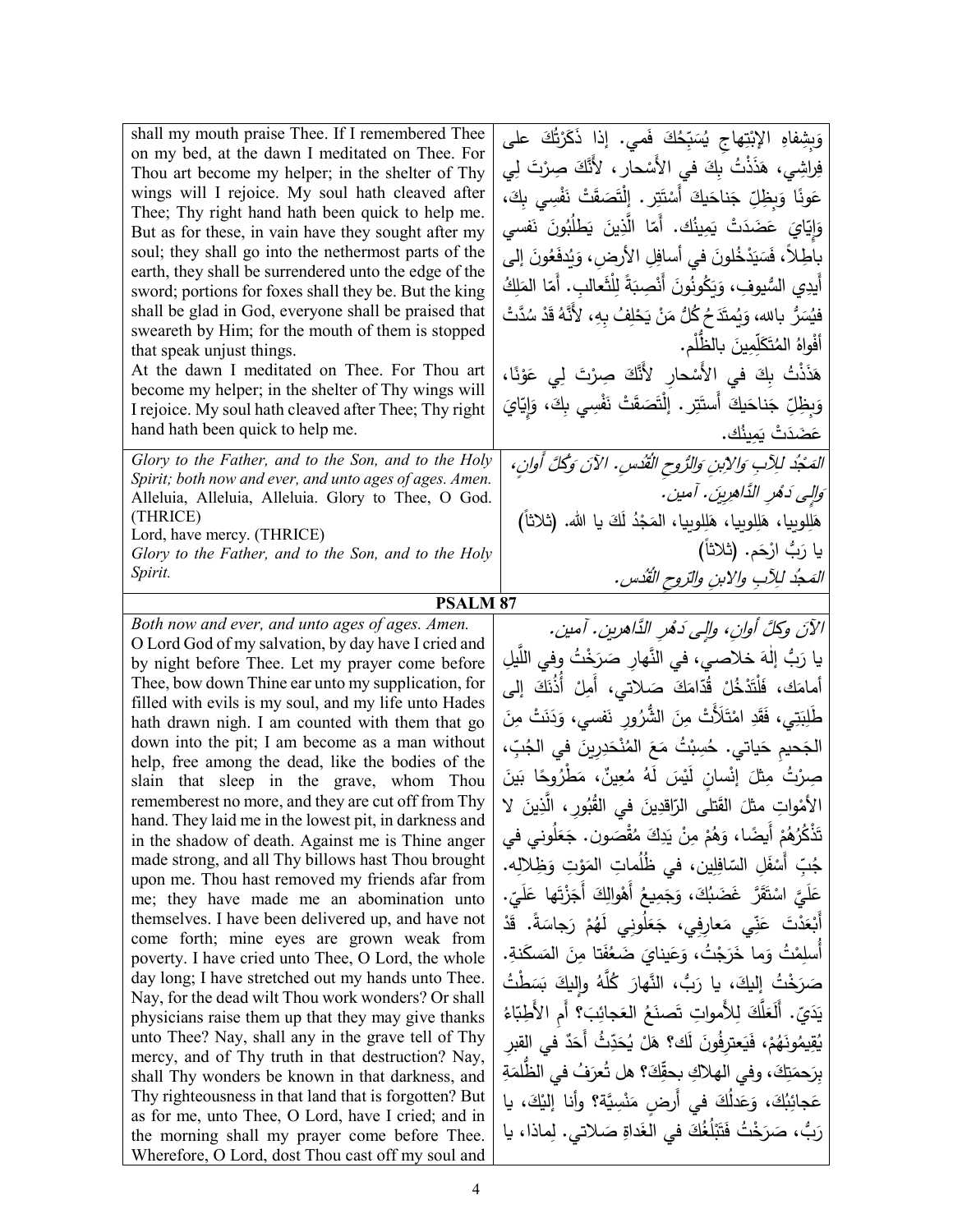turnest Thy face away from me? A poor man am I, and in troubles from my youth; yea, having been exalted, I was humbled and brought to distress. Thy furies have passed upon me, and Thy terrors have sorely troubled me. They came round about me like water, all the day long they compassed me about together. Thou hast removed afar from me friend and neighbor, and mine acquaintances because of my misery.

O Lord God of my salvation, by day have I cried and by night before Thee. Let my prayer come before Thee, bow down Thine ear unto my supplication.

**PSALM 102**

Bless the Lord, O my soul, and all that is within me bless His holy name. Bless the Lord, O my soul, and forget not all that He hath done for thee, Who is gracious unto all thine iniquities, Who healeth all thine infirmities, Who redeemeth thy life from corruption, Who crowneth thee with mercy and compassion, Who fulfilleth thy desire with good things; thy youth shall be renewed as the eagle's. The Lord performeth deeds of mercy, and executeth judgment for all them that are wronged. He hath made His ways known unto Moses, unto the sons of Israel the things that He hath willed. Compassionate and merciful is the Lord, longsuffering and plenteous in mercy; not unto the end will He be angered; neither unto eternity will He be wroth. Not according to our iniquities hath He dealt with us, neither according to our sins hath He rewarded us. For according to the height of heaven from the earth, the Lord hath made His mercy to prevail over them that fear Him. As far as the east is from the west, so far hath He removed our iniquities from us. Like as a father hath compassion upon his sons, so hath the Lord had compassion upon them that fear Him; for He knoweth whereof we are made, He hath remembered that we are dust. As for man, his days are as the grass; as a flower of the field, so shall he blossom forth. For when the wind is passed over it, then it shall be gone, and no longer will it know the place thereof. But the mercy of the Lord is from eternity, even unto eternity, upon them that fear Him. And His righteousness is upon sons of sons, upon them that keep His testament and remember His commandments to do them. The Lord in heaven hath prepared His throne, and His kingdom ruleth over all. Bless the Lord, all ye His angels, mighty in strength, that perform His word, to hear the voice of His words. Bless the Lord, all ye His hosts, His ministers that do His will. Bless the Lord, all ye His works, in every place of His dominion. Bless the Lord, O my soul.

In every place of His dominion, bless the Lord, O my soul.

ٌ أنا، ِیر َق ِي؟ ف ّ ن َ َ ع َك ْه َج َ ْصِر ُف و ت َ ْسي و َف ْ ِصي ن ق ُ َ ُّب، ت ر وفي الشَّقاءِ مُنذُ شَبابي، وحينَ ارْتَفَعْتُ اتَّضَعْتُ<br>مَرَّب .<br>ا وَتَحَيَّرْت. عَلَيَّ جازَ رِجْزُكَ، وَمُفْزِعاتُك أَزْعَجَتْنِي.<br>وَيَحَيَّرْت تقريبانك ارغج<br>په موسیق َ ءِ<br>، أحاطَتْ بي كالماءِ، والنَّهارَ كُلَّهُ اكْتَنَفَتْنِي مَعًا.<br>ئَمْسُسْسَمَاءِ أَبْعَدْتَ عَنِّي الصَّدِيقَ وَالقَرِيبَ وَمَعارِفِي مِنَ الشَّقاءِ.<br>أ يا رَبُّ إِلٰهَ خَلاصي، في النَّهارِ صَرَخْتُ وفي اللَّيلِ<br>ُ أمامَكَ، فَلْتَدْخُلْ قُدّامَكَ صَلاتي، أَمِلْ أَذُنَكَ إلى ِي.<br>يسي ت :<br>-ِب َطل

بارِكي يا نَفسي الرَّبَّ، وَيا جَمِيعَ ما في داخِلي اسْمَهُ القُّدُوس. بارِكي يا نَفسي الرَّبَّ، ولا تَنسَيْ جَمِيعَ<br>يَمْنَةَ سَنَّمَد مُكافَأتِه. الَّذي يَغفِرُ جَمِيعَ آثامِك، الَّذي يَشْفي جَميعَ<br>أ أَمْراضِكِ، الَّذي يُنَجِّي مِنَ الفَسادِ حياتَكِ، الَّذي يُكَلِّلُكِ بالرَّحمَةِ وَالزَّأْفة، الَّذ*ي* يُشْبِعُ بالخَيْراتِ شَهَواتِكِ،<br>مَسَسَّلا دُ كَالنَّسِ شَبابُكِ. الرَّبُّ صانِعُ الرَّحَماتِ<br>مُسْتَمَسِ َّدد َ َ<br>تَجَا ت .<br>ا ِ<br>فید ف والقَضاءِ لِجَميعِ المَظْلومين. عَرَّفَ مُوسى طُرُقَهُ،<br>. رَحِيمٌ وَرَؤُوفٌ، طَوِيلُ وَبَنِي إِسْرائيلَ مَشِيئاتِهِ. الرَّبُّ رَدِّ َ َ الأَناةِ وَكَثِيرُ الرَّحْمَة، لَيْسَ إلى الإِنْقِضاءِ يَسْخَطُ، ولا َنا، َع َ م َع َ ن َا ص ِن ْ ِب آثام َس ِد. لا على ح ْ ق َح َّ إلى الد ِهر � ولا على حَسْبِ خَطايانا جَازانا. لأَنَّهُ بِمِقْدارِ ارْتِفاعِ .<br>أ السَّماءِ عَنِ الأرض، قَوِّي الرَّبُّ رَحْمَتَهُ على الَّذِينَ<br>وَّهُ .<br>ا ِق ِم � َ ،ُ و َه ُون َّق ت ّ ی ا َ ن َ َ ع َد ْع ْ ِرِب أَ� َغ َ الم ِن َ ْشِرِق م ِ الم ْد ُع ِدار � سَيِّئاتِنا. كَما يَتَرَأَّفُ الأَبُ بِالبَنِينَ، يَتَرَأَّفُ الرَّبُّ ً<br>ا بِخائفيه، لأَنَّهُ عَرَفٍ جَبْلَتَنا وَذَكَرَ أَنَّنا تُرابٌ نَحْنُ.<br>-**ٔ** الإِنْسانُ كَالعُشْبِ أَيَّامُهُ وَكَزَهرِ الْحَقْلِ كذلكَ يُزْهِرِ ،<br>\*\*\* ِ<br>ُ لأَّنَّهُ إذا هَبَّتْ فيهِ الرِّيحُ ليسَ يَتْبُتُ ولا يُعرَفُ أيضًا مَوضِعُه. أمّا رَحمَةُ الرَّبِّ فَهِيَ مُنذُ الدَّهْرِ ، وإلى الدَّهْرِ<br>ما سنّن كَتَّفَكِّل منظُّفِ اللَّهِ الصَّافِعُ <u>ة</u> على الّذِينَ يَتَّقُونَهُ، وَعَذْلُهُ على أَبْناءِ البَنِينَ الحافِظِينَ<br>-عَهْدَهُ وَالذَّاكِرِينَ وَصاياهُ لِيَصْنَعُوها. الرَّبُّ هَيَّأَ عَرْشَهُ في السَّماءِ ، وَمَملَكَتُهُ تَسُودُ على الجَميع. بارِكُوا الرَّبَّ يا جَمِيعَ مَلائِكَتِهِ، المُقتَدِرِينَ بِقُوَّةٍ، العامِلِينَ بِكَلِمَتِهِ عِنْدَ سَماعِ صَوْتِ كَلامِهِ. بارِكوا الرَّبَّ يا جَمِيعَ قُوّاتِهِ،<br>مُسَمَّدٍ ْ يا خُدّامَهُ العامِلينَ إرادَتَهُ. بارِكُوا الرَّبَّ يا جَمِيعَ<br>ءَ أَعمالِهِ، في كُلّ مَوضِعِ سِيادَتِه. بارِكي يا نَفْسي َّ الرَّب. في كُلِّ مَوضِعٍ سِيادَتِه. بارِكي يا نفسي الرَّبّ.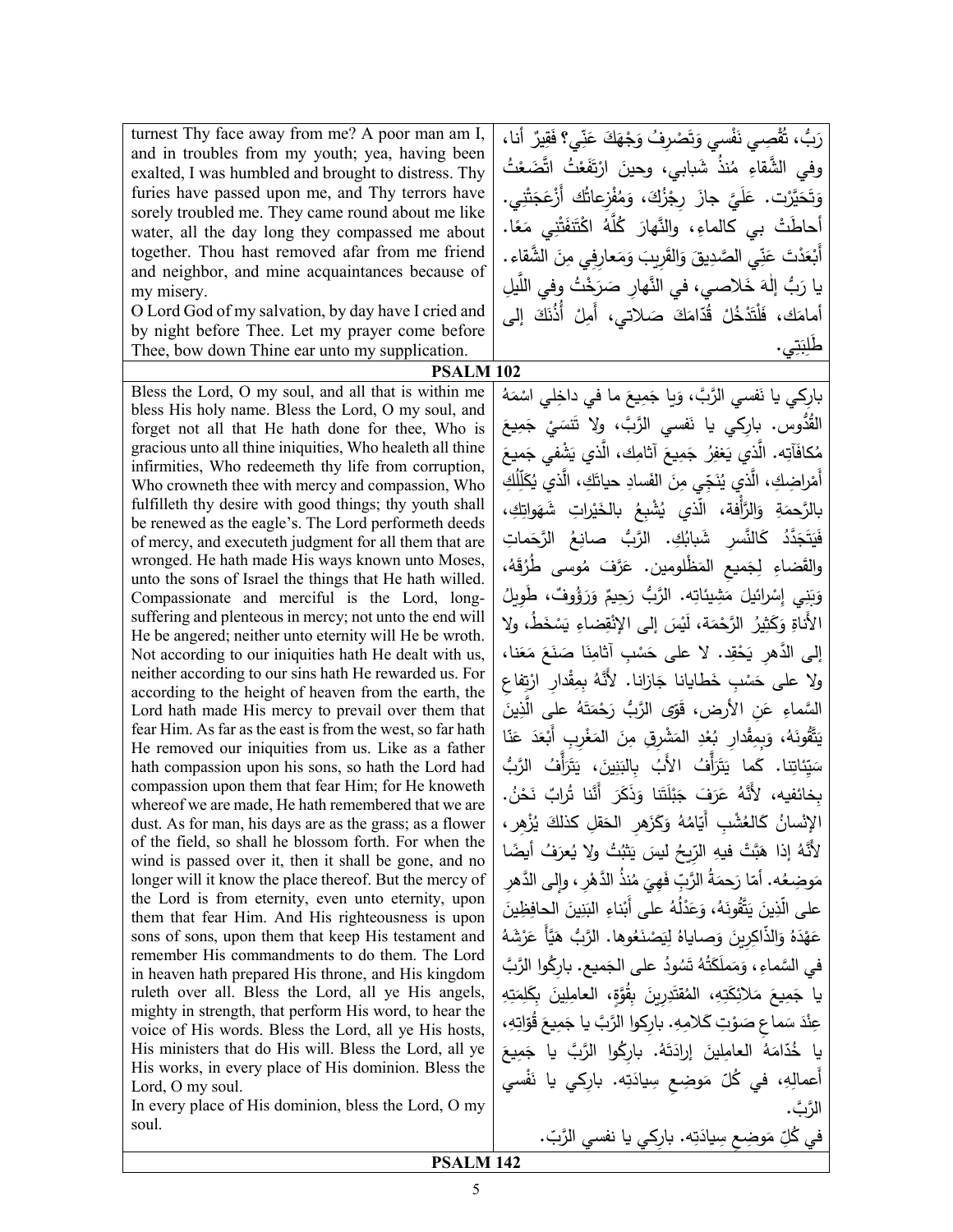| O Lord, hear my prayer, give ear unto my                                                                | يا رَبُّ استَمِعْ صَلاتي، وَأَنْصِتْ بِحَقِّكَ إلى طِلبَتِي.                 |
|---------------------------------------------------------------------------------------------------------|------------------------------------------------------------------------------|
| supplication in Thy truth; hearken unto me in Thy                                                       |                                                                              |
| righteousness. And enter not into judgment with                                                         | إِستَجِبْ لَى بِعَدلِكَ، ولا تَدخُلْ في المُحاكَمَةِ مَعَ عَبدِكَ،           |
| Thy servant, for in Thy sight shall no man living                                                       | فإِنَّه لَنْ يَتَزَكَّى أَمامَكَ أَيُّ حَيّ. لأَنَّ العَدُوَّ قَدِ اضْطَهَدَ |
| be justified. For the enemy hath persecuted my                                                          | نفسي، وَأَذَلَّ إلى الأرض حَياتي، وَأَجلَسَنِي في                            |
| soul; he hath humbled my life down to the earth.                                                        |                                                                              |
| He hath sat me in darkness as those that have been                                                      | الظُلُماتِ مِثْلَ المَوْتى مُنْذُ الدَّهْرِ ، فَضَجِرَتْ رُوحي               |
| long dead, and my spirit within me is become                                                            | واضْطْرَبَ قَلْبِي في داخِلي. تَذَكَّرتُ الأيّامَ القَدِيمة.                 |
| despondent; within me my heart is troubled. I<br>remembered days of old, I meditated on all Thy         |                                                                              |
| works, I pondered on the creations of Thy hands.                                                        | هَذَذْتُ في كُلِّ أَعمالِكَ، وَتَأَمَّلْتُ في صَنائِع يَدَيْك.               |
| I stretched forth my hands unto Thee; my soul                                                           | بَسَطْتُ يَدَيَّ إِليكَ وَنَفْسِي لكَ كَأَرْضٍ لا تُمطَّر . أَسْرِعْ         |
| thirsteth after Thee like a waterless land. Quickly                                                     | فَاسْتَجِبْ لِي يا رَبُّ، فَقَدْ فَنِيَتْ رُوحي. لا تَصْرفْ                  |
| hear me, O Lord; my spirit hath fainted away.                                                           |                                                                              |
| Turn not Thy face away from me, lest I be like                                                          | وَجْهَكَ عَنِّى، فَأَشابِهَ الهابِطِينَ في الجُبِّ. إِجْعَلني في             |
| unto them that go down into the pit. Cause me to                                                        | الغَداةِ مُسْتَمِعًا رَحْمَتَكَ، فإنِّي عَلَيكَ تَوَكَّلْتُ. عَرّفْنى يا     |
| hear Thy mercy in the morning; for in Thee have                                                         |                                                                              |
| I put my hope. Cause me to know, O Lord, the                                                            | رَبُّ الطَّرِيقَ الَّذي أَسلُكُ فيهِ، فَإِنِّي إليكَ رَفَعْتُ نَفسي.         |
| way wherein I should walk; for unto Thee have I                                                         | أَنْقِذْني من أعدائي يا رَبُّ، فَإِنِّي قد لَجَأْتُ إلَيْكَ.                 |
| lifted up my soul. Rescue me from mine enemies,                                                         | عَلِّمْني أَنْ أَعمَلَ مَرْضاتَكَ، لأَنَّكَ أنتَ إلهي. رُوحُكَ               |
| O Lord; unto Thee have I fled for refuge. Teach                                                         |                                                                              |
| me to do Thy will, for Thou art my God. Thy good                                                        | الصّالِحُ يَهْدِيني في أرضِ مُسْتَقِيمة. مِنْ أَجْلِ اسْمِكَ،                |
| Spirit shall lead me in the land of uprightness; for<br>Thy name's sake, O Lord, shalt Thou quicken me. | يا رَبُّ، تُحْيِيني. بِعَدلِكَ تُخرِجُ مِنَ الْحُزنِ نَفسي،                  |
| In Thy righteousness shalt Thou bring my soul out                                                       |                                                                              |
| of affliction, and in Thy mercy shalt Thou utterly                                                      | وَبِرَحمَتِكَ شَىتَأْصِلُ أَعدائي، وَتُهلِكُ جَمِيعَ الَّذِينَ               |
| destroy mine enemies. And Thou shalt cut off all                                                        | يُحزِنُونَ نفسي لأُنَّى أنا عبدُك.                                           |
| them that afflict my soul, for I am Thy servant.                                                        |                                                                              |
| O Lord, give ear unto my supplication and enter                                                         | إستجبْ لي بِعَدْلِكَ، ولا تدخلْ في المُحاكَمَةِ مَعَ عبدِكَ.                 |
| not into judgment with Thy servant. (TWICE)                                                             |                                                                              |
| Thy good Spirit shall lead me in the land of                                                            | (مرّتَين)                                                                    |
| uprightness.                                                                                            | روحُكَ الصالِحُ يَهْديني في أَرْضٍ مُسْتَقيمةٍ.                              |
| Glory to the Father, and to the Son, and to the                                                         | المَحِدُ للِآبِ والابنِ والرّوحِ الْقُدْسِ. الآنَ وَكُلَّ أُوانِ             |
| Holy Spirit; both now and ever, and unto ages of                                                        |                                                                              |
| ages. Amen.                                                                                             | وَالِي دَهرِ الدَّاهِرِينَ. آمين.                                            |
| Alleluia, Alleluia, Alleluia. Glory to Thee, O God.                                                     | هَلِلوبِيا، هَلِلوبِيا، هَلِلوبِيا، المَجدُ لَكَ يا الله. (ثلاثاً)           |
| (THRICE)                                                                                                | يا إِلَهَنا وَرَجاءَنا المَجِدُ لَك.                                         |
| O our God and our Hope, glory to Thee!                                                                  |                                                                              |
| THE GREAT LITANY                                                                                        |                                                                              |
| Priest: In peace, let us pray to the Lord.                                                              | ا <b>لكاهن:</b> بِسَلامِ إِلَى الرَّبِّ نَطْلُبٍ.                            |
| <b>Choir:</b><br>Lord, have mercy.                                                                      | ا <b>لجوقة:</b> يا رَبُّ ارْحَم.                                             |
| <b>Priest:</b> For the peace from above and the salvation                                               | ا <b>لمكاهن:</b> مِنْ أَجْلِ السَّــــلاَم الَّذِي مِنَ العُلمي وَخَلاصِ     |
| of our souls, let us pray to the Lord.                                                                  |                                                                              |
|                                                                                                         | نُفُوسِنا، إِلى الرَّبِّ نَطْلُب.                                            |
| <b>Choir:</b><br>Lord, have mercy.                                                                      | ا <b>لجوقة:</b> يا رَبُّ ارْحَم.                                             |
| <b>Priest:</b> For the peace of the whole world, the good                                               | <b>الكاهن:</b> مِنْ أَجْلِ سَلام كُلِّ العالَم، وَحُسْنِ شَاتِ كَنائِسِ      |
| estate of the holy churches of God, and the union                                                       | اللهِ المُقَدَّسة، وَاتِّحادِ الجَمِيعِ، إِلى الرَّبِّ نَطْلُبٍ.             |
| of all, let us pray to the Lord.                                                                        |                                                                              |
| <b>Choir:</b><br>Lord, have mercy.                                                                      | ا <b>لجوقة:</b> يا رَبُّ ارْحَم.                                             |
| <b>Priest:</b> For this holy House and those who with                                                   | ا <b>لكاهن:</b> مِنْ أَجْل هذا البَيتِ المُقَدَّسِ، وَالَّذِينَ يَدْخُلُونَ  |
|                                                                                                         |                                                                              |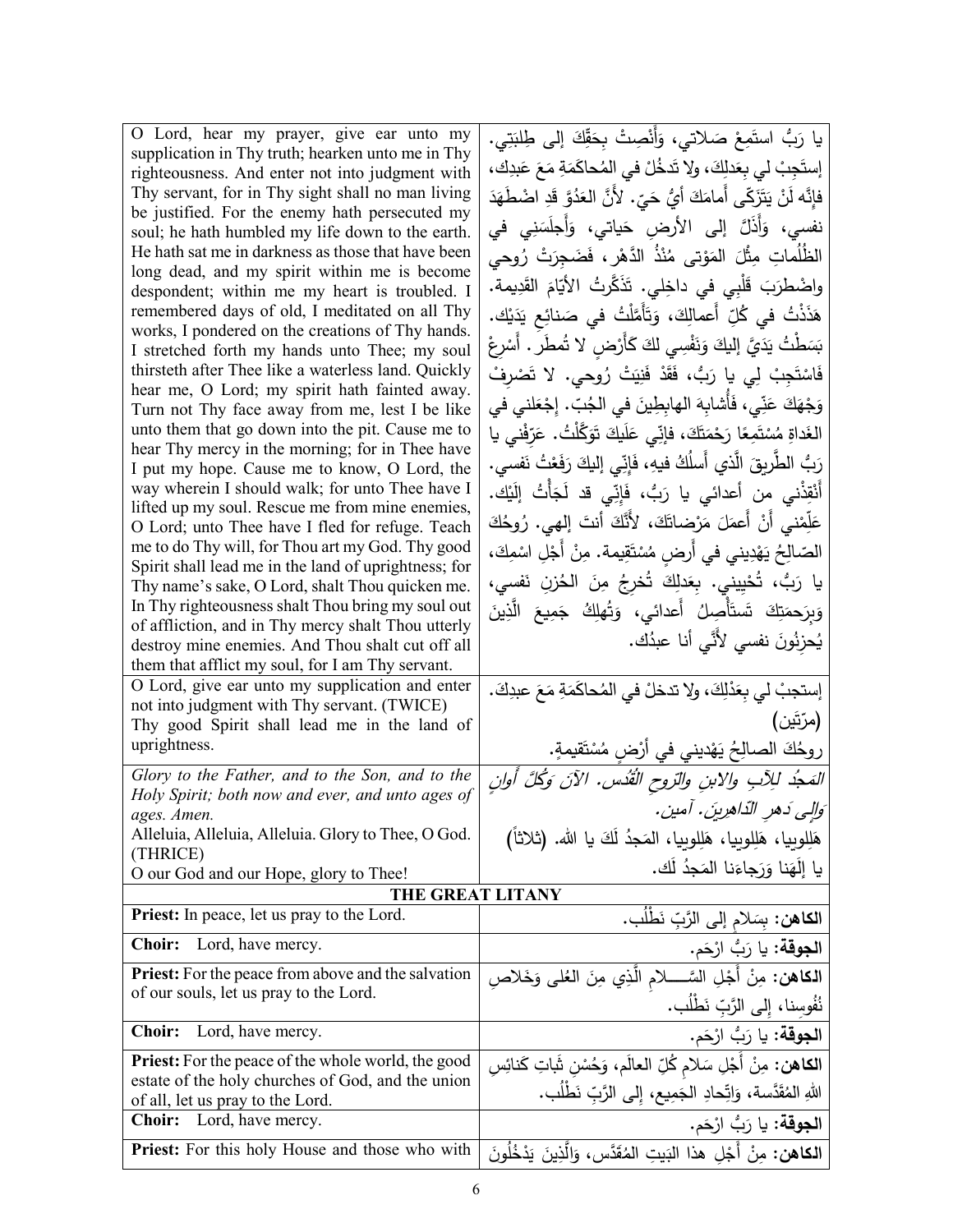| faith, reverence, and fear of God enter therein, let                                                               | إِلَيهِ بِإِيْمانٍ وَوَرَعٍ وَخَوْفِ الله، إِلَى الرَّبِّ نَطْلُب.                          |
|--------------------------------------------------------------------------------------------------------------------|---------------------------------------------------------------------------------------------|
| us pray to the Lord.<br><b>Choir:</b> Lord, have mercy.                                                            | ا <b>لجوقة:</b> يا رَبُّ ارْحَم.                                                            |
| Priest: For our father and Metropolitan N.,                                                                        | الكاهن: مِنْ أَجْلِ أبينا ومِتْروبوليتنا (فلان) ورَئِيسِ كَهَنَتِنا                         |
| (and for our Bishop N.), the honorable<br>presbytery, the deaconate in Christ, all the                             | (فُلان)، والكَهَنَةِ الْمُكَرَّمينَ، والشَــمامِســة، خُدّام المَســيح،                     |
| clergy and the people, let us pray to the Lord.                                                                    | وجَميع الإكْليروسِ والشَّعْبِ، إلى الرَّبِّ نَطْلَب.                                        |
| <b>Choir:</b> Lord, have mercy.                                                                                    | ا <b>لجوقة:</b> يا رَبُّ ارْحَم.                                                            |
| <b>Priest:</b> For Metropolitan Boulos and Archbishop                                                              | الكاهن: مِنْ أجلِ المِتْروبوليت بولُسَ والمطران يوحنا                                       |
| Youhanna and their quick release from captivity and<br>safe return, let us pray to the Lord.                       | وفَكِّ أَسْرِهِما وعَوْدَتِهِما سالِمَيْنِ، إلى الرَّبِّ نَطْلَبٍ.                          |
| Choir: Lord, have mercy.                                                                                           | ا <b>لجوقة:</b> يا رَبُّ ارْحَم.                                                            |
| Priest: For our country, its President, civil<br>authorities, and Armed Forces, let us pray to the                 | ا <b>لكاهن:</b> مِنْ أَجْلِ حُكّام هَذا البَلَدِ، ومُؤازَرَتِهِمْ في كُلِّ                  |
| Lord.                                                                                                              | عَمَلٍ صالِحٍ، إلى الرَّبِّ نَطْلُبٍ.                                                       |
| Choir: Lord, have mercy.                                                                                           | ا <b>لجوقة:</b> يا رَبُّ ارْحَم.                                                            |
| Priest: For this city and every city and countryside<br>and the faithful, who dwell therein, let us pray to the    | ا <b>لكاهن:</b> مِنْ أَجْلِ هذِهِ المَدِينَة، وَجَمِيع المُدُنِ وَالقُرى،                   |
| Lord.                                                                                                              | وَالِمُؤْمِنِينَ السّاكِنِينَ فِيها، إِلَى الرَّبِّ نَطْلُبٍ.                               |
| Lord, have mercy.<br><b>Choir:</b>                                                                                 | ا <b>لجوقة:</b> يا رَبُّ ارْحَم.                                                            |
| Priest: For healthful seasons, abundance of the<br>fruits of the earth, and peaceful times, let us pray to         | ا <b>لكاهن:</b> مِنْ أَجْلِ اعْتِدالِ الأَهْوِيَةِ، وَخِصْــــبِ ثِمار                      |
| the Lord.                                                                                                          | الأَرْضِ وَأَوْقَاتٍ سَلامِيَّةٍ، إِلَى الرَّبِّ نَطْلُب.                                   |
| Choir: Lord, have mercy.                                                                                           | ا <b>لجوقة:</b> يا رَبُّ ارْحَم.                                                            |
| Priest: For travelers by sea, by land, and by<br>air, the sick, the suffering, the captive, and                    | ا <b>لكاهن:</b> مِنْ أَجْلِ المُسافِرِينَ فِي النَحْرِ وَالنَّرِّ وَالجَوِّ ، وَالمَرْضـى   |
| for their salvation, let us pray to the Lord.                                                                      | والمُتألِّمِين وَالأَسْرِي، وَخَلاصِهِمْ، إِلى الرَّبِّ نَطْلُب.                            |
| <b>Choir:</b> Lord, have mercy.                                                                                    | ا <b>لجوقة:</b> يا رَبُّ ارْحَم.                                                            |
| Priest: For our deliverance from all tribulation,<br>wrath, danger, and necessity, let us pray to the Lord.        | ا <b>لكاهن:</b> مِنْ أَجْلِ نَجاتِنا مِنْ كُلِّ ضِيقٍ وَغَضَبٍ وَخَطَرِ                     |
|                                                                                                                    | وَشِدَّةٍ إِلَى الرَّبِّ نَطْلُب.                                                           |
| <b>Choir:</b><br>Lord, have mercy.                                                                                 | ا <b>لجوقة:</b> يا رَبُّ ارْحَم.                                                            |
| <b>Priest:</b> Help us; save us; have mercy on us; and keep<br>us, O God, by Thy grace.                            | ا <b>لكاهن:</b> أَعْضُدْ وَخَلِّصْ وارْحَمْ واحفَظْنا يا اللهُ بِنِعْمَتِكَ.                |
| <b>Choir:</b> Lord, have mercy.                                                                                    | ا <b>لجوقة:</b> يا رَبُّ ارْحَم.                                                            |
| <b>Priest:</b> Calling to remembrance our all-holy,                                                                | الكاهن: بَعْدَ ذِكْرِنا الكُلِّيَّةَ القَداسَــــةِ الطَّاهِرَةَ الفائِقَةَ البَرَكاتِ      |
| immaculate, most blessed and glorious Lady<br>the Theotokos and ever-Virgin Mary, with all                         | المَجِيدة، سَــــيّدَتَنا والِدَةَ الإِلهِ الدّائِمَةَ البَتُولِيَّةِ مَرْبَمَ، مَعَ جَمِيع |
| the Saints, let us commend ourselves and each<br>other, and all our life unto Christ our God.                      | القِدِّيسِين، لِنُوْدِعْ أَنْفُسَنا وَبَعْضُنا بَعْضاً وَكُلَّ حَياتِنا لِلْمَسِيح          |
|                                                                                                                    | الإله.                                                                                      |
| <b>Choir:</b><br>To Thee, O Lord.                                                                                  | ا <b>لجوقة:</b> لَكَ يا رَبّ.                                                               |
| <b>Priest:</b> For unto Thee are due all glory, honor, and<br>worship to the Father and to the Son and to the Holy | الكاهن: لأَنَّهُ يَنْبَغِي لَكَ كُلُّ تَمْجِيدٍ وَإِكْرامٍ وَسُجُودٍ، أَيُّها               |
| Spirit, now and ever, and unto ages of ages.                                                                       | الآبُ وَالِإِبْنُ وَالرُّوحُ الْقُدُسِ، الآنَ وَكُلَّ أُوانِ وَإِلَى دَهْرِ                 |
|                                                                                                                    | الذاهِرين.                                                                                  |
|                                                                                                                    | "GOD IS THE LORD" IN TONE SEVEN                                                             |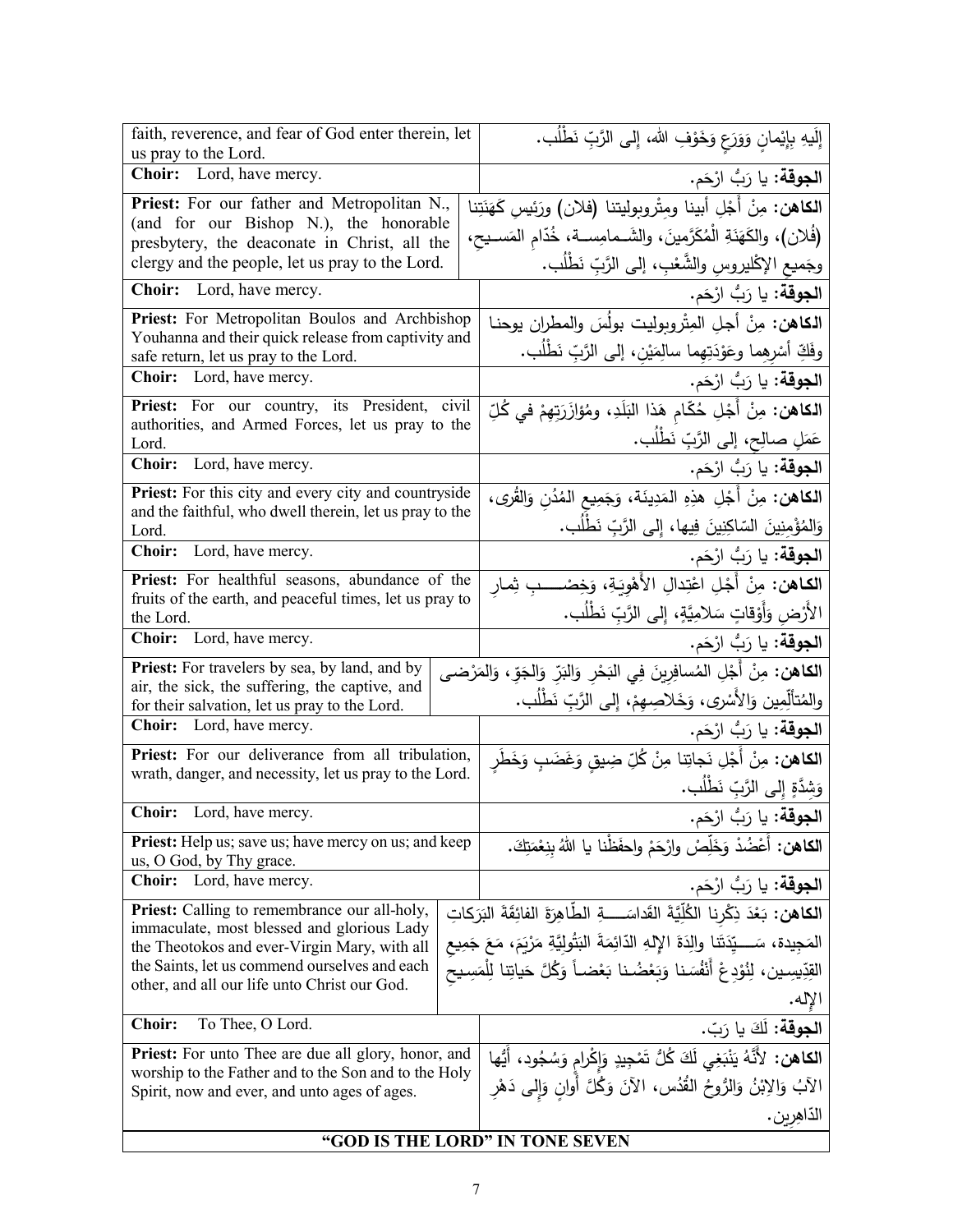| <b>Chanter:</b> God is the Lord and hath appeared unto<br>us. Blessed is He that cometh in the Name of the<br>Lord. (Repeat after verses)<br>1. O give thanks unto the Lord, and call upon His holy Name.                                                                                                                                                                                                                                                                                                                                                                                                                                                                       |  |                                                            | المُعَرَقِّل: اللهُ الرَّبُّ ظَهَرَ لنا، مُبارَكٌ الآتي باسْم الرَّبّ.<br>(تعاد بعد الإستيخونات)<br>1– إعْتَرفوا لِلْرَّبِّ وادْعوا باسْمِهِ القُدّوس.                                                                                                                                                                                                                                                                                                                                                                                                                       |
|---------------------------------------------------------------------------------------------------------------------------------------------------------------------------------------------------------------------------------------------------------------------------------------------------------------------------------------------------------------------------------------------------------------------------------------------------------------------------------------------------------------------------------------------------------------------------------------------------------------------------------------------------------------------------------|--|------------------------------------------------------------|------------------------------------------------------------------------------------------------------------------------------------------------------------------------------------------------------------------------------------------------------------------------------------------------------------------------------------------------------------------------------------------------------------------------------------------------------------------------------------------------------------------------------------------------------------------------------|
| 2. All nations compassed me about, but in the<br>Name of the Lord will I destroy them.<br>3. This is the Lord's doing; it is marvelous in our                                                                                                                                                                                                                                                                                                                                                                                                                                                                                                                                   |  | 2– كلُّ الأُمَم أَحاطُوا بي وبِاسْمِ الرَّبِّ قَهَرْتُهُم. |                                                                                                                                                                                                                                                                                                                                                                                                                                                                                                                                                                              |
| eyes.                                                                                                                                                                                                                                                                                                                                                                                                                                                                                                                                                                                                                                                                           |  |                                                            | ٍ 3− مِنْ قِبَلِ الرَّبِّ كَانَتْ هَذَه وَهيَ عَجِيبةٌ فِي أَعْيُنِنَا.                                                                                                                                                                                                                                                                                                                                                                                                                                                                                                      |
| RESURRECTIONAL APOLYTIKION IN TONE SEVEN                                                                                                                                                                                                                                                                                                                                                                                                                                                                                                                                                                                                                                        |  |                                                            |                                                                                                                                                                                                                                                                                                                                                                                                                                                                                                                                                                              |
| Thou didst shatter death by Thy Cross, Thou didst<br>open paradise to the thief; Thou didst turn the<br>sadness of the ointment-bearing women into joy.<br>And didst bid Thine Apostles proclaim a warning,<br>that Thou hast risen O Christ, granting to the                                                                                                                                                                                                                                                                                                                                                                                                                   |  |                                                            | حَطَمْتَ بِصَليبِكَ المَوْتَ، وفَتَحْتَ لِلِّصِّ الفِرْدَوْسِ،<br>وَحَوَّلْتَ نَوْحَ حامِلاتِ الطِّيبِ، وأَمَرْتَ رُسُلَكَ أَنْ<br>يَكْرِزوا، بأَنَّكَ قَدْ قُمْتَ أَيُّها المَسيحُ الإِلهُ، مانِحاً العالَمَ<br>الرَّحْمَةَ العُظْمي.                                                                                                                                                                                                                                                                                                                                       |
| world the Great Mercy.<br>APOLYTIKION FOR THE THREE HIERARCHS IN TONE 1 (**The original melody**)                                                                                                                                                                                                                                                                                                                                                                                                                                                                                                                                                                               |  |                                                            |                                                                                                                                                                                                                                                                                                                                                                                                                                                                                                                                                                              |
| Glory to the Father, and to the Son, and to the Holy<br>Spirit. The three most great luminaries of the Three<br>Sun Divinity * have illumined all of the world with<br>the rays of doctrines divine and true; * they are the<br>sweetly-flowing rivers of wisdom, * who with<br>godly knowledge * have watered all creation in<br>clear and mighty streams: * The great and sacred<br>Basil, and the Theologian, wise Gregory,<br>together with the renowned John, * the famed<br>Chrysostom of golden speech. * Let us all who love<br>their divinely-wise words * come together,<br>honoring them with hymns; * for ceaselessly they<br>offer entreaty for us to the Trinity. |  |                                                            | <i>المَجْد للآبِ والابن والروح القُدْسِ.</i> هَلُمُّوا نَلْتَئِمْ<br>جَميعًا، ونُكَرِّمْ بالمَدائِحِ* الكَواكِبَ الثُّلاثَةَ العَظيمَةَ<br>لِلاِّهوتِ المُثَلَّثِ الشّموسِ.* الّذينَ أناروا المَسْكونَةَ<br>بِأَشِعَّةِ العقائِدِ الإِلَهِيَّةِ.* أَنْهارَ الحِكْمَةِ الجارِيَةَ<br>عَسَلاً، * الَّذينَ رَوَّوا الكَنيسة بِسَواقي المَعْرِفَةِ<br>الإلهيّة. * أعْني بِهِمْ باسيليوسَ العَظيمَ، وغْريغوريوسَ<br>اللاهوتيّ، * وَيوحَنَّا المَجيدَ الذَّهَبِيِّ اللَّسانِ، * لأَنَّهُمْ<br>يَتَشَفَّعونَ دائِمًا إلى الثالوثِ مِنْ أَجْلِنا * نَحْنُ الْمُحِبّينَ<br>أقوالُهُم. |
| RESURRECTIONAL THEOTOKION IN TONE ONE                                                                                                                                                                                                                                                                                                                                                                                                                                                                                                                                                                                                                                           |  |                                                            |                                                                                                                                                                                                                                                                                                                                                                                                                                                                                                                                                                              |
| Both now and ever, and unto ages of ages. Amen. As<br>Gabriel cried aloud unto thee, "Hail, O Virgin,"<br>with that cry did the Lord of all become incarnate<br>in thee, O holy ark, as spake the righteous David;<br>and Thou wast revealed as more spacious than the<br>heavens, in that thou bore thy Creator. Wherefore,<br>glory to Him Who abode in thee; glory to Him<br>Who came from thee; glory to Him, Who through<br>thy birth-giving hath set us free.                                                                                                                                                                                                             |  | ٳڹۘ۠                                                       | الآنَ وكُلَّ أُوانِ وإلى دَهْرِ الداهرِينِ. آمينِ.<br>جِبْرائيلَ لَمّا تَفَوَّهَ نَحْوَكِ أَيَّتُها العَذْراءُ بالسَّلام، فَمَعَ<br>الْصَّوْتِ تَجَسَّدَ سَيِّدُ الكُلِّ فيكِ، أَيَّتُها الْسَّفينَةُ الْمُقَدَّسَةُ،<br>كما قالَ داودُ الصِّدّيقِ. وظُهَرْتِ أَرْحَبَ مِنَ السَّماواتِ<br>حامِلَةً خالِقَكِ. فَالْمَجْدُ للَّذِي حَلَّ فيكِ، المَجُدُ للَّذِي<br>أتي مِنْكِ، المَجْدُ لِلَّذِي أَعْتَقَنا بولادَتِهِ مِنْكِ.                                                                                                                                                |
| THE LITTLE LITANY                                                                                                                                                                                                                                                                                                                                                                                                                                                                                                                                                                                                                                                               |  |                                                            |                                                                                                                                                                                                                                                                                                                                                                                                                                                                                                                                                                              |
| Priest: Again and again, in peace, let us pray to<br>the Lord.                                                                                                                                                                                                                                                                                                                                                                                                                                                                                                                                                                                                                  |  |                                                            | ا <b>لكاهن:</b> أيْضاً وأيْضاً بِسَلام إلى الرَّبِّ نَطْلُب.<br>ا <b>لجوق</b> : يا ربُّ ارْحَمْ.                                                                                                                                                                                                                                                                                                                                                                                                                                                                             |
| <b>Choir:</b> Lord, have mercy.                                                                                                                                                                                                                                                                                                                                                                                                                                                                                                                                                                                                                                                 |  |                                                            |                                                                                                                                                                                                                                                                                                                                                                                                                                                                                                                                                                              |
| <b>Priest:</b> Help us; save us; have mercy on us; and<br>keep us, O God, by Thy grace.                                                                                                                                                                                                                                                                                                                                                                                                                                                                                                                                                                                         |  |                                                            | الكاهن: أَعْضُدْ، وَخَلِّصْ، وارْحَمْ، واحفَظْنا يا اللهُ بِنِعْمَتِكَ.                                                                                                                                                                                                                                                                                                                                                                                                                                                                                                      |
| Choir: Lord, have mercy.                                                                                                                                                                                                                                                                                                                                                                                                                                                                                                                                                                                                                                                        |  |                                                            | ا <b>لجوق</b> : يا ربُّ ارْحَمْ.                                                                                                                                                                                                                                                                                                                                                                                                                                                                                                                                             |
| <b>Priest:</b> Calling to remembrance our all-holy,<br>immaculate, most-blessed and glorious Lady the<br>Theotokos and ever-virgin Mary, with all the<br>saints: let us commend ourselves and each other,                                                                                                                                                                                                                                                                                                                                                                                                                                                                       |  |                                                            | ا <b>لكاهن:</b> بعدَ ذِكْرِنا الكُلِّيَّةَ القَداسَةِ، الطاهِرَةَ، الفائِقَةَ البَرَكاتِ<br>المَجيدة، سيِّدَتَنا والِدَةَ الإِلهِ الدائِمَةَ البَتولِيَّةِ مَرْيَمَ مَعَ جميع<br>القدِّيسين، لِنُوْدِعْ أَنْفُسَنا وبَعْضُنا بَعْضاً وَكُلَّ حَياتِنا لِلْمَسيحِ الإله.                                                                                                                                                                                                                                                                                                      |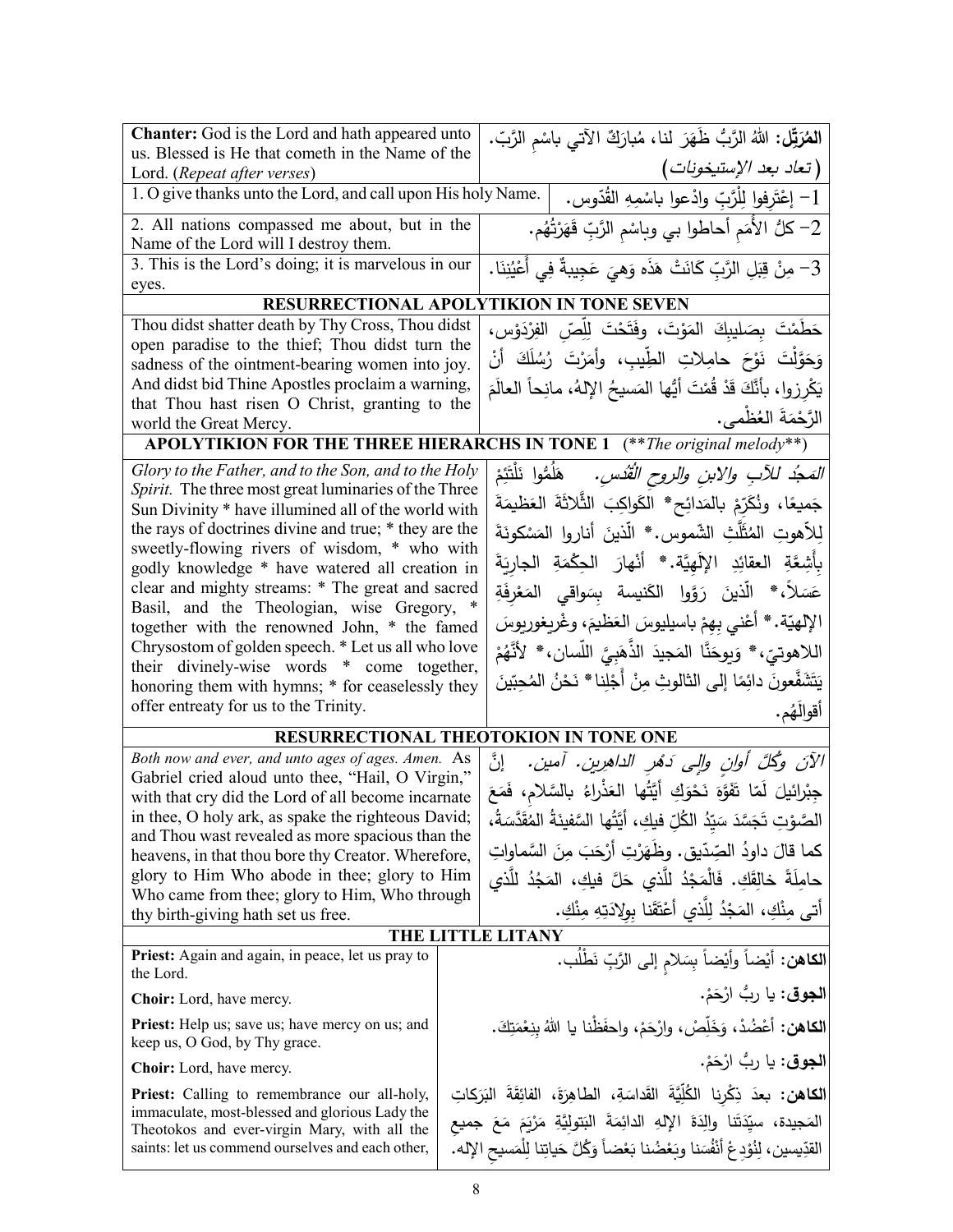| and all our life unto Christ our God.                                                                                                                                                                                                                                                                                                                                                                                                                                            |                        | ا <b>لجوق</b> : لكَ يا ربّ.                                                                                                                                                                                                                                                                                                                                                                           |
|----------------------------------------------------------------------------------------------------------------------------------------------------------------------------------------------------------------------------------------------------------------------------------------------------------------------------------------------------------------------------------------------------------------------------------------------------------------------------------|------------------------|-------------------------------------------------------------------------------------------------------------------------------------------------------------------------------------------------------------------------------------------------------------------------------------------------------------------------------------------------------------------------------------------------------|
| Choir: To Thee, O Lord.                                                                                                                                                                                                                                                                                                                                                                                                                                                          |                        |                                                                                                                                                                                                                                                                                                                                                                                                       |
| <b>Priest:</b> For Thine is the might, and Thine is the<br>kingdom, and the power and the glory of the<br>Father and of the Son and of the Holy Spirit,<br>now and ever, and unto ages of ages.                                                                                                                                                                                                                                                                                  |                        | الكاهن:لأنَّ لكَ العِزَّةَ ولكَ المُلْكَ والقُوَّةَ والمَجْدَ أَيُّها الآبُ والإِبنُ<br>والروحُ القُدُسُ، الآنَ وكُلَّ أوانِ وإلى دَهْرِ الدَّاهِرين.<br>ا <b>لجوق</b> : آمين.                                                                                                                                                                                                                        |
| Choir: Amen.                                                                                                                                                                                                                                                                                                                                                                                                                                                                     |                        |                                                                                                                                                                                                                                                                                                                                                                                                       |
| SEVENTH TONE RESURRECTIONAL KATHISMATA (Plain Reading) First Kathisma                                                                                                                                                                                                                                                                                                                                                                                                            |                        |                                                                                                                                                                                                                                                                                                                                                                                                       |
| Verily, Life was placed in a grave, and a seal was<br>placed on the stone, and the soldiers guarded Christ<br>as they would a slumbering king. The angels,<br>therefore, did glorify Him; for He was a deathless<br>God, and the women cried, saying: The Lord hath<br>risen, Who giveth the world Great Mercy.                                                                                                                                                                  |                        | إِنَّ الْحَياةَ قَدْ وُضِعَ في الرَّمْسِ، وِجُعِلَ خَتْمٌ على<br>الْحَجَرِ ، والْجُنْدُ حَرَسوا الْمَسيحَ كَأَنَّهُ مَلِكٌ راقِد.<br>فالمَلائِكَةُ مَجَّدوهُ بما أنَّهُ إلهٌ غيرُ مائِتٍ، والنِّسْوَةُ هَتَفْنَ<br>قائلاتٍ: قَدْ قامَ الرَّبُّ المانِحُ العالَمَ الرَّحْمَةَ العُظْمى.                                                                                                                |
| (For the saints)                                                                                                                                                                                                                                                                                                                                                                                                                                                                 |                        | (للقديسين)                                                                                                                                                                                                                                                                                                                                                                                            |
| Glory to the Father, and to the Son, and to the Holy                                                                                                                                                                                                                                                                                                                                                                                                                             |                        | الصَجُدُ للآبِ، والإبنِ، والروحِ القُدْسِ. لَقَدْ أَنَرْتُمُ                                                                                                                                                                                                                                                                                                                                          |
| Spirit. Supremely bright luminaries of the Church<br>of Christ God, ye fully enlightened all the world<br>with teachings and words, O Fathers divinely-wise;                                                                                                                                                                                                                                                                                                                     |                        | العالمَ بِتَعاليمِكُمْ يا كواكِبَ كَنِيسةِ المَسيحِ السَاطِعَةَ،<br>الآباءَ الَّذينَ فَقَّهَهُمُ الله، ولاشَيْتُمْ بِدَعَ جَميعِ السَيَّئِي                                                                                                                                                                                                                                                           |
| burning up the heresies of every false teacher, ye<br>completely quenched blasphemers'                                                                                                                                                                                                                                                                                                                                                                                           | flagrant               | الاعْتِقَادِ، وأَخْمَدْتُمُ اصْطِرامَ هِياجِ الْمُجَدِفينَ الزَافِرِ ،                                                                                                                                                                                                                                                                                                                                |
| confusions. Hence, since ye art the hierarchs of<br>Christ, pray that we all be saved.                                                                                                                                                                                                                                                                                                                                                                                           |                        | فَتَشَفعُوا في خَلاصِنا يا رُؤَساءَ كَهذَةِ المَسيح.                                                                                                                                                                                                                                                                                                                                                  |
| (Theotokion of the Resurrectional Apolytikion)                                                                                                                                                                                                                                                                                                                                                                                                                                   |                        | (والدية للقيامة)                                                                                                                                                                                                                                                                                                                                                                                      |
| Both now and ever, and unto ages of ages. Amen. In<br>that thou art the treasury of our resurrection O all-<br>praised one, lead thou forth from the pit and<br>bottom of transgression those who set their hope<br>in thee. For thou hast saved those who were guilty<br>of sin, in that thou didst give birth to our<br>Salvation; O thou who before giving birth wast<br>virgin, and at giving birth and after giving birth<br>was virgin still.                              |                        | الآنَ وكلَّ أُوانِ والِّي دَهْرِ الدَّاهِرِينَ. آمين.   بما أنَّكِ<br>كَنْزُ قيامَتِنا أَيَّتُها الكُلِّيَّةُ النَّسْــبيح، فانْتَشِــلـى الواثِقينَ<br>بكِ مِنْ عُمْقٍ جُبِّ الزَّلَّاتِ. لأَنَّكِ أَنْتِ خَلَّصْــــتِ<br>السَّـاقِطينَ تَحْتَ طَائِلَةِ الخَطيئَةِ لَمّا وَلَدْتِ الخَلاص.<br>يـا مَنْ هي قَبْلَ الولادَةِ عَذْراءُ، وفي الولادَةِ عَذْراءُ،<br>وبَعْدَ الولادَةِ أَيْضاً عَذْراء. |
|                                                                                                                                                                                                                                                                                                                                                                                                                                                                                  | <b>Second Kathisma</b> |                                                                                                                                                                                                                                                                                                                                                                                                       |
| While the tomb was sealed, Thou didst shine forth<br>from it, O Life; and while the doors were closed,<br>Thou didst come in to Thy Disciples, O Christ<br>God, Resurrection of all, renewing in us through<br>them an upright spirit, according to the greatness<br>of Thy mercy.<br>(For the saints)                                                                                                                                                                           |                        | إِذْ كانَ القَبْرُ ۖ مَخْتوماً أَشْـــرَقْتَ مِنْهُ أَيُّها الْحَياة، ولَمَّا<br>كانَتِ الأَبْوابُ مُغْلَقَةً، وافَيْتَ التَّلاميذَ أيُّها المَســــيحُ<br>الإلهُ قِيامَةُ الكُلِّ، وجَدَّدْتَ لَنا بهمْ روحاً مُسْــــتَقيماً<br>بِحَسَبِ عَظيمِ رَحْمَتِكَ.<br>(للقديسين)                                                                                                                           |
| Glory to the Father, and to the Son, and to the Holy                                                                                                                                                                                                                                                                                                                                                                                                                             |                        | الْمَجْدُ للأَبِ، والإبن، والروح القدسِ.    مِنْ رياضٍ                                                                                                                                                                                                                                                                                                                                                |
| Spirit. Like wise bees, ye flew about the verdant<br>fields of Holy Writ, rightly gathering here and there<br>the noblest flowers of its blooms, setting before all<br>the faithful as purest honey the doctrines that ye<br>taught, as a great feast for them; wherefore, every<br>man is filled with sweet delight, and in his gladness<br>he doth cry out: O three wise Hierarchs most blest of<br>God, now after death, even yet be present with us<br>singing your praises. |                        | الكتُب دَنَوْتُمْ أيا حُكماء ، فَجَنَيْتُمْ حَسَنًا كالنَّحل أَفْضَلَ<br>الأَزْهارِ ، ثُمَّ قَدَّمْتُمْ تَعْليمَكُمْ مثلَ شَــهْدٍ لَذيذٍ كلُّ مُؤمِن<br>يَتَحلّى بِهِ، هاتِفًا بِكُمْ بِســــــرورِ قائلاً: تَعَهَّدونا بَعْدَ<br>المَوتِ أَيضَــــــا، أَيُّها المَغْبوطونَ. إيَّاكُمْ نَمْدَحُ ومِنْكُمْ<br>نَجْني عِلْمًا لَذيذًا ساميًا.                                                         |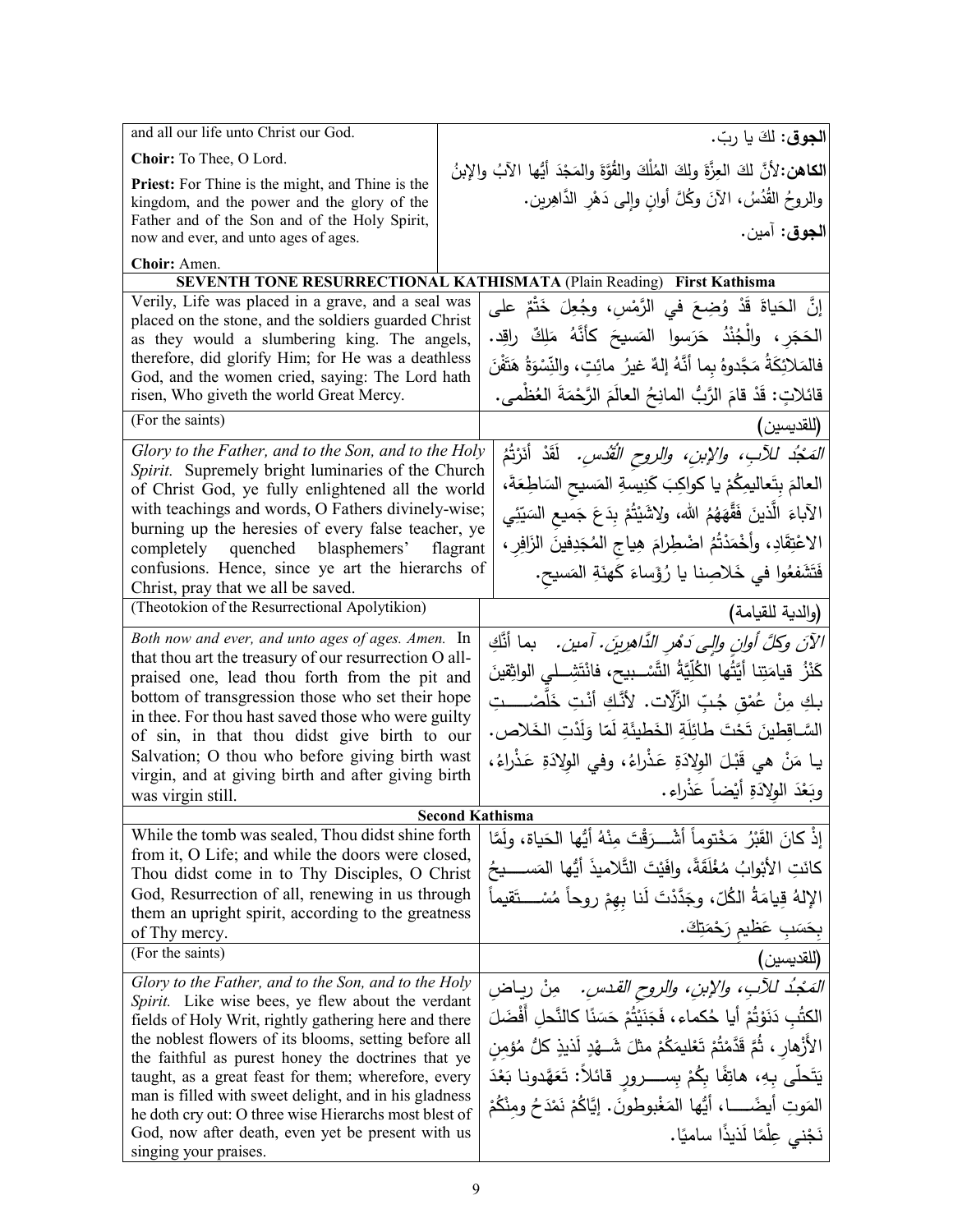| Both now and ever, and unto ages of ages. Amen.<br>Tossed about upon the waves of sinful passions, I<br>call out unto thee with fervent pleas: Disdain me<br>not to be destroyed, wretch that I am, never<br>hearkening to my conscience. Thou barest the<br>Abyss of Mercy, Christ our God; and I have no<br>hope but thee, O Maid most pure: May I who trust<br>in thee not end as the joy and laughingstock of my<br>foes; for since thou barest the God of all things,<br>thou canst do all thou willest. | الآنَ وكلَّ أوانِ والٍى دهرِ الداهرينَ. آمين.    أَسْتَغيثُ<br>بكِ الآنَ، أيا نَقيَّةُ، أنا الفاقِدَ الضَّميرِ والغارِقَ في<br>بَحْرِ   الأَهْواءِ.  فَعَنّى  لا  تَتَخَلّى  لِئَلاّ  أَهْلِكَ.  يا  والِدَةَ<br>بَحْرِ الرَّحمةِ، ما لي مِنْ رَجاءٌ سِوى سِتْرِكِ الأمينِ،<br>فَلا أَكُنْ أَضْحوكَةَ الأَعْداءِ ، أنا مَنْ عَلَيْكِ يَتَّكِل. فأنْتِ<br>قادِرَةٌ على ما شِئْتِ بما أنَّكِ أمُّ إلهِ الكلِّ .                                                                                     |  |
|---------------------------------------------------------------------------------------------------------------------------------------------------------------------------------------------------------------------------------------------------------------------------------------------------------------------------------------------------------------------------------------------------------------------------------------------------------------------------------------------------------------|---------------------------------------------------------------------------------------------------------------------------------------------------------------------------------------------------------------------------------------------------------------------------------------------------------------------------------------------------------------------------------------------------------------------------------------------------------------------------------------------------|--|
|                                                                                                                                                                                                                                                                                                                                                                                                                                                                                                               | <b>Third Kathisma for the Three Hierarchs</b>                                                                                                                                                                                                                                                                                                                                                                                                                                                     |  |
| Let us magnify today the three wise teachers who<br>instructed all the world and glorified upon the earth<br>the God they served both with words and deeds;<br>they are the cause of salvation for us in Christ.                                                                                                                                                                                                                                                                                              | لِنُعَظِّمَنَّ اليومَ الحُكَماءَ مُعَلِّمي المَسْكونَةِ، مَنْ<br>بالأَقْوالِ والأَفْعالِ مَجَّدوا اللهَ على الأَرْض. فَلَقَدْ<br>صاروا سَبِيلاً لِخَلاصِنا.                                                                                                                                                                                                                                                                                                                                       |  |
| Glory to the Father and to the Son and to the Holy                                                                                                                                                                                                                                                                                                                                                                                                                                                            | <i>المجدُ للآبِ، والابنِ، والروح القُدُس.</i> ها إنَّ                                                                                                                                                                                                                                                                                                                                                                                                                                             |  |
| Spirit. On this day the Church doth keep a solemn<br>feast-day, the majestic festival of the three Teachers<br>of the world; for with their doctrines inspired of God,<br>they have established the Church in the upright faith.                                                                                                                                                                                                                                                                              | الكَنيسةَ اليومَ تُعَيِّدُ لِذِكْرِى المُعَلِّمينَ عيدًا كلِّيَّ<br>الوَقارِ . فَهؤلاءِ الثَّلاثَةُ قَدْ وَطِّدوها بِعَقائدِهِمِ الإلهيَّة.                                                                                                                                                                                                                                                                                                                                                       |  |
| Both now and ever and unto ages of ages. Amen.<br>الآنَ وكُلَّ أُولنِ والِّي دَهْرِ الداهِرِينَ. آمين.   نُصْرَةَ<br>O unconquered champion of those in sorrows,<br>الحَزاني الَّتي لا تُحارَب، سَنَدًا وعَضَدًا لِلْواثِقِينَ بِكِ، أَلا<br>fervent succor swift to help all them that set<br>their hope on thee: from every danger deliver<br>نَجِّيني مِنَ الضِّيقاتِ، فأنتِ يا مَرْيَمُ مُعينَةٌ لِلْمؤمِنين.<br>me, for thou, O Virgin, art truly the help of all.                                       |                                                                                                                                                                                                                                                                                                                                                                                                                                                                                                   |  |
|                                                                                                                                                                                                                                                                                                                                                                                                                                                                                                               | EVLOGETARIA (BENEDICTIONS) IN TONE FIVE                                                                                                                                                                                                                                                                                                                                                                                                                                                           |  |
| Blessed art Thou, O Lord; teach me Thy statutes.<br>The company of the Angels was amazed when<br>they beheld Thee numbered among the dead. Yet<br>Thyself, O Savior, destroyed the power of death,<br>with Thee raising up Adam and releasing all men<br>from Hell.<br>Blessed art Thou, O Lord; teach me Thy statutes.<br>Wherefore, O Women Disciples, do ye mingle<br>sweet-smelling spices with your tears of pity? The<br>radiant Angel within the sepulcher cried unto the                              | مُ <i>بازِكٌ أنتَ ياربٌ عَلَّفِنى حُقوقَكَ.</i> جمْعُ المَلائكةِ<br>انْذَهَلَ مُتَحَيّراً، عِنْدَ مُشاهَدَتِهمْ إيّاكَ مَحْسوباً بينَ<br>الأمواتِ أَيُّها المُخَلِّص، وداحِضاً قُوَّةَ المَوتِ، ومُنْهِضاً<br>آدَمَ مَعَكَ، ومُعْتِقاً إِيّانا مِنَ الْجَحيم كافةً.<br>مُ <i>بارَكٌ أنتَ يا ربَّ عَلَّفِنى حُقوقَك.</i> المَلاكُ اللامِعُ<br>عِنْدَ القَبْرِ تَفَوَّهَ نَحْوَ حامِلاتِ الطَّيبِ قائِلاً: لِمَ تَمْزُجْنَ<br>الطَّيوبَ بالدُّموعِ، بِتَرَبٍّ يا تِلْميذات؟ أنظُرْنَ الـــــلَّحْدَ |  |
| Myrrh-bearing Women: Behold the grave, and                                                                                                                                                                                                                                                                                                                                                                                                                                                                    |                                                                                                                                                                                                                                                                                                                                                                                                                                                                                                   |  |
| understand, for the Savior is risen from the tomb.                                                                                                                                                                                                                                                                                                                                                                                                                                                            | وافْرَحْنَ، لأَنَّ الْمُخَلِّصَ قَدْ قامَ مِنَ القَبْرِ .                                                                                                                                                                                                                                                                                                                                                                                                                                         |  |
| Blessed art Thou, O Lord; teach me Thy statutes.<br>Very early in the morning, did the Myrrh-bearing<br>Women run lamenting unto Thy tomb. But an<br>Angel came toward them, saying: The time for<br>lamentation is passed; weep not, but announce<br>unto the Apostles the Resurrection.                                                                                                                                                                                                                     | مُ <i>بازِكٌ أنتَ يا ربُّ عَلَّفِنى حُقوقَك.</i> إنَّ حامِلاتِ<br>الطِّيبِ سَحَراً جِداً، سارَعْنَ إِلَى قَبْرِكَ نائِحاتٍ. إِلاَّ أَنَّ<br>المَلاكَ وقَفَ بِهِنَّ، وقالَ لَهُنَّ: زمانُ النَّوْحِ قَدْ كَفَّ<br>وبَطْلَ فَلا تَبْكينَ، بلْ بَشِّرْنَ الرُّسُلَ بِالْقِيامَةِ.                                                                                                                                                                                                                    |  |
| Blessed art Thou, O Lord; teach me Thy statutes.<br>The Myrrh-bearing Women mourned, as bearing<br>spices they drew near Thy tomb, O Savior. But                                                                                                                                                                                                                                                                                                                                                              | ُ <i>مبارَكٌ أنتَ يا ربُّ عَلَّفِنى مُقوقَك.</i> إنَّ النِّسْوَةَ حامِلاتِ<br>الطِّيــبِ، وافَيْنَ بِــالْحَنوطِ إِلَى قَبْرِكَ أَيُّهِــا الْمُخَلِّص.                                                                                                                                                                                                                                                                                                                                           |  |
| the Angel spake unto them, saying: Why number<br>ye the living among the dead? In that He is God                                                                                                                                                                                                                                                                                                                                                                                                              | فَسَمِــعْنَ مَلاكاً مُتَنَغِّــماً نَحْوَهُـنَّ قائلاً: لِمَ تَحْسِبْنَ الْحَيَّ                                                                                                                                                                                                                                                                                                                                                                                                                 |  |
| He is risen from the grave.                                                                                                                                                                                                                                                                                                                                                                                                                                                                                   | مَعَ المَوْتِي؟ فَبِما أَنَّهُ إِلَٰهٌ، قَدْ قَامَ مِنَ الْقَبْرِ ناهِضاً.                                                                                                                                                                                                                                                                                                                                                                                                                        |  |
| Glory to the Father, and to the Son, and to the<br>Holy Spirit. We adore the Father, as also His                                                                                                                                                                                                                                                                                                                                                                                                              | المَجْدُ للآبِ، والابنِ، والتروح القُدْسِ. ۖ نَسْجُدُ لِلآبِ، ولابْنِهِ،                                                                                                                                                                                                                                                                                                                                                                                                                          |  |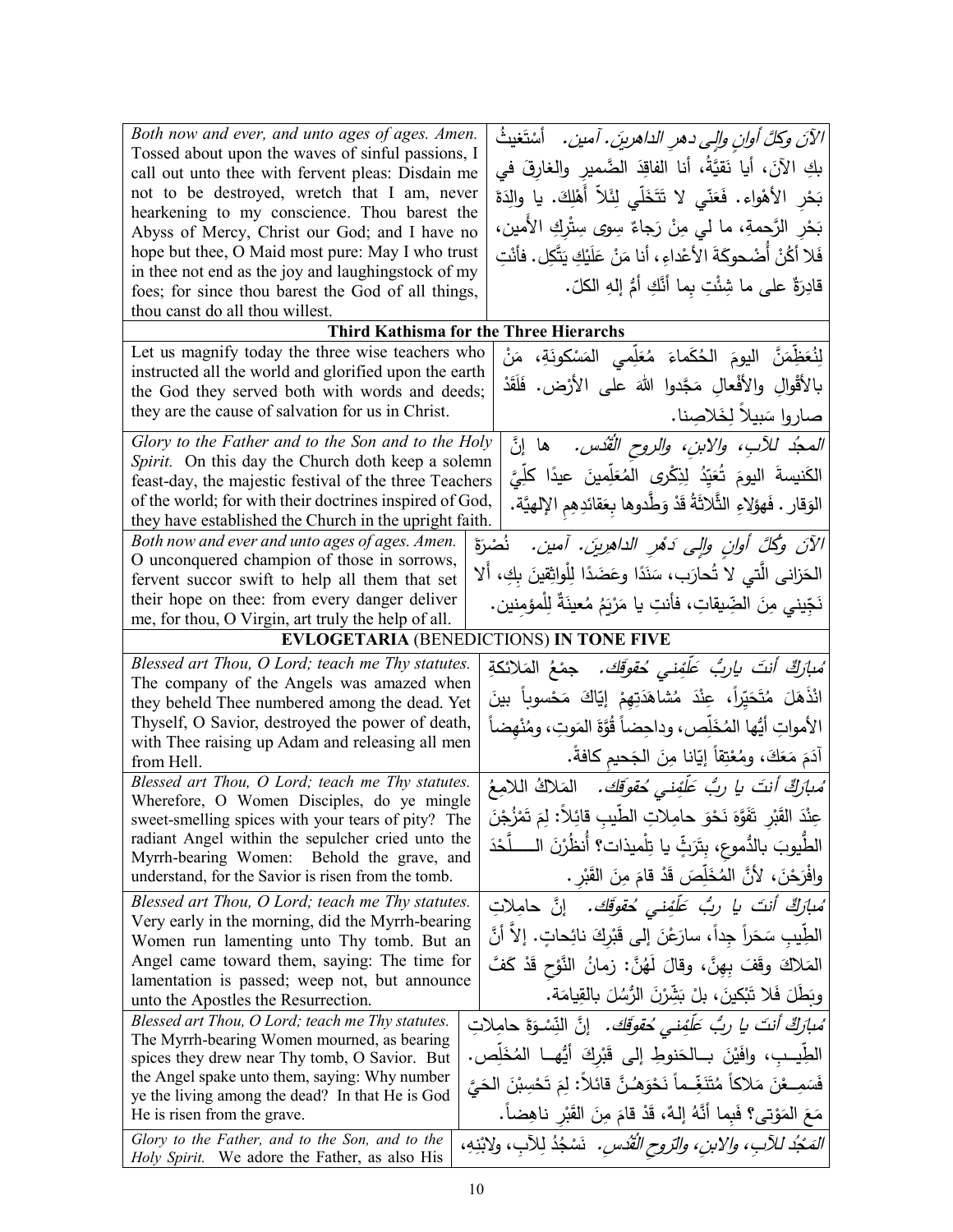| Son, and the Holy Spirit, the Holy Trinity in one<br>Essence, crying with the Seraphim: Holy, holy,        |  | ولِروحٍ قُدْسِهِ، ثالوثاً قدُّوساً في جَوْهرِ واحِدٍ، هاتِفينَ مَعَ                                                |  |
|------------------------------------------------------------------------------------------------------------|--|--------------------------------------------------------------------------------------------------------------------|--|
| holy art Thou, O Lord.                                                                                     |  | السّارافيم: قُدّوسٌ، قُدّوسٌ، قُدّوسٌ أنتَ يا رَبّ.                                                                |  |
| Both now and ever, and unto ages of ages.<br>Amen. In that thou didst bear the Giver of Life,              |  | الآنَ وكُلَّ أُولِن وإلى دَهْرِ الدَاهِرِينَ، آمين. ۖ أَيَّتُها الْعَذْرَاءُ،                                      |  |
| O Virgin, thou didst redeem Adam from sin, and                                                             |  | لَــقَدْ وَلَدْتِ مُعْطِيَ الحَياة، وأَنْقَــذْتِ آدَمَ مِـــنَ الخَطيئة،                                          |  |
| didst give to Eve joy in place of sadness; and He                                                          |  | ومَنَحْتِ حَوّاءَ الفَرَحَ عِوَضَ الحُزْنِ، لَكِنَّ الإِلهَ والإِنْســـانَ                                         |  |
| who was incarnate of thee, both God and man,                                                               |  |                                                                                                                    |  |
| hath restored to life those who had fallen<br>therefrom.                                                   |  | الْمُتَجَسِّدَ مِنْكِ، أَرْشَدَهُما إِلَى الْحَياةِ الَّتِي قَدْ تَهَوَّرا مِنْها.                                 |  |
| Alleluia, Alleluia, Alleluia. Glory to Thee, O God.                                                        |  |                                                                                                                    |  |
| (THRICE)                                                                                                   |  | هَلِلوبِيا، هَلِلوبِيا، هَلِلوبِيا، المَجْدُ لَكَ يا الله. (ثلاثًا )                                               |  |
| O our God and our Hope, glory to Thee!                                                                     |  | يا إلهَنا ورجاءَنا لكَ المَجْد.                                                                                    |  |
|                                                                                                            |  | <b>THE LITTLE LITANY</b>                                                                                           |  |
| Priest: Again and again, in peace, let us                                                                  |  | الكاهن: أيْضاً وأيْضاً بِسَلامٍ إلى الرَّبِّ نَطْلُب.                                                              |  |
| pray to the Lord.                                                                                          |  |                                                                                                                    |  |
| Choir: Lord, have mercy.                                                                                   |  | ا <b>لجوق</b> : يا ربُّ ارْحَمْ.                                                                                   |  |
| Priest: Help us; save us; have mercy on us;                                                                |  | الكاهن: أعْضُدْ، وَخَلِّصْ، وارْحَمْ، واحفَظْنا يا اللهُ بِنِعْمَتِكَ.                                             |  |
| and keep us, O God, by Thy grace.                                                                          |  |                                                                                                                    |  |
| Choir: Lord, have mercy.                                                                                   |  | ا <b>لجوق</b> : يا ربُّ ارْحَمْ.                                                                                   |  |
| Priest: Calling to remembrance our all-                                                                    |  | الكاهن: بعدَ ذِكْرِنا الكُلِّيَّةَ القَداسَةِ، الطاهِرَةَ، الفائِقَةَ البَرَكاتِ                                   |  |
| holy, immaculate, most-blessed<br>and                                                                      |  |                                                                                                                    |  |
| glorious Lady the Theotokos and ever-<br>virgin Mary, with all the saints: let us                          |  | المَجيدة، سيِّدَتَنا والِدَةَ الإِلهِ الدائِمَةَ البَتولِيَّةِ مَرْيَمَ مَعَ جميع                                  |  |
| commend ourselves and each other, and all                                                                  |  | القدِّيسين، لِنودِعْ أَنفُسَنا وبَعْضُنا بَعْضاً وَكُلَّ حَياتِنا لِلْمَسيح                                        |  |
| our life unto Christ our God.                                                                              |  | الإله.                                                                                                             |  |
| Choir: To Thee, O Lord.                                                                                    |  |                                                                                                                    |  |
| Priest: For blessed is Thy Name, and                                                                       |  | ا <b>لجوق</b> : لكَ يا رب.                                                                                         |  |
| glorified is Thy kingdom of the Father and                                                                 |  | ا <b>لكاهن:</b> لأنَّ اسْمَكَ مُبارَكٌ ومُلْكَكَ مُمَجَّدٌ أيُّها الآبُ والإِبنُ                                   |  |
| of the Son and of the Holy Spirit, now and                                                                 |  | والروحُ القُدُس، الآنَ وكلَّ أوانِ وإلى دَهْرِ الدَّاهِرين.                                                        |  |
| ever, and unto ages of ages.                                                                               |  |                                                                                                                    |  |
| Choir: Amen.                                                                                               |  | ا <b>لجوق</b> : آمين.                                                                                              |  |
|                                                                                                            |  | SEVENTH TONE RESURRECTIONAL HYPAKOE (Plain Reading)                                                                |  |
|                                                                                                            |  | يا مَن اتَّخَذَ صـــورَتَنا ومثالَنا، واحْتَمَلَ الصَّـــلْبَ بالجَسَــدِ، O Thou Who hast taken our image and our |  |
| likeness, and endured crucifixion in the                                                                   |  |                                                                                                                    |  |
| flesh, save me by Thy Resurrection, O Christ                                                               |  | خَلِّصْنِي بقِيامَتِكَ أَيُّها المَسيخُ اﻹلهُ، بما أَنَّكَ مُحِبُّ البَشَرِ .                                      |  |
| God, for Thou art the Lover of Mankind.                                                                    |  |                                                                                                                    |  |
| O Savior, Who didst restore Zion from the<br>$^{+}$                                                        |  | <b>SEVENTH TONE RESURRECTIONAL ANABATHMOI (Plain Reading) First Antiphony</b>                                      |  |
| captivity of error, deliver me from the                                                                    |  | + أَيُّها الْمُخَلِّصُ، يا مَنْ رَدَدْتَ سَبْيَ صِهْيَوْنَ مِنَ                                                    |  |
| bondage of sufferings and restore my life.                                                                 |  | الضَّلاَلَةِ، أَعْتِقْنِي مِنْ عُبُودِيَّةِ الآلام وأَحْيِنِي.                                                     |  |
| He that soweth sorrow in the south, fasting<br>$^+$                                                        |  | + إنَّ الزَّارعَ في الْجَنوبِ حُزْناً وصَوْماً ودُموعاً، هذا                                                       |  |
| with tears, the same shall reap sheaves of                                                                 |  |                                                                                                                    |  |
| reviving and ever-nourishing joys.                                                                         |  | يَجْني أَغْمارَ الفَرَحِ الْمُحْيِيَةَ والْمُغَذِّيَةَ دائماً.                                                     |  |
| Glory to the Father, and to the Son, and to the<br>$^{+}$<br>Holy Spirit; both now and ever, and unto ages |  | + المَجْدُ للآبِ، والإبنِ، والرُّوحِ الْقُدُسِ، الآنَ وكُلَّ                                                       |  |
| of ages. Amen.                                                                                             |  | أوان والي دَهُرِ الداهرِينِ، آمينِ.                                                                                |  |
| In the Holy Spirit is the fountain of divine<br>$^+$                                                       |  | + بالروح القُدُسِ يَنْبوعُ الذّخائِرِ الإِلهِيَّةِ، لأَنَّ مِنْهُ                                                  |  |
| treasures; for from Him cometh wisdom, awe,<br>and understanding. To Him, therefore, be                    |  | الْحِكْمَةَ، والرَّهْبَةَ، والفَهْم. فلَهُ السُّبْحُ والمَجْدُ والعِزَّةُ                                          |  |
| praise, glory, might, and honor.                                                                           |  | والإكْرامُ.                                                                                                        |  |
|                                                                                                            |  |                                                                                                                    |  |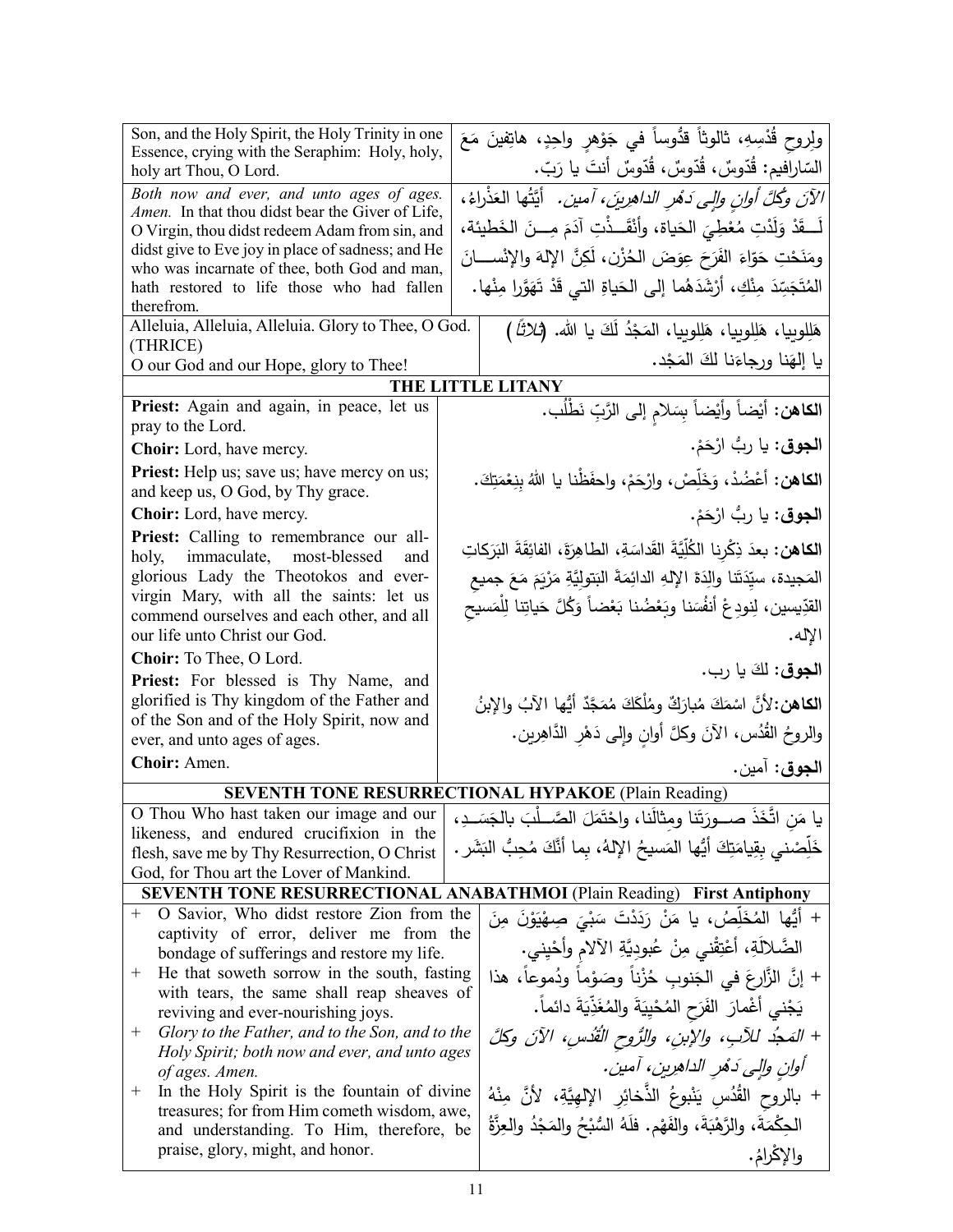| <b>Second Antiphony</b>                                                                                                                            |                                                                            |  |  |
|----------------------------------------------------------------------------------------------------------------------------------------------------|----------------------------------------------------------------------------|--|--|
| If the Lord buildeth not the house of the soul,<br>$^{+}$                                                                                          | + إِنْ لَمْ يَبْنِ الرَّبُّ بَيْتَ النَّفْسِ فَباطِلاً نَتْعَب. لأَنَّهُ   |  |  |
| then vainly do we labor; for without Him, no<br>deed nor word is perfected.                                                                        | بدونهِ لا يَكْمُلُ عَمَلٌ ولا قَوْلٌ أَبِداً.                              |  |  |
| Verily, the saints who are the hire of the fruit<br>$^{+}$                                                                                         | + إنَّ القِدّيسينَ الذينَ هُمْ أَجْرَةُ ثَمَرَةِ النَطْنِ، بِتَحَرُّكِهِمْ |  |  |
| of Thy womb, by the moving of the spirit<br>flourish the beliefs of fatherly adoption.                                                             | مِنَ الرُّوحِ، يؤلِّفونَ اعْتِقاداتِ التَّبَنى الأبَويَّةِ.                |  |  |
| Glory to the Father, and to the Son, and to the<br>$^+$                                                                                            | + المَجْدُ للآبِ، والإبنِ، والروح الْقُدُسِ، الآنَ وكُلَّ                  |  |  |
| Holy Spirit; both now and ever, and unto ages                                                                                                      |                                                                            |  |  |
| of ages. Amen.<br>By the Spirit was existence bestowed on all<br>$^+$                                                                              | أوانِ والِي دَهْرِ الداهِرِينِ، آمينِ.                                     |  |  |
| creation; for He is of the Godhead before                                                                                                          | + بالروح القُدُسِ أَعْطِيَ الوجودُ لِكُلِّ النَرايا، لأنَّهُ ذو            |  |  |
| existence, and He is the unapproachable                                                                                                            | الرُّبوبيَّةِ مِنْ قَبْلِ الوجودِ، وهُوَ النورُ الذي لا يُدْنى             |  |  |
| Light, the God of all, and their life.                                                                                                             | منهُ وإِلهُ الكُلِّ وحَياتُهُم.                                            |  |  |
|                                                                                                                                                    | <b>Third Antiphony</b>                                                     |  |  |
| Verily, they who fear the Lord are now<br>$^{+}$<br>forever blessed; for they have found the way                                                   | + إِنَّ خائِفي الرَّبِّ يُغَبَّطونَ دائِماً، لأَنَهُمْ قَدْ وَجَدوا        |  |  |
| of life in the never-decaying glory.                                                                                                               | طَرِيقَ الحَياةِ في المَجْدِ الذي لَنْ يَبْلي أبداً.                       |  |  |
| O high Priest, as thou seest thy children's<br>$^+$                                                                                                | + يا رَئِيسَ الرُّعاةِ، إذا نَظَرْتَ بَنى بَنيكَ كالغُروس                  |  |  |
| children like plants around thy table, rejoice<br>and be happy, and offer them to Christ.                                                          | حَوْلَ مائِدَتِكَ، إفْرَحْ، وسُرَّ ، وقَدِّمْهُمْ إلى المَسيح.             |  |  |
| Glory to the Father, and to the Son, and to the<br>$^{+}$                                                                                          | + المَجْدُ للأَبِ، والإبنِ، والروح القُدُسِ، الآنَ وكلَّ                   |  |  |
| Holy Spirit; both now and ever, and unto ages<br>of ages. Amen.                                                                                    | أوان وإلى دَهْرِ الداهِرينِ، آمين.                                         |  |  |
| By the Holy Spirit is the abundance of gifts,<br>$^{+}$                                                                                            | + إنَّ الروحَ القُدُسَ هُوَ غَوْرُ المَواهِبِ، وغِني المَجْدِ،             |  |  |
| the richness of glory, and depth of the great                                                                                                      | ولُجَّةُ الأَحْكام العَظيمَةِ، لأَنَّهُ مَعْبودٌ ومُساوٍ لِلآبِ            |  |  |
| ordinances; for He is worshipful and coeternal<br>in glory with the Father and the Son.                                                            |                                                                            |  |  |
|                                                                                                                                                    | والإِبْنِ في المَجْدِ.<br>PROKEIMENON FOR THE RESURRECTION IN TONE SEVEN   |  |  |
| Arise, O Lord my God, and let Thy hand be exalted.                                                                                                 |                                                                            |  |  |
| Forget not Thy wretched ones to the end of time.                                                                                                   | قُمْ أَيُّها الرَّبُّ إِلهِي وَلْتَرْتَفِعْ يَذُكَ، لا تَنْسَ بِائِسِيكَ   |  |  |
| (TWICE)                                                                                                                                            | إلى الإنْقِضاء. (مرتين)                                                    |  |  |
| <b>Stichos:</b> To Thee do I confess, O my Lord, from my<br><b><i>زِيْكِـطِكَ:</i></b> أَعْتَرِفُ لَكَ يا رِبُّ مِنْ كُلِّ قلْبِي.<br>whole heart. |                                                                            |  |  |
| قُمْ أَيُّها الرَّبُّ إلهي وَلْتَرْتَفِعْ يَذُكَ، لا تَنْسَ بِائِسِيكَ<br>Arise, O Lord my God, and let Thy hand be exalted.                       |                                                                            |  |  |
| Forget not Thy wretched ones to the end of time.                                                                                                   | إلى الإنْقِضاء.                                                            |  |  |
| <b>Deacon:</b> Let us pray to the Lord.                                                                                                            | الشماس: إلى الرَّبّ نَطْلُب.                                               |  |  |
| <b>Choir:</b> Lord, have mercy.                                                                                                                    | ا <b>لمرتل:</b> يا ربُّ ارْحَم.                                            |  |  |
| <b>Priest:</b> For Holy art Thou, O our God, Who restest                                                                                           | ا <b>لكاهن:</b> لِأنَّكَ قُدُّوسٌ أَنْتَ يا إِلهَنا، وفي القِدّيسينَ       |  |  |
| in the Holies, and unto Thee do we ascribe glory<br>to the Father and to the Son and to the Holy Spirit,                                           | تَسْتَقِرُّ وتَسْتَرِيحُ، ولَكَ نُرسِلُ المَجْدَ أَيُّها الآبُ، والإِبْنُ، |  |  |
| now and ever, and unto ages of ages.                                                                                                               | والرّوحُ القُدُس، الآنَ وكُلَّ أوانِ وإلى دَهْرِ الداهِرين.                |  |  |
| <b>Chanter:</b> Amen. Let everything that hath breath                                                                                              | ا <b>لمُرَتِّل:</b> آمين. كُـلُّ نَسَمَةٍ، فَلْتُسَبِّحِ الرَّبَّ. (مرتين) |  |  |
| praise the Lord. (twice)                                                                                                                           |                                                                            |  |  |
| Praise ye God in His saints; praise Him in the firm<br>foundation of His power.                                                                    | سَبْحوا اللهَ في قَدِيسيهِ سَبْحوُهِ في فَلَكِ قُوَّتِه .                  |  |  |
| فَلْتُسَبِّحِ الرَّبَّ، كُـلُّ نَسَمَةٍ.<br>Let everything that hath breath praise the Lord.                                                       |                                                                            |  |  |
| THE TENTH EOTHINON GOSPEL                                                                                                                          |                                                                            |  |  |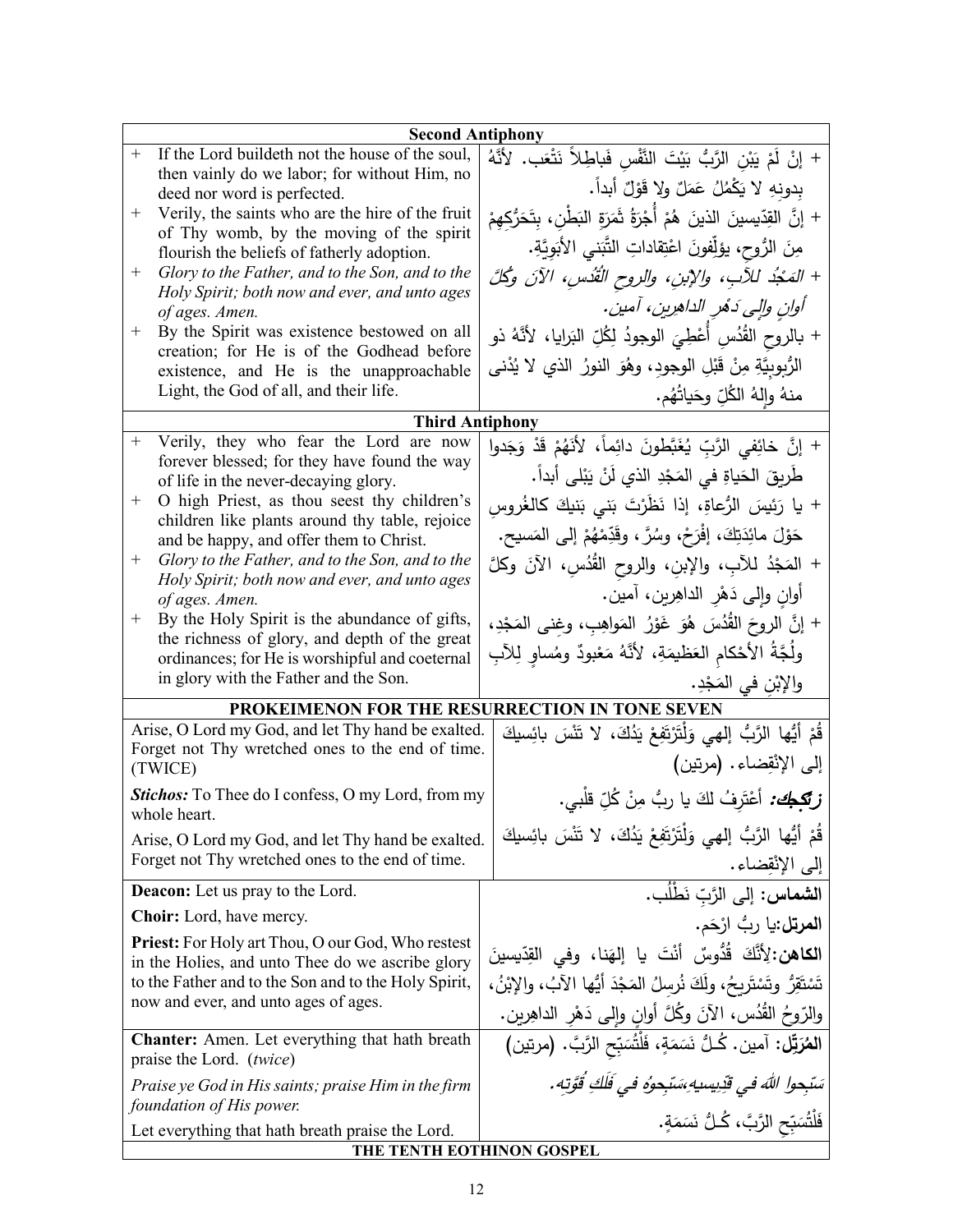|                                                                                                                                                                                                                                                                                                                                                                                                            | Deacon: And that we may be<br>accounted worthy to hear the Holy<br>Gospel, let us pray unto the Lord our | ا <b>لشماس:</b> مِنْ أَجْلِ أَنْ نَكونَ مُسْتَحِقِّينَ لِسَماعِ الإِنْجِيلِ الْمُقَدَّسِ، إلى الرَّبِّ<br>إلهنا نَطْلُب. |                                                                                                                    |  |
|------------------------------------------------------------------------------------------------------------------------------------------------------------------------------------------------------------------------------------------------------------------------------------------------------------------------------------------------------------------------------------------------------------|----------------------------------------------------------------------------------------------------------|--------------------------------------------------------------------------------------------------------------------------|--------------------------------------------------------------------------------------------------------------------|--|
|                                                                                                                                                                                                                                                                                                                                                                                                            | God.<br>Choir: Lord, have mercy. (thrice)                                                                | ا <b>لمرتل:</b> يا رَبُّ ارْحَمْ. <i>(تْلاثَاً)</i>                                                                      |                                                                                                                    |  |
|                                                                                                                                                                                                                                                                                                                                                                                                            | Deacon: Wisdom! Attend! Let us                                                                           |                                                                                                                          | ا <b>لشماس:</b> الحِكْمَةُ، فَلْنَستَقِمْ ولْنَسْمَع الإِنْجيلَ المُقَدَّس.                                        |  |
|                                                                                                                                                                                                                                                                                                                                                                                                            | hear the Holy Gospel.                                                                                    |                                                                                                                          | الكاهن: السَّلامُ لِجَميعِكُم.                                                                                     |  |
|                                                                                                                                                                                                                                                                                                                                                                                                            | Priest: Peace be to all.                                                                                 |                                                                                                                          |                                                                                                                    |  |
|                                                                                                                                                                                                                                                                                                                                                                                                            | Choir: And to thy spirit.                                                                                |                                                                                                                          | العرتل: ولروجِكَ.                                                                                                  |  |
|                                                                                                                                                                                                                                                                                                                                                                                                            | Priest: The Reading from the Holy<br>Gospel according to Saint John.<br>$(21:1-14)$                      |                                                                                                                          | ا <b>لكاهن:</b> فَصْلٌ شَريِفٌ مِنْ بِشارَةِ القِدّيسِ <b>يوحنا</b> الإِنْجيليّ البَشيرِ والتِّلْميذِ<br>الطاهِر . |  |
|                                                                                                                                                                                                                                                                                                                                                                                                            | Choir: Glory to Thee, O Lord, glory<br>to Thee.                                                          |                                                                                                                          | ا <b>لمرتل:</b> المَجْدُ لَكَ يا رَبُّ المَجْدُ لَك.                                                               |  |
|                                                                                                                                                                                                                                                                                                                                                                                                            | Deacon: Let us attend!                                                                                   |                                                                                                                          | الشماس: لِنُصْغ!                                                                                                   |  |
|                                                                                                                                                                                                                                                                                                                                                                                                            | Priest: At that time, Jesus revealed Himself                                                             |                                                                                                                          | الكاهن: في ذلكَ الزمان، أظهرَ يسوعُ نَفسَهُ لِتَلامِيذِهِ على                                                      |  |
|                                                                                                                                                                                                                                                                                                                                                                                                            | again to the disciples by the Sea of Tiberias;                                                           |                                                                                                                          | بَحْرٍ طَٰبَرِيَّةَ مِن بَعدِ ما قامَ مِن بينِ الأُمواتِ. هَكَذا ظَهَرَ                                            |  |
|                                                                                                                                                                                                                                                                                                                                                                                                            | and He revealed Himself in this way. Simon<br>Peter, Thomas called the Twin, Nathanael of                |                                                                                                                          |                                                                                                                    |  |
|                                                                                                                                                                                                                                                                                                                                                                                                            | Cana in Galilee, the sons of Zebedee, and two                                                            |                                                                                                                          | لَهُمْ. كَانَ قَدِ اجْتَمَعَ سِمْعانُ بُطْرُسُ وتوما الذي يُقالُ لَهُ                                              |  |
|                                                                                                                                                                                                                                                                                                                                                                                                            | others of His disciples were together. Simon                                                             |                                                                                                                          | التوأمُ، وَنَثَنائيلُ الذي مِنْ قانا الجليلِ، وابنا زَبَدَى، واثْنان                                               |  |
|                                                                                                                                                                                                                                                                                                                                                                                                            | Peter said to them, "I am going fishing." They                                                           |                                                                                                                          | آخَران مِنْ تَلامِيذِهِ فقالَ لَهُمْ سِمعانُ بُطْرُسُ: "أنا ذاهِبٌ                                                 |  |
|                                                                                                                                                                                                                                                                                                                                                                                                            | said to Him, "We will go with you." They went                                                            |                                                                                                                          | لأصْطادَ." فقالوا لهُ: "ونحنُ أيضاً نَجيءُ مَعَكَ." فَخَرَجُوا                                                     |  |
|                                                                                                                                                                                                                                                                                                                                                                                                            | out and got into the boat; but that night they                                                           |                                                                                                                          | ورَكِبوا السَّفينةَ لِلْوَقْتِ، وَلَمْ يَصيدوا في تِلْكَ الليلةِ شَيْئاً فَلمَّا                                   |  |
|                                                                                                                                                                                                                                                                                                                                                                                                            | caught nothing. Just as day was breaking, Jesus<br>stood on the beach; yet the disciples did not         |                                                                                                                          |                                                                                                                    |  |
| know that it was Jesus. Jesus said to them,<br>"Children, have you any fish?" They answered<br>Him, "No." Jesus said to them, "Cast the net on<br>the right side of the boat, and you will find<br>some." So they cast it, and now they were not<br>able to haul it in, for the quantity of fish. That<br>disciple whom Jesus loved said to Peter, "It is<br>the Lord!" When Simon Peter heard that it was |                                                                                                          |                                                                                                                          | كانَ الصُّبحُ، وَقَفَ يَسُوعُ على الشاطِئِ، ولَمْ يَعلَم التلاميذُ                                                 |  |
|                                                                                                                                                                                                                                                                                                                                                                                                            |                                                                                                          |                                                                                                                          | أَنَّهُ يسوعُ فقالَ لَهُمْ يَسوعُ: "يا فِتيانُ، هَلْ عِندَكُمْ شَيْءٌ مِنَ                                         |  |
|                                                                                                                                                                                                                                                                                                                                                                                                            |                                                                                                          |                                                                                                                          | المَأْكُولِ؟" فَقَالُوا: "لا" فقالَ لَهُمْ: "أَنْقُوا الشَّبَكَةَ مِنْ جَانِبِ                                     |  |
|                                                                                                                                                                                                                                                                                                                                                                                                            |                                                                                                          |                                                                                                                          | السَّفينَةِ الأيمَنِ فَتَجِدُوا." فأَلقَوها، فَلَمْ يَعُودُوا يَقدِرُونَ أَنْ                                      |  |
|                                                                                                                                                                                                                                                                                                                                                                                                            |                                                                                                          |                                                                                                                          | يَجذِبُوها مِنْ كَثْرَةِ السَّمَكِ فقالَ ذلكَ التلميذُ الذي كانَ يسوعُ                                             |  |
|                                                                                                                                                                                                                                                                                                                                                                                                            |                                                                                                          |                                                                                                                          | يُحِبُّهُ لِبُطْرُسَ: "هُوَ الزَّبُّ." فلمَّا سَمِعَ سِمْعانُ بُطْرُسُ أَنَّهُ                                     |  |
|                                                                                                                                                                                                                                                                                                                                                                                                            |                                                                                                          |                                                                                                                          |                                                                                                                    |  |
|                                                                                                                                                                                                                                                                                                                                                                                                            | the Lord, he put on his clothes, for he was<br>naked, and sprang into the sea. But the other             |                                                                                                                          | الرَّبَّ، ائْتَزَرَ بِثَوبِهِ (لأنَّهُ كانَ عُرياناً) وطَرَحَ نَفسَهُ في البَحْرِ                                  |  |
|                                                                                                                                                                                                                                                                                                                                                                                                            | disciples came in the boat, dragging the net full                                                        |                                                                                                                          | وأما التلاميذُ الأخَرُونَ فجاءُوا بالسفينةِ (ولَمْ يَكونُوا بَعِيدينَ                                              |  |
|                                                                                                                                                                                                                                                                                                                                                                                                            | of fish, for they were not far from the land, but<br>about a hundred yards off. When they got out        |                                                                                                                          | عَنِ الأَرْضِ إلاَّ نَحْوِ مِئَتَيْ ذِراعٍ) وهُمْ يَجُرُّونَ شَبَكَةَ السَمَكِ                                     |  |
|                                                                                                                                                                                                                                                                                                                                                                                                            |                                                                                                          |                                                                                                                          | فَلَمَّا نَزَلُوا إِلَى الأَرضِ، رَأُوا جَمْراً مَوضُوعاً وَسَمَكَاً عليهِ                                         |  |
|                                                                                                                                                                                                                                                                                                                                                                                                            | on land, they saw a charcoal fire there, with                                                            |                                                                                                                          | وخُبزاً فقالَ لَهُمْ يسوعُ: "قَدِّمُوا مِنَ السَّمَكِ الذي اصْطَدْتُمُ                                             |  |
|                                                                                                                                                                                                                                                                                                                                                                                                            | fish lying on it, and bread. Jesus said to them,<br>"Bring some of the fish that you have just           |                                                                                                                          |                                                                                                                    |  |
|                                                                                                                                                                                                                                                                                                                                                                                                            | caught." So Simon Peter went aboard and                                                                  |                                                                                                                          | الآنَ" فَصَعِدَ سِمعانُ بُطْرُسُ وَجَرَّ الشَبَكَةَ إِلَى الأرضِ، وهِيَ                                            |  |
|                                                                                                                                                                                                                                                                                                                                                                                                            | hauled the net ashore, full of large fish, 153 of                                                        |                                                                                                                          | مَمْلوءَةٌ سَمَكَاً كبيراً، مِئَةً وثلاثاً وَخَمسِينَ. ومعَ هَذِهِ الكَثْرَة                                       |  |
|                                                                                                                                                                                                                                                                                                                                                                                                            | them; and although there were so many, the net                                                           |                                                                                                                          | لَمْ تَتَخَزَّقِ الشَّبَكَة فقالَ لَهُمْ يَسوعُ: "هَلُمُّوا تَغَدَّوا." ولَمْ يَجْسُرْ                             |  |
|                                                                                                                                                                                                                                                                                                                                                                                                            | was not torn. Jesus said to them, "Come and<br>dine." Now none of the disciples dared ask                |                                                                                                                          | أَحَدٌ مِنَ النَّلاميذِ أَنْ يَسْأَلَهُ "مَنْ أَنتَ؟" إِذْ عَلِمُوا أَنَّهُ الرَّبُّ                               |  |
|                                                                                                                                                                                                                                                                                                                                                                                                            | Him, "Who are you?" They knew it was the                                                                 |                                                                                                                          | فَتَقَدَّمَ يسوعُ وأخَذَ الخُبزَ وأعطاهُمْ، وكذلِكَ السَمَك وهذهِ مَرَّةٌ                                          |  |
|                                                                                                                                                                                                                                                                                                                                                                                                            | Lord. Jesus came and took the bread and gave                                                             |                                                                                                                          | ثَالِثَةٌ ظَهَرَ فيها يَسوعُ لِتَلاميذِهِ مِنْ بَعدِ ما قامَ مِنْ بين                                              |  |
|                                                                                                                                                                                                                                                                                                                                                                                                            | it to them, and so with the fish. This was now                                                           |                                                                                                                          |                                                                                                                    |  |
|                                                                                                                                                                                                                                                                                                                                                                                                            | the third time that Jesus was revealed to the<br>disciples after He was raised from the dead.            |                                                                                                                          | الأمواتِ.                                                                                                          |  |
|                                                                                                                                                                                                                                                                                                                                                                                                            |                                                                                                          |                                                                                                                          |                                                                                                                    |  |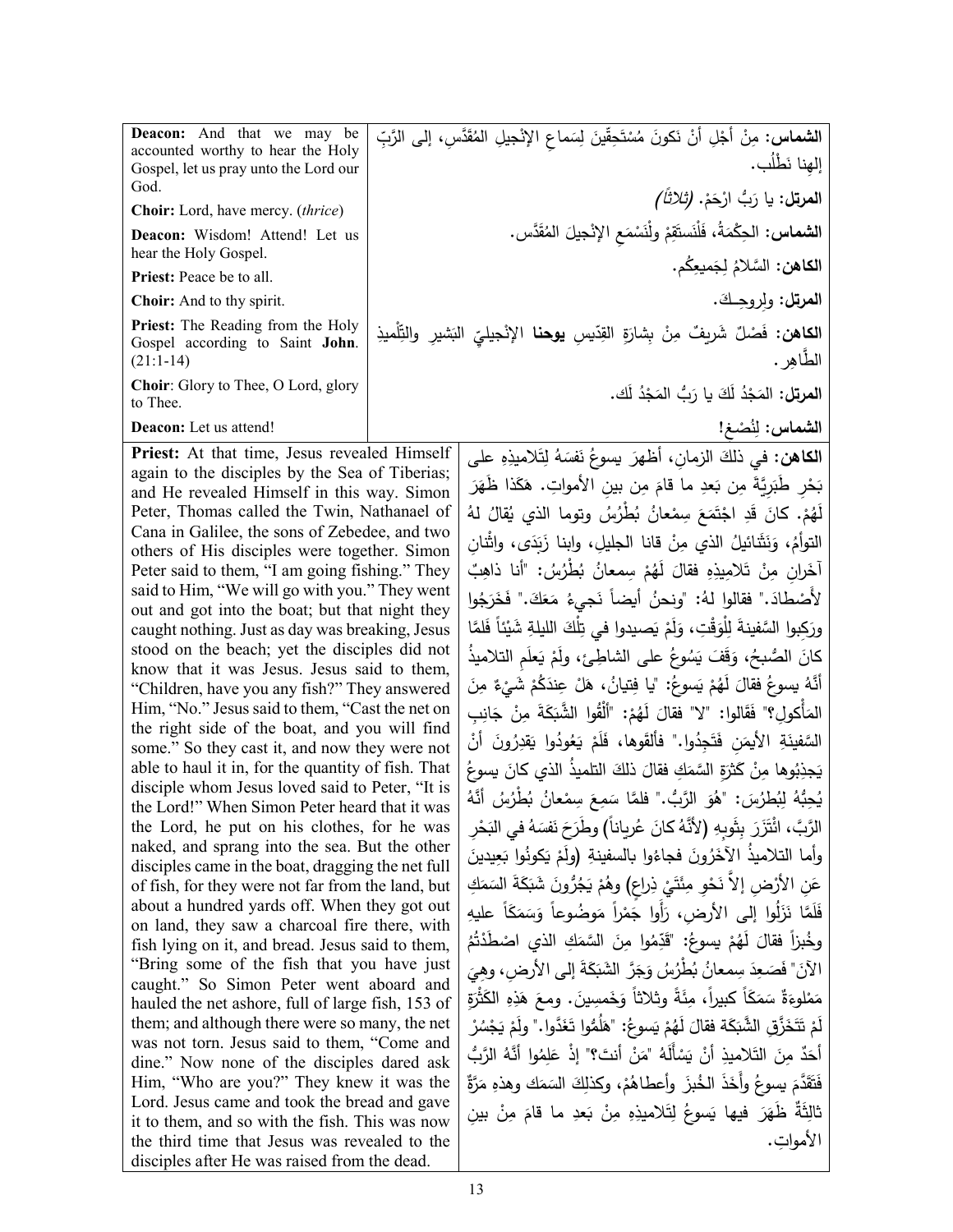| Choir: Glory to Thee, O Lord, glory to Thee.                                                         | ا <b>لمرتل:</b> المَجْدُ لَكَ يا رَبُّ، المَجْدُ لَك.                            |
|------------------------------------------------------------------------------------------------------|----------------------------------------------------------------------------------|
| Reader: In that we have beheld the Resurrection                                                      | ا <b>لقارىء :</b> إذْ قَدْ رأينا قِيامَةَ المَسيح، فَلْنَسْجُدْ لِلرَّبِّ        |
| of Christ, let us bow down before the Holy Lord<br>Jesus, the only sinless One. Thy Cross do we      | القُدُّوسِّ، يَسوعَ المَعْصومِ مِنَ الخَطَأَ وحدَهُ. لِصَليبِكَ                  |
| adore, O Christ, and Thy holy Resurrection we                                                        | أَيُّها المَسيحُ نَسْجُدُ ولقِيامَتِكَ المُقَدَّسَةِ نُسَبِّحُ ونُمَجِّدُ،       |
| praise and glorify: for Thou art our God, and we                                                     |                                                                                  |
| know none other beside Thee; we call upon Thy                                                        | لأَنَّكَ أَنتَ هو إلهُنا وآخَرَ سواكَ لا نَعْرِفُ وبِاسْمِكَ                     |
| Name. O come, all ye faithful, let us adore<br>Christ's holy Resurrection. For lo, through the       | نُسَمّي. هَلَمَّ يا مَعْشَرَ  المؤمنينَ نَسْجُدْ لِقيامَةِ المَسيح               |
| Cross is joy come into all the world. Ever blessing                                                  | المُقَدَّسة، لأنَّ هوذا بالصليبِ قَدْ أتى الفَرَحُ لِكُلِّ العالَمِ.             |
| the Lord, let us sing His Resurrection: for in that                                                  | لِنُبارِكِ الرَّبَّ في كلِّ حينِ ونُسَبِّحْ قِيامَتَهُ، لأَنَّهُ إذِ             |
| He endured the Cross for us, He hath destroyed                                                       |                                                                                  |
| death by death.                                                                                      | احْتَمَلَ الصَّلْبَ مِنْ أَجْلِنا، المَوْتَ بالمَوْتِ حَطَّمْ.                   |
| <b>PSALM 50</b><br>Have mercy on me, O God, according to Thy                                         |                                                                                  |
| Great Mercy; and according to the multitude of                                                       | ارْحَمْني يا اللهُ كَعظيمِ رَحْمَتِكَ، وكَمِثْلِ كَثْرَةِ رأفتِكَ امْحُ          |
| Thy compassions blot out my transgression.                                                           | مَاثِمي.                                                                         |
| Wash me thoroughly from mine iniquity, and                                                           | إغْسِلْني كَثيراً مِنْ إثْمي، ومِنْ خَطْيئَتي طَهِّرْني.                         |
| cleanse me from my sin.                                                                              |                                                                                  |
| For I know mine iniquity, and my sin is ever<br>before me.                                           | لأنّي أنا عارِفٌ بإثْمي، وخَطيئَتي أمامي في كلِّ حينٍ.                           |
| Against Thee only have I sinned and done this evil                                                   | إليكَ وحذَكَ أخطأتُ، والشرَّ قُدّامَكَ صَنَعْتُ، لكَي                            |
| before Thee, that Thou mightest be justified in                                                      | تَصْدُقَ في أقوالِكَ وتَغْلِبَ في مُحاكَمَتِك.                                   |
| Thy words, and prevail when Thou art judged.<br>For behold, I was conceived in iniquities, and in    |                                                                                  |
| sins did my mother bear me.                                                                          | هاءنذا بالآثام حُبِلَ بي، وبالخَطايا وَلَدَتْني أُمّي.                           |
| For behold, Thou hast loved truth; the hidden and                                                    | لأَنَّكَ قَدْ أَحْبَبْتَ الحقَّ، وأَوْضَحْتَ لَي غَوامِضَ                        |
| secret things of Thy wisdom hast Thou made                                                           | جِكْمَتِكَ ومَسْتوراتِها.                                                        |
| manifest unto me.                                                                                    |                                                                                  |
| Thou shalt sprinkle me with hyssop, and I shall be<br>made clean; Thou shalt wash me, and I shall be | تَنْضَحُني بالزوفى فأطْهُرُ ، تَغْسِلُني فأَبْيَضُ أكثَرَ                        |
| made whiter than snow.                                                                               | مِنَ الثَّلْجِ.                                                                  |
| Thou shalt make me to hear joy and gladness; the                                                     | تُسْمِعُني بَهْجَةً وسروراً، فَتَبْتَهِجُ عِظامى الذَّليلَة.                     |
| bones that be humbled, they shall rejoice.                                                           |                                                                                  |
| Turn Thy face away from my sins, and blot out all<br>mine iniquities.                                | إِصْرِفْ وِجْهَكَ عَنْ خَطَايَايَ، وَامْحُ كُلَّ مِأْثِمي.                       |
| Create in me a clean heart, O God, and                                                               | قَلْباً نَقِيّاً اخْلُقْ فِيَّ يا اللهُ، وروحاً مُسْتَقيماً جَدِّدْ في أَحْشائي. |
| renew a right spirit within me.                                                                      |                                                                                  |
| Cast me not away from Thy presence,                                                                  | لا تَطْرَحْني مِنْ أمام وَجْهِكَ، وروحُكَ القُدُّوسُ لا تَنْزِعْهُ منِّي.        |
| and take not Thy Holy Spirit from me.                                                                |                                                                                  |
| Restore unto me the joy of Thy salvation, and with<br>Thy governing Spirit establish me.             | إمْنَحْني بَهْجَةَ خلاصِكَ، وبِروحِ رئاسِيِّ اعْضُدْني.                          |
| I shall teach transgressors Thy ways, and the                                                        | فأُعَلِّمُ الأَثَمَةَ طُرُقَكَ، والكَفَرَةُ إليْكَ يَرْجِعون.                    |
| ungodly shall turn back unto Thee.                                                                   |                                                                                  |
| Deliver me from blood-guiltiness, O God, Thou                                                        | أَنْقِذْني مِنَ الدِّماءِ يا اللهُ إلهَ خَلاصي، فيَبْتَهجَ                       |
| God of my salvation; my tongue shall rejoice in                                                      | لِساني بِعَدْلَكِ.                                                               |
| Thy righteousness.                                                                                   |                                                                                  |
| O Lord, Thou shalt open my lips, and my mouth<br>shall declare Thy praise.                           | يا ربُّ افْتَحْ شَفَتَىَّ، فَيُخَبِّرَ فَمي بِتَسْبِحَتِكَ.                      |
| For if Thou hadst desired sacrifice, I had given it;                                                 | لِأَنكَ لَوْ آثَرْتَ الذَّبِيحَةَ، لَكُنْتُ الْآنَ أُعْطَي، لكِنَّكَ             |
| with whole-burnt offerings Thou shalt not be                                                         |                                                                                  |
| pleased.                                                                                             | لا تُسَرُّ بِالْمُحْرَقاتِ.                                                      |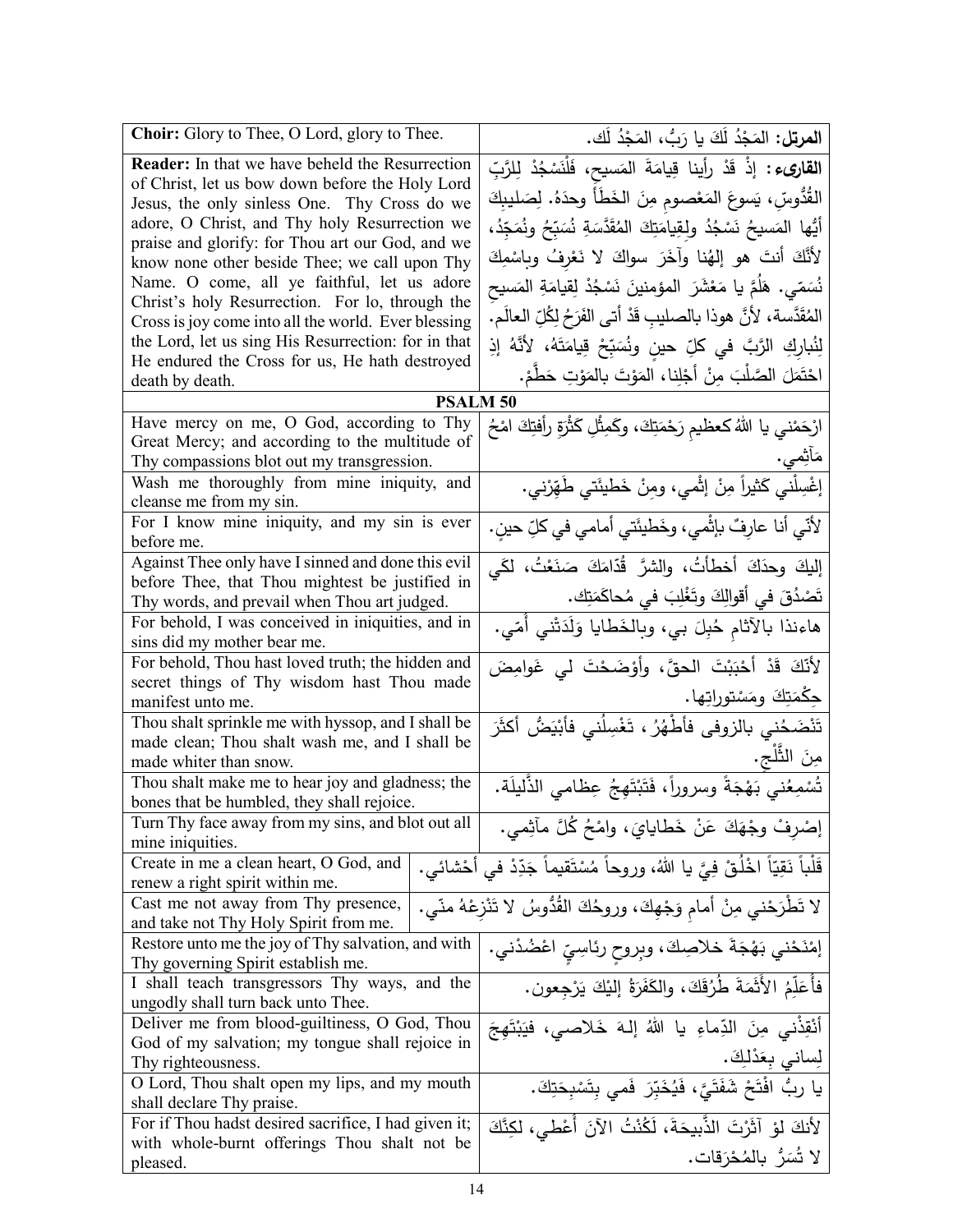| A sacrifice unto God is a broken spirit; a heart that                                        | الذبيحَةُ للهِ روحٌ مُنْسَحِقٌ، القَلْبُ المُتَخشِّعُ                                  |
|----------------------------------------------------------------------------------------------|----------------------------------------------------------------------------------------|
| is broken and humbled God will not despise.                                                  |                                                                                        |
|                                                                                              | والمُتَواضِعُ لا يَرْذُلُهُ اللهُ.                                                     |
| Do good, O Lord, in Thy good pleasure unto Zion,                                             | أَصْلِحْ يا ربُّ بِمَسَرَّتِكَ صِهْيَونَ ولْتُبْنَ أَسْوارُ                            |
| and let the walls of Jerusalem be built up.                                                  | أورشَليم.                                                                              |
| Then shalt Thou be pleased with a sacrifice                                                  | حينئذٍ شُبَرٌ بِذَبِيحَةِ العَذْلِ قُرْبِاناً ومُحْرَقات.<br>of                        |
| righteousness, with oblation and whole-burnt offerings.                                      |                                                                                        |
| Then shall they offer bullocks upon Thine altar.                                             | حينئذٍ يُقَرِّبونَ على مَذْبَحِكَ العُجول.                                             |
|                                                                                              | <b>TROPARIA AFTER PSALM 50 IN TONE TWO</b>                                             |
| Glory to the Father and to the Son and to the                                                | <i>المَعْذُ للأبِ، والإبنِ، والروحِ الْقُدْسِ.</i> بِشَفاعَاتِ الرُسُلِ                |
| Holy Spirit. Through the intercessions of the                                                |                                                                                        |
| Apostles, O merciful One, blot out the multitude                                             | وطَلِباتِهِم، أَيُّها الإِلهُ الرَّحومِ، امْحُ كَثْرَةَ خَطايانا وزلَّاتِنا.           |
| of mine offenses.                                                                            |                                                                                        |
| Both now and ever, and unto ages of ages.                                                    | <i>الآنَ وكلَّ أوانِ والٍى دهرِ الداهرينَ. آمين.</i> بِشَفاعَاتِ والِدَةِ              |
| Amen. Through the intercessions of the                                                       |                                                                                        |
| Theotokos, O merciful One, blot out the                                                      | الإلهِ وطَلِباتِها، أيُّها الإلهُ الرَّحومِ، امْحُ كَثْرَةَ خَطايانا وزَلَّاتِنا.      |
| multitude of mine offenses.                                                                  |                                                                                        |
| Have mercy upon me, O God, according to Thy                                                  | يا رَحيُم، اركِمْني يا اللهُ كَعَظْيم رَحْمَتِكَ، وبِحَسَبِ كَثْرَةِ                   |
| great mercy, and according to the multitude of                                               |                                                                                        |
| Thy compassions blot out my transgressions.                                                  | <i>َرَأَفاتِكَ امْحُ مَأْتِمِي.</i> لَقَدْ قامَ يسوعُ مِنَ القبرِ كَما سَبَقَ          |
| Jesus, having risen from the grave as He foretold,                                           | فَقالَ، ومَنَحَنا الحياةَ الأَبَدِيَّةَ، والرَّحْمَةَ العُظْمي.                        |
| hath given unto us life eternal and Great Mercy.                                             |                                                                                        |
|                                                                                              | THE INTERCESSION <sup>1</sup>                                                          |
| <b>Deacon:</b> O God, save Thy people, and bless                                             | ا <b>لشماس:</b> خَلِّصْ يا اللهُ شعبَكَ، وبارِكْ ميراثَكَ، وافتقِدْ                    |
| Thine inheritance. Visit Thy world with mercy                                                | عالَمَكَ بالرَّحمةِ والرأفاتِ، وارْفَعْ شأنَ المسيحيينَ                                |
| and compassions. Exalt the horn of Orthodox                                                  |                                                                                        |
| Christians, and send down upon us Thy rich<br>mercies. Through the intercessions of our all- | الأرثوذُكْسيين، وأسْبِغْ علينا مراحِمَكَ الغَنِيَّة، بِشَفاعاتِ                        |
| immaculate Lady the Theotokos and ever-                                                      | سَيّدَتِنا والِدَةِ الإِلهِ الكُلِّيّةِ الطّهارَةِ والدائِمَةِ البَتولِيَّةِ مَرْيَمٍ؛ |
| virgin Mary; by the might of the precious and                                                | وبِقُوَّةِ الصليبِ الكَريمِ المُحْييِ؛ وبطِلْباتِ القُوّاتِ السَّماويَّةِ              |
| life-giving Cross; by the protection of the                                                  |                                                                                        |
| honorable bodiless Powers of heaven; at the                                                  | المُكَرَّمَةِ العادِمَةِ الأجْسادِ؛ والنَّبيِّ الكَريمِ السابِقِ المَجيدِ              |
| supplication of the honorable, glorious<br>prophet, forerunner and Baptist John; of the      | يوحنّا المَعْمَدان؛ والقِدّيسَيْن المُشَرَّفَيْن الرَّسولَيْن بُطْرُسَ                 |
| holy, glorious, all-laudable apostles Peter and                                              | وبولُسَ، وسائِرِ الرُّسُلِ المُشَرَّفينَ الْجَديرينَ بِكُلِّ مَديح؛                    |
| Paul, and of all the holy apostles; of our fathers                                           | وآبائِنا القِدّيسينَ مُعَلّمى المَسْكونَةِ رؤساءِ الكَهَنَةِ                           |
| among the saints, great hierarchs<br>and                                                     | الْمُعَظَّمينَ بِاسِيلِيوسَ الكبيرِ، وغريغوريوسَ اللاهوتي،                             |
| ecumenical teachers Basil the Great, Gregory<br>the Theologian and John Chrysostom — whose   |                                                                                        |
| memory we now celebrate - Athanasius,                                                        | ويوحَنَّا الذَهَبِيِّ الفَم – الذينَ نُقيمُ تَذْكارَهُمُ الْيَوْمَ – وآبائِنا          |
| Cyril and John the Merciful, patriarchs of                                                   | القِدّيسينَ أَثَناسيوسَ وكيرلِّسَ وبوحَنا الرَّحيم بَطارِكَةِ                          |
| Alexandria; Nicholas of Myra, Spyridon of                                                    | الإِسْكَنْدَرِيَّة، وأبينا القِديس نيقولِاوسَ رَئِيس أَساقِفَةِ ميرا                   |
| Trimythous and Nektarios of Pentapolis the                                                   |                                                                                        |
| Wonderworkers; of our fathers among the                                                      | الليكِيَّة، واسْبيريدونَ أَسْقُفِ تْرِيميثوسَ، ونكْتاريوسَ أَسْقُفِ                    |
| saints Tikhon, patriarch of Moscow and<br>Raphael, bishop of Brooklyn; of the holy,          | المُدُنِ الخَمْسِ العَجائِبِيينِ، وأبينا القِدّيسِ تيخونَ بَطْرِيَرْكِ                 |
| glorious, great-martyrs, George the Trophy-                                                  | موسكو ، والقدّيس رافائيلَ أَسْقُفِ بْروكلين؛ والقديسِينَ                               |
| the<br>Demetrios<br>Myrrh-streamer,<br>bearer,                                               | المَجيدينَ الشَّهَداءِ العُظَماءِ جاورجيوسَ اللابِس الظَفَرِ،                          |
| Theodore the Soldier, Theodore the General,                                                  |                                                                                        |

<span id="page-14-0"></span><sup>1</sup> Saints of particular local veneration may be included among the Saints of their same classification at the discretion of the pastor.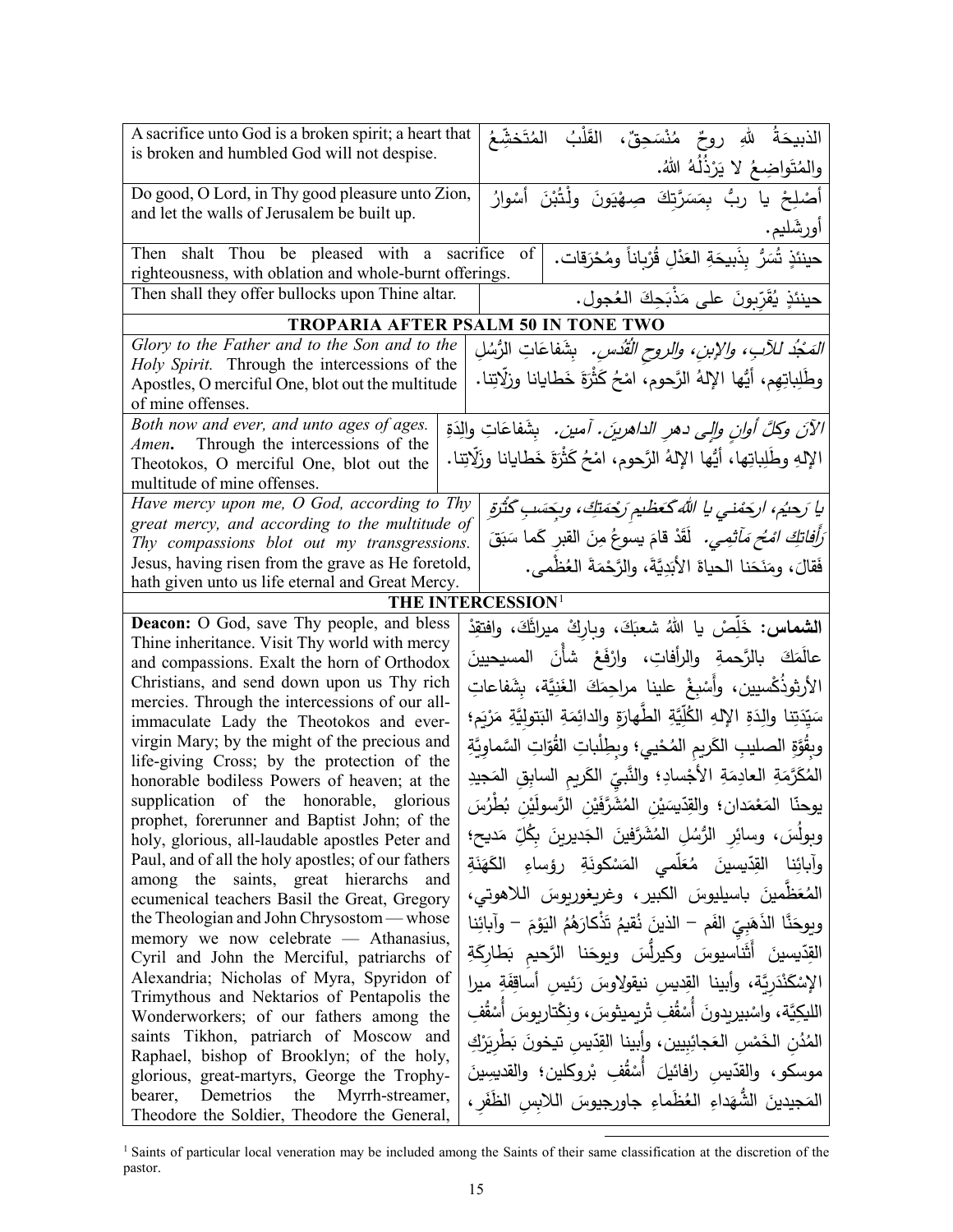| and Menas the Wonderworker; of the                                                                      | وديميتْرِيوسَ المُفيضِ الطيب، وثيودورسَ التيروني،                               |  |
|---------------------------------------------------------------------------------------------------------|---------------------------------------------------------------------------------|--|
| hieromartyrs Ignatius the God-bearer of<br>Antioch, Charalampos and Eleutherios; of the                 | وثيودورسَ قائِدِ الجَيْش، وميناسَ الصانِعِ العَجائِب؛                           |  |
| holy, glorious great women martyrs, Thekla,                                                             | والقِدّيسينَ الشُّهَداءِ إغْناطِيوسَ المُتَوَشِّح بالله، خَرالَمْبوسَ           |  |
| Barbara, Anastasia, Katherine, Kyriaki,                                                                 | والِفْثيريوس؛ والشَّهيداتِ العَظيماتِ تَقْلا، بَرْبِارَة،                       |  |
| Photeini, Marina, Paraskeva and Irene; of the<br>holy, glorious, right-victorious martyrs; of our       |                                                                                 |  |
| venerable and God-bearing fathers who shone                                                             | أَنَسْطَاسِيا، كَاتْرِينا، كيرياكي، فوتيني، مارينا، باراسكيفا،                  |  |
| in the ascetic life; (of Saint N., the patron and                                                       | وآيرين؛ والقِدّيسينَ المَجيدينَ الشُّهَداءِ المُتَأَلِّقِينَ بالظَفَرِ؛         |  |
| protector of this holy community;) of the holy<br>and righteous ancestors of God, Joachim and           | وآبائِنا الأبرارِ المُتَوَشِّحينَ بالله؛ والقِدّيسِ(بةِ) (فُلان،                |  |
| Anna; and of all the saints: we beseech Thee,                                                           | فُلانة) شَفِيْعِ(4) وَحامي(4)   هَذِهِ الرَّعِيَّةِ المُقَدَّسة؛                |  |
| O most merciful Lord, hearken unto the                                                                  | والقِدِّيسَيْنِ الصِدِّيقَيْنِ جَدَّي المَسيح الإِلَّهِ، يواكيمَ وحنَّة؛        |  |
| petitions of us sinners who make our                                                                    | وجميع قِدّيسيكَ، نَتَضَرَّعُ إليكَ أَيُّها الرَّبُّ الجزيلُ الرَّحْمَةِ،        |  |
| supplications unto Thee, and have mercy upon<br>us.                                                     | فَاسْتَجِبْ لَنا نَحْنُ الخَطَأَةَ الطالِبِينَ إِليكَ وارْحَمْنا.               |  |
| Chanter: Lord, have mercy. Lord, have mercy. Lord,                                                      |                                                                                 |  |
| have mercy.(Repeat 4 times)                                                                             | ا <b>لمرتل:</b> يا رَبُّ ارْحَمْ، يا رَبُّ ارْحَمْ، يا رَبُّ ارْحَمْ.(4         |  |
|                                                                                                         | مرات)                                                                           |  |
| Priest: Through the mercy and compassions and love<br>for mankind of Thine Only-begotten Son, with Whom | ا <b>لكاهن:</b> بِرَحْمَةِ ورَأَفاتِ ابْنِكَ الوَحيدِ ومَحَبَّتِهِ لِلْبَشَرِ ، |  |
| Thou art blessed, together with Thine all-holy, and                                                     | الذي أنتَ مُبارَكٌ مَعَهُ ومعَ روحِكَ الكُلِّيِّ قُدْسُهُ الصَّالِح             |  |
| good, and life-giving Spirit: now and ever, and unto<br>ages of ages.                                   | والمُحْيي، الآنَ وكُلَّ أوانِ وإلى دَهْرِ الداهِرين.                            |  |
| Choir: Amen.                                                                                            | المرتل: آمين.                                                                   |  |
| KONTAKION AND OIKOS FOR THE                                                                             | <b>THREE HIERARCHS (Plain Reading)</b>                                          |  |
| Thou hast taken to Thyself, O Lord, the sacred and                                                      | لَقَدْ أَخَذْتَ يا ربُّ إلى راحتِكَ وإلى التَّمتُع بِخَيْراتِكَ                 |  |
| God-proclaiming heralds, the crown of Thy<br>teachers, for the enjoyment of Thy blessings and           | الْكَارِزِينَ الأَطْهَارَ ، والنَاطِقينَ بـالإِلَهيَّاتِ، وهَامَاتِ             |  |
| for repose; for Thou hast accepted their sufferings                                                     | المُعلِّمينَ. لأنَّك َقَبِلْتَ أَتْعَابَهُمْ أَفْضَلَ مِنْ كُلِّ                |  |
| and labors above all sacrifice, O Thou Who alone                                                        |                                                                                 |  |
| dost glorify Thy Saints.                                                                                | مَحْرَقَةٍ، فأَنْتَ وحدَكَ المُمجَّدُ في قدِّيسِيكَ.                            |  |
| Who is sufficient to open his lips and to move his<br>tongue concerning them that breathed with fire in | مَنْ ذا الَّذي هُوَ أَهْلٌ أَنْ يَفْتحَ شَفَتيْهِ وِيُحَرِّكَ لِساذَهُ          |  |
| the power of the Word and the Spirit? Howbeit,                                                          | نَحوَ   النَافِثينَ   نَارًا   بِقوَّةِ   الكَلِمةِ   والرُّوحِ،   لكنِّني      |  |
| I shall make bold to speak of such a thing; for the                                                     | أَتَجَاسَرُ مُقْتَصِرًا على وصْفِهِم هَكَذَا: إِنَّ هؤُلِاءِ                    |  |
| three of them have surpassed all human nature by<br>their great graces, which were many; and in         | الثَلاثَةَ قَدْ فَاقُوا الطَبِيعَةَ البَشريَةَ بِجُمْلتِها بالنِعَمِ            |  |
| discipline and divine vision, they have outdone                                                         | الغَزِيرَةِ العَظِيمَةِ وبِالعَمَلِ والنَظرِ ، فَتَساموا بهَاءً في              |  |
| them that were illustrious in both. Therefore,                                                          |                                                                                 |  |
| Thou hast deemed them worthy of the greatest                                                            | كِلا الأَمْرِينِ. فَلِذَلِكَ قَدْ أَهَّلْتَهُمْ لِمَواهِبَ عَظِيمَةِ بِمَا      |  |
| gifts, since they are thy faithful servants, O Thou<br>Who along dost glorify Thy Saints.               | أَنَّهُمْ خُدَّامٌ لَكَ أَمَناءُ ، أَيُّها المُمَجّدُ قِديسيهِ وَحْدَكَ.        |  |
|                                                                                                         | <b>THE SYNAXARION</b> (Plain Reading)                                           |  |
| On January 30 in the Holy Orthodox Church, we commemorate our Eathers among the Saints and              |                                                                                 |  |

On January 30 in the Holy Orthodox Church, we commemorate our Fathers among the Saints and Ecumenical Teachers Basil the Great, Gregory the Theologian and John Chrysostom.

*Verses*

The Three Morning Stars it is fitting to reverence, Who welled up triply-shining light in their lifetime. The gold triple sun shone with one light on the thirtieth.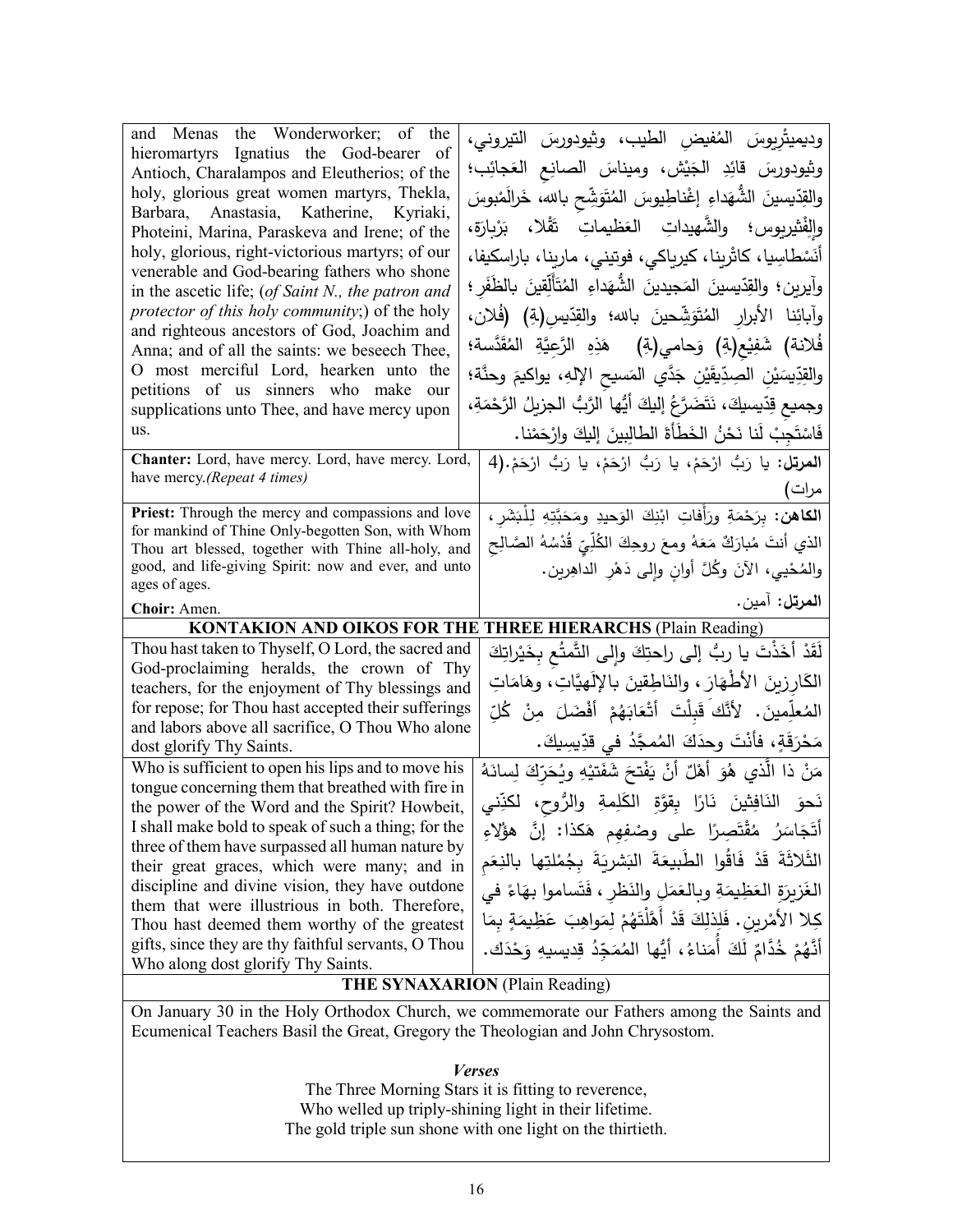This common feast of these three teachers was instituted a little before the year 1100, during the reign of the Emperor Alexis I Comnenus. The common feast ended a dispute and strife that arose among the notable and virtuous men of that time. Some of them preferred Basil (calling themselves Basilians), while others preferred Gregory (Gregorians), and yet others preferred John Chrysostom (Johannites), quarreling among themselves over which of the three was the greatest. To end the contention, the three Saints appeared together to the saintly John Mavropous, a monk who had been ordained Bishop of Euchaita in Asia Minor. They revealed to him that the glory they have at the throne of God is equal, and told him to compose a common service for the three of them, which he did with great skill and beauty. Saint John of Euchaita (Oct. 5) is also the composer of the Canon to the Guardian Angel, the Protector of a Man's Life.

On this day, we also commemorate the Hieromartyr Hippolytos, pope of Rome; Virgin-martyr Chrissa of Rome; New-martyr Theodore of Mitylene; and Julian, priest of Aegina.

By the intercession of the Three Hierarchs, O Christ God, and of all the Saints, cast down the uprisings of the heresies and preserve us in oneness of mind and a peaceful condition, and deem us worthy of Thy heavenly Kingdom; for blessed art Thou unto the ages of ages. Amen.

| $\ldots$                                                                                                      | KATAVASIAE OF THE PRESENTATION OF CHRIST CANON IN TONE THREE                              |
|---------------------------------------------------------------------------------------------------------------|-------------------------------------------------------------------------------------------|
| <b>Ode 1.</b> The sun once shone on dry land that                                                             | (الأُولَى) إِنَّ عُمْقَ اليابِسَـــةِ المُوَلِّدَ اللَّجَجِ، قَدِ اجْتازَتْ فيهِ          |
| was begotten of the abyss; for the water                                                                      |                                                                                           |
| became as hard as a wall on either side for                                                                   | الشَّــــمْسُ قَديماً، لأنَّ الماءَ قَدْ جَمَدَ مِنْ جانِبَيْهِ كالْحائِطِ                |
| the people that crossed the sea by foot, and                                                                  | لِلْشَـعْبِ المُجْتاز في عُمْقِهِ ماشِـياً، والمُرَبِّلِ تَرْتِيلاً مَرْضِـيّاً           |
| sang in a God-pleasing manner: Let us sing                                                                    |                                                                                           |
| to the Lord; for gloriously is He glorified.                                                                  | للهِ هاتِفاً: لِنُسَبِّحِ الرَّبَّ، لأَنَّهُ بالمَجْدِ قَدْ تَمَجَّد.                     |
| Ode 3. Thou foundation of them that hope in                                                                   | <b>(الثـالثــة)</b> يـا رَبُّ، يـا ثَبـاتَ المُتَّكِلينَ عليـكَ، ثَبِّـتِ                 |
| Thee, O Lord, make steadfast the Church, which                                                                |                                                                                           |
| Thou hast purchased with Thy precious Blood.                                                                  | الكَنيسَةَ التي اقْتَنَيْتَها بِدَمِكَ الكَريمِ.                                          |
| Ode 4. Thy virtue hath covered the heavens,                                                                   | (ا <b>لرابعة)</b> أيُّها المَسيحُ، إنَّ فَضيلَتَكَ قَدْ غَشِيَتِ السَّماوات،              |
| O Christ; for coming forth from the Ark of                                                                    | لأنَّهُ لمّا أتى تابوتُ قُدْسِـــكَ الذي هُو أمُّكَ البَريئَةُ مِنَ                       |
| Thy holiness, even Thine undefiled Mother,                                                                    |                                                                                           |
| Thou hast appeared in the temple of Thy glory                                                                 | الفَسـادِ، ظَهرَتَ فـى هَيْكَلِ مَجْدِكَ مَحْمولاً علـى السّـاعِدَيْن                     |
| as an infant borne in arms, and all things were                                                               | كَطِفْلِ، فامْتَلأَتْ كُلُّ البَرايا مِنْ تَسْبِحَتِكَ.                                   |
| filled with Thy praise.<br>Ode 5. Isaiah beheld God symbolically on an                                        |                                                                                           |
| exalted throne attended by Angels of glory,                                                                   | <b>(الخامســة)</b> إنَّ إشَـــغيا لممّا أَبْصَـــرَ الإِلهَ رَمْزِيَّاً علـى مِنْبَر      |
| he cried: O wretched man that I am! For I                                                                     | شــاهِق، مُحْتَقَّةً بِهِ مَلائكَةُ المَجْدِ، هَتَفَ صـــارِخاً: وَيْحي أنا               |
| have seen beforehand the incarnate God, the                                                                   | الشَّـقِي، لأنِّي سَـبَقْتُ فَنَظَرْتُ إلـهاً مُتَجَسِّداً، وهو النورُ الذي               |
| Lord of peace and unwaning light.                                                                             |                                                                                           |
|                                                                                                               | لا يَعْرُوهُ مَساءٌ، وسَيِّدُ السَّلامة.                                                  |
| Ode 6. When the Elder had seen with                                                                           | (الســادســة) إنَّ الشَّــيْخَ لمّا أَبْصَــرَ بِعَيْنَيْهِ الخَلاصَ الذي قَدْ بَدا       |
| his eyes the salvation that came from                                                                         | لِلْشُـــعوبِ، هَتَفَ نَحْوَكَ قائِلاً: أَيُّها المَســيحُ أَنْتَ إلهي، الآتي مِنْ        |
| God unto the peoples, he cried to Thee:<br>O Christ, Thou art my God.                                         |                                                                                           |
|                                                                                                               | لَدُن الله.                                                                               |
| Ode 7. Thee, the Word of God, we praise with hymns,                                                           | (ا <b>لـْسابعة)</b> إِيّاكَ نُسَبّحُ يا كَلِمَةَ الله، يا مَنْ نَدَّى                     |
| Who in the fire didst once bedew the Three Children that                                                      | في النّـارِ الفِتْيَـةَ اللاهِجينَ بـاللهِ، وحَلَلْتَ في                                  |
| confessed and praised Thee as their God, and Who<br>dweltest in a Virgin who was free of defilement; and with |                                                                                           |
| all reverence, we sing: Blessed is the God of our Fathers.                                                    | بَتولِ عادِمَةِ الفَســــادِ، مُرَتِّلينَ بِحُسْـــنِ عِبادَةٍ:                           |
|                                                                                                               | مُبارَكٌ أَنْتَ يا إِلهَ آبائِنا.                                                         |
| We praise, we bless, and we worship the Lord.                                                                 | (ا <b>لثامنة)</b> <i>نَستبُح ونُناركُ ونَسـُجُد للرّبّ.</i> إنَّ الفِثْيَةَ المُناضِـلينَ |
| Ode 8. Standing together in the unbearable<br>fire, yet not harmed by the flame, the Children,                | عَنْ عِبادَةِ اللهِ، لمّا انْتَصَبوا مُتَّحِدينَ في النّارِ التي لا تُطاقُ،               |
| the champions of godliness, sang a divine                                                                     | ولَمْ يَضُرَّهُمُ اللهيبُ أَصْـلاً، رَتَّلوا تَسْبِيحاً إلهيّاً قائلينَ: باركوا           |
| hymn: O all ye works, bless ye the Lord, and                                                                  |                                                                                           |
| supremely exalt Him unto all the ages.                                                                        | الرَّبَّ يا جَميعَ أَعْمالِهِ، وزيدوهُ رِفْعَةً مَدى الدُّهورِ .                          |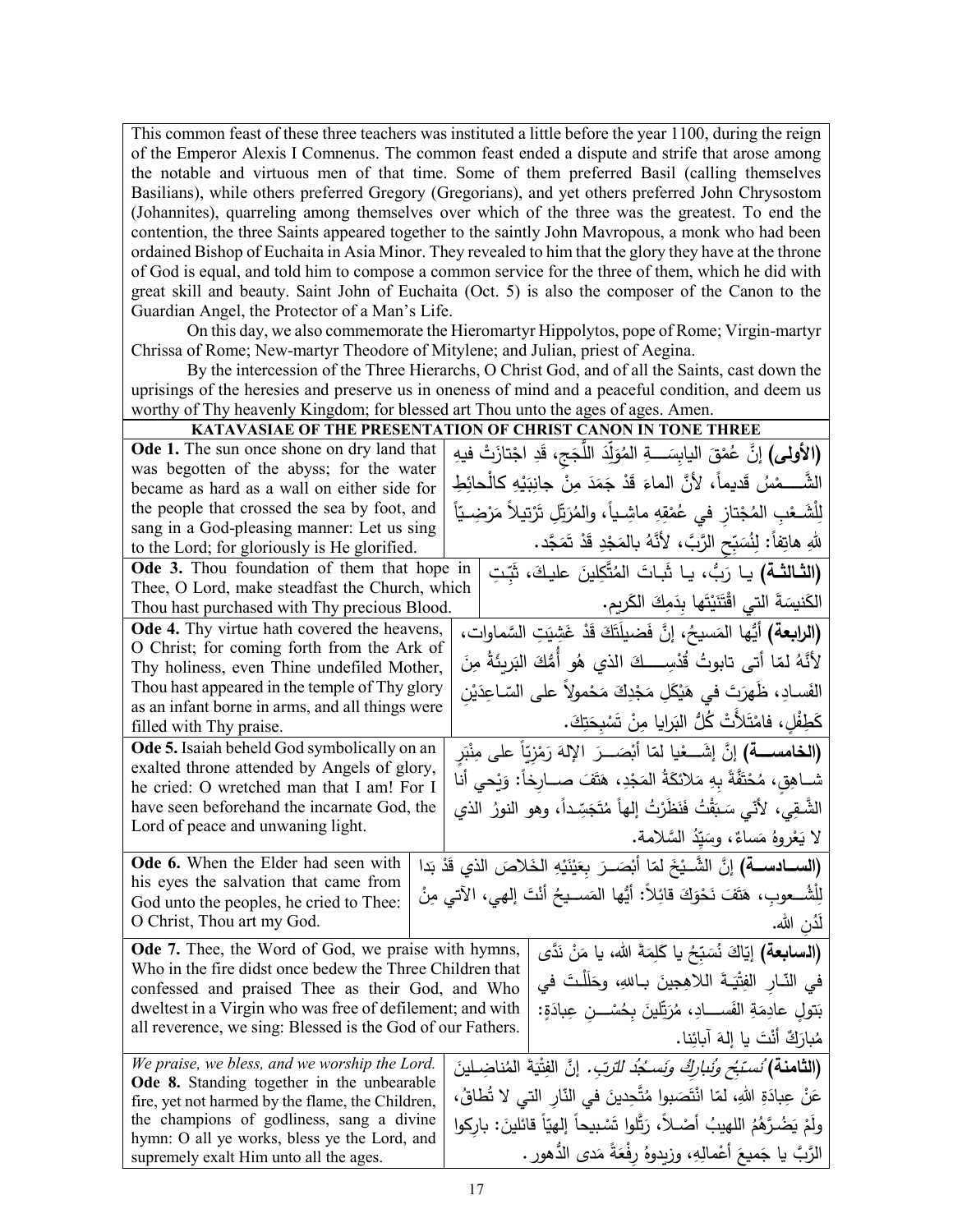| Deacon: The Theotokos and Mother of the                                                               |                                                                                  | ا <b>لشماس:</b> لوالدَةِ الإلهِ وأمِّ النورِ بالتسابيح نكرِّمُ مُعَظِّمين.                        |
|-------------------------------------------------------------------------------------------------------|----------------------------------------------------------------------------------|---------------------------------------------------------------------------------------------------|
| Light, let us honor and magnify in song.                                                              |                                                                                  |                                                                                                   |
| My soul doth magnify the Lord, and my spirit hath                                                     |                                                                                  | <b>MAGNIFICATIONS IN TONE THREE</b>                                                               |
| rejoiced in God my Savior.<br>Refrain: More                                                           |                                                                                  | تُعَظِّمُ نَفسي الرَّبَّ، وتَبْتَهِجُ روحي باللهِ مُخَلِّصـي.                                     |
| honorable than the Cherubim, and more glorious                                                        |                                                                                  | اللازمة: يا مَنْ هي أكرَمُ مِنَ الشاروبيم، وأَرْفَعُ مَجْداً                                      |
| beyond compare than the Seraphim, thou who                                                            |                                                                                  | بِغَيرِ قِياسٍ مِنَ الساراِفيمِ، التي مِنْ دونِ فَسادٍ وَلَدَتْ                                   |
| without corruption bearest God the Word, and art<br>truly Theotokos, we magnify thee.                 |                                                                                  | كَلِمَةَ الله، حَقّاً أنَّكِ والدةُ الإلهِ إياكِ نُعظِّم.                                         |
| For He hath regarded the lowliness of His                                                             |                                                                                  | لأَنَّهُ نَظَرَ إلى تَواضُعٍ أَمَتِهِ، فَها مُنْذُ الآنَ تُطَوِّبُني                              |
| handmaiden; for behold from henceforth all                                                            |                                                                                  |                                                                                                   |
| generations shall call me blessed. (Refrain)                                                          |                                                                                  | جميعُ الأجيالِ. (اللازمة)                                                                         |
| For He that is mighty hath magnified me, and holy<br>is His Name; and His mercy is on them that fear  |                                                                                  | لأنَّ القَديرَ  صَنَعَ بي عَظائِمَ وقُدُّوسٌ  اسْمُهُ، ورَحْمَتُهُ                                |
| Him, throughout all generations. (Refrain)                                                            |                                                                                  | إلى جيلٍ فَجيلٍ للذينَ يَتَّقونَهُ. (اللازمة)                                                     |
| He hath showed strength with His arm; He hath<br>scattered the proud in the imagination of their      |                                                                                  | صَنَعَ عِزّاً بِساعِدِهِ، وَشَتَّتَ المُتَكَبِّرِينَ بذِهْنِ قُلوبِهِم.                           |
| hearts. (Refrain)                                                                                     |                                                                                  | (اللازمة)                                                                                         |
| He hath put down the mighty from their seat, and                                                      |                                                                                  | حَطَّ المُقْتَدِرِينَ  عَنِ  الكَراسي  ورَفَعَ  المُتَواضعينَ،  مَلأً                             |
| hath exalted the humble and meek. He hath filled<br>the empty with good things, and the rich hath He  |                                                                                  | الجِياعَ مِنَ الخَيْراتِ، والأَغْنِياءَ أَرْسَلَهُم فارِغينَ.                                     |
| sent empty away. (Refrain)                                                                            |                                                                                  | (اللازمة)                                                                                         |
| He remembering His mercy hath helped His                                                              |                                                                                  | عَضَدَ إسرائيلَ فَتاهُ لِيذْكُرَ رَحْمَتَهُ، كما قالَ لآبائِنا                                    |
| servant Israel, as He promised to our forefathers,<br>Abraham and his seed forever. (Refrain)         |                                                                                  | إبْراهيمَ ونَسْلِهِ إلى الأبد. (اللازمة)                                                          |
| Ode 9. O Theotokos, * thou hope of all Christians;                                                    |                                                                                  | (التاســـعة) إِحْفَظــ أمَّ الإله، يا رَجاءَ المُؤمنين، مِنْ                                      |
| * keep and shelter and preserve * them that set                                                       |                                                                                  | أُذى هذي الحياة، طالبِيكِ الواثقِينِ.                                                             |
| their hope in thee. In the shadow and letter of the                                                   |                                                                                  |                                                                                                   |
| Law, let us the faithful contemplate a prefiguring:<br>Every male child that openeth the womb is holy |                                                                                  | لِنُعَظِّمْ أَيُّهــا المُؤمِنونَ، الآبْنَ البِكْرَ كَلِمَــةَ الآبِ                              |
| unto God. Therefore, do we magnify the first-born                                                     |                                                                                  | الأَزَلِيِّ، المَوْلودَ بِكُراً لِأُمّ لَمْ تَعْرِفْ رَجُلاً، إذْ قَــدْ                          |
| Word, the Son of the Father Who is without<br>beginning, the first-born Child of a Mother who         |                                                                                  | شاهَدْنا في ظِلِّ النّاموس والكِتابِ رَسْماً، وهو أنَّ كُلَّ                                      |
| hath not known wedlock.                                                                               |                                                                                  | ذَكَرٍ يَفْتَحُ مُسْتَوْدَعاً، يُدْعى قُدُّوساً لله.                                              |
|                                                                                                       |                                                                                  | THE LITTLE LITANY                                                                                 |
| Deacon: Again and again, in peace, let us<br>pray to the Lord.                                        |                                                                                  | ا <b>لشماس:</b> أَيْضاً وأَيْضاً بِسَلام إلى الرَّبِّ نَطْلُب.                                    |
| <b>Choir:</b> Lord, have mercy.                                                                       |                                                                                  | ا <b>لجوق</b> : يا ربُّ ارْحَمْ.                                                                  |
| <b>Deacon:</b> Help us; save us; have mercy on                                                        |                                                                                  | ا <b>لشماس:</b> أعْضُدْ، وَخَلِّصْ، وارْحَمْ، واحفَظْنا يا اللهُ بِنِعْمَتِكَ.                    |
| us; and keep us, O God, by Thy grace.                                                                 |                                                                                  | ا <b>لجوق</b> : يا ربُّ ارْحَمْ.                                                                  |
| <b>Choir:</b> Lord, have mercy.                                                                       |                                                                                  | ا <b>لشماس:</b> بعدَ ذِكْرِنا الكُلِّيَّةَ القداسَةِ، الطاهِرَةَ، الفائِقَةَ البَرَكاتِ           |
| <b>Deacon:</b> Calling to remembrance our all-<br>immaculate, most-blessed<br>holy,<br>and            |                                                                                  |                                                                                                   |
| glorious Lady the Theotokos and ever-                                                                 | المَجيدة، سيّدَتَنا والِدَةَ الإِلهِ الدائِمَةَ البَتوليَّةِ مَرْبَعَ مَعَ جَميع |                                                                                                   |
| virgin Mary, with all the saints: let us                                                              |                                                                                  | القدِّيسين، لِنودِعْ أَنفُسَنا وبَعْضُنا بَعْضاً وَكُلَّ حَياتِنا لِلْمَسيحِ الإله.               |
| commend ourselves and each other, and all<br>our life unto Christ our God.                            |                                                                                  | ا <b>لجوق:</b> لكَ يا ربّ.                                                                        |
| Choir: To Thee, O Lord.                                                                               |                                                                                  | ا <b>لكاهن:</b> 'لأنَّهُ إِيَّاكَ شُبَبِّحُ كُلُّ قُوَّاتُ السَّماواتِ، ولَكَ يُرْسِلونَ المَجْدَ |
| <b>Priest:</b> For all the powers of Heaven praise                                                    |                                                                                  | أَيُّها الآبُ والإِبنُ والرُّوحُ القُدُسُ، الآنَ وكلَّ أوانِ وإلى دَهْرِ                          |
| Thee, and unto Thee do they ascribe glory to                                                          |                                                                                  | الدّاهِرين.                                                                                       |
| the Father and to the Son and to the Holy                                                             |                                                                                  |                                                                                                   |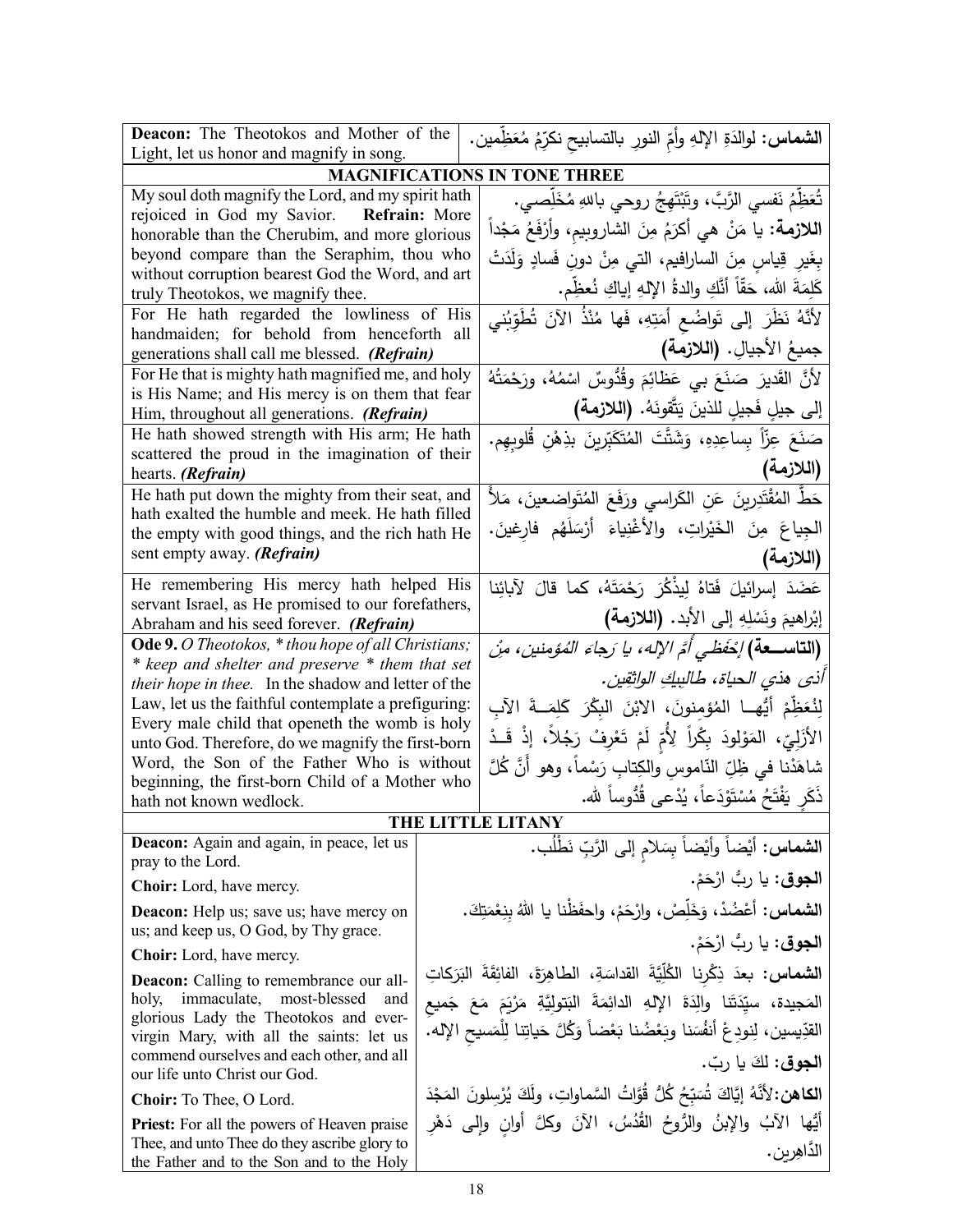| Spirit, now and ever, and unto ages of ages.                                                                   | ا <b>لجوق</b> : آمين.                                                                    |
|----------------------------------------------------------------------------------------------------------------|------------------------------------------------------------------------------------------|
| Choir: Amen.                                                                                                   |                                                                                          |
| Holy is the Lord our God. (THRICE)                                                                             | قُدُّوسٌ هُوَ الرَّبُّ إِلهُنا. (ثلاثاً)                                                 |
| Exalt ye the Lord our God; and worship at His<br>footstool, for He is holy.                                    | إِرْفَعوا الرَّبَّ إِلهَنا، واسْجُدوا لِمَوْطِئٍ قَدَمَيْهِ، لأَنَّ الرَّبَّ             |
|                                                                                                                | إلهَنا قُدُوسٌ هو .                                                                      |
|                                                                                                                | TENTH EOTHINON EXAPOSTEILARION IN TONE 2 (**Vpon that mount in Galilee **)               |
| On the sea of Tiberias, * of old there went a                                                                  | إِنَّ ابْنَيْ زِبِدِي، وبُطْرُسَ ونَشَائيلَ، واثْنَيْنِ آخَرَيْنِ                        |
| fishing * Nathanael, Peter, and with them, another                                                             |                                                                                          |
| two with Thomas, * as well as Zebedee's children;                                                              | وتوما، كانوا بالصَيْدِ في بُحَيْرَةِ طَبَرَيَّة. الذينَ بأمْر                            |
| * and then, as Christ commanded, * upon the<br>right, they cast their net * and drew out many                  | المَسيح، أَلْقَوا الشَّبَكَةَ في الجانِبِ الأَيْمَنِ، فجَذَبوا سَمَكاً                   |
| fishes. * Then knowing Him, * Peter swiftly swam                                                               | كثيراً. فَلَمَّا عَرَفَهُ بُطْرُسُ، تَقَدَّمَ إليهِ سابِحاً. فَهَذا ظَهورٌ               |
| to Him. And He showed them * both bread and                                                                    | ثالِثٌ لِلْسَيِّدِ، لمّا أراهُمْ خُبْزاً وسَمَكاً على جَمْرٍ .                           |
| fish upon the coals * in this, His third appearance.                                                           |                                                                                          |
|                                                                                                                | <b>EXAPOSTEILARIA/THEOTOKION FOR 3 HIERARCHS IN TONE 3 (Thou Who as God adornest)</b>    |
| Let us all sing the praises * of those three vessels of                                                        | لِنَمْدَحِ الْأَنَ جَميعُناً * مَنْ هُمْ لِلنَّورِ أَنية، * أَلْبِرُوقَ                  |
| the Light, * those brilliant flashes of lightning, * the<br>golden mouth, John Chrysostom, * Greg'ry the wise  | الداعِثَةَ الضِّياء،* أعْني باسيليوسَ العَظيم،*                                          |
| Theologian, * and the renowned and great Basil.                                                                | وغْريغوريوسَ اللاهوتِيِّ * ويوحَنَّا الذَّهَبِيَّ الفَم.                                 |
| O Father, Son, and Spirit, * Thou Godhead that art                                                             | أيُّها اللاهوتُ الواحِد،* ألآبُ والابنُ والروح،*                                         |
| truly one, * by the entreaties of Basil, * and of<br>wise Gregory and John, * and of the pure                  | بشَفاعاتِ باسيليوسَ* وغْريغوريوسَ ويوحَنَّا،* ووالِدَةِ                                  |
| Theotokos, * may I not fall from Thy glory.                                                                    |                                                                                          |
|                                                                                                                | الإِله النَّقِيَّة، * لا تَفْصِلْني عَنْ مَجْدِك.                                        |
| Thou art a gold-entwined tower, * and twelve walled                                                            | يا بُرْجاً مَرْصوفًا ذَهَبًا، * مَدينةً باتّْنَىٰ عَشَرَ سُورًا. *                       |
| encircled city, * a throne besprinkled with sunbeams,<br>* a royal chair of the King. * O inexplicable wonder, | كُرْسيًّا رُصِّعَ بِالشُّموسِ، * عَرْشًا لِلْمَلِكِ وَقورًا، * إِنَّ                     |
| * that thou dost milk-feed the Master.                                                                         | إِرْضاعَكِ السَّيِّدِ * بانَ سِرًّا مَغْمورًا.                                           |
|                                                                                                                | <b>AINOI</b> (PRAISES) IN TONE SEVEN                                                     |
| Let everything that hath breath, praise the Lord.                                                              | كُلُّ نَسَمَةٍ فَلْتُسَبِّحِ الرَّبِّ. سَبِّحوا الرَّبَّ مِنَ السَّماواتِ،               |
| Praise ye the Lord from the heavens: praise Him<br>in the heights. To Thee, O God, is due our song.            | سَبِّحوهُ في الأعالي، لأنه لكَ يَليقُ النَّسبيحُ يا الله.                                |
| Praise ye Him, all His angels: praise ye Him, all                                                              |                                                                                          |
| His hosts. To Thee, O God, is due our song.                                                                    | سَبِّحوهُ يا جَميعَ ملائِكَتِهِ، سَبِّحوهُ يا سائِرَ  قُوّاتِهِ، لأنه                    |
|                                                                                                                | لكَ يليقُ التَّسْبِيحُ يا الله.                                                          |
|                                                                                                                | For the Resurrection in Tone Seven                                                       |
| Verse 1. This glory shall be to all His saints.<br>Christ hath risen from the dead, loosening the              | 1− هذ <i>ا المَحْدُ يَكونُ لِجِميعِ أُبرارِهِ.</i> لَقَدْ قامَ المَســـيحُ مِنْ          |
| bonds of Death. Be of good cheer, and of great                                                                 | بين الأمواتِ حالاً عِقالاتِ المَوتِ، فاسْـــتَبْشِـــــرِي أَيَّتُها                     |
| joy, and, O Heavens, praise the glory of God.                                                                  | الأَرْضُ بالفَرَحِ الأَعْظَمِ، ويا سَماواتُ سبِّحي مَجْدَ الله.                          |
| Verse 2. Praise God in His sanctuary; praise                                                                   | 2– سَبْحولِ اللَّهَ فـي قَدِيسِيهِ، سَبْحوُهِ فـي فَلَكِ قُوَّتِهِ. ﴿ إِذْ قَدْ رَأَيْنا |
| Him in the firmament of His power. Seeing the<br>Resurrection of Christ, let us worship the holy               | قِيامَةَ المَسيحِ، فَلِنَسْجُدْ لِلرَّبِّ القُدّوسِ يَسوعَ البَرِيءِ مِنَ الخَطَأِ       |
| Lord Jesus, Who alone is blameless of all error.                                                               | وحدَهُ.                                                                                  |
| Verse 3. Praise Him for His mighty acts; praise                                                                | 3– سَبْحوُه على مُقْدَرتهِ، سَبْحوُه نَظْيَر كُثُرة عَظَمَتِهِ.                          |
| Him according to His excellent greatness. Verily,                                                              |                                                                                          |
| we cease not worshipping the Resurrection of<br>Christ; for we are saved from our sins. Holy,                  | إِنَّنا لا نَفْتُرُ مِنَ السُّجُودِ لِقِيامَةِ المَسيحِ، لأنَّهُ قَدْ خَلَّصَنا          |
| therefore, is the Lord Jesus Who didst manifest the                                                            | مِنْ آثامِنا، فقدّوسٌ هُوَ الرَّبُّ يسوعُ الذي أظْهَرَ القيامةَ.                         |
| Resurrection.                                                                                                  |                                                                                          |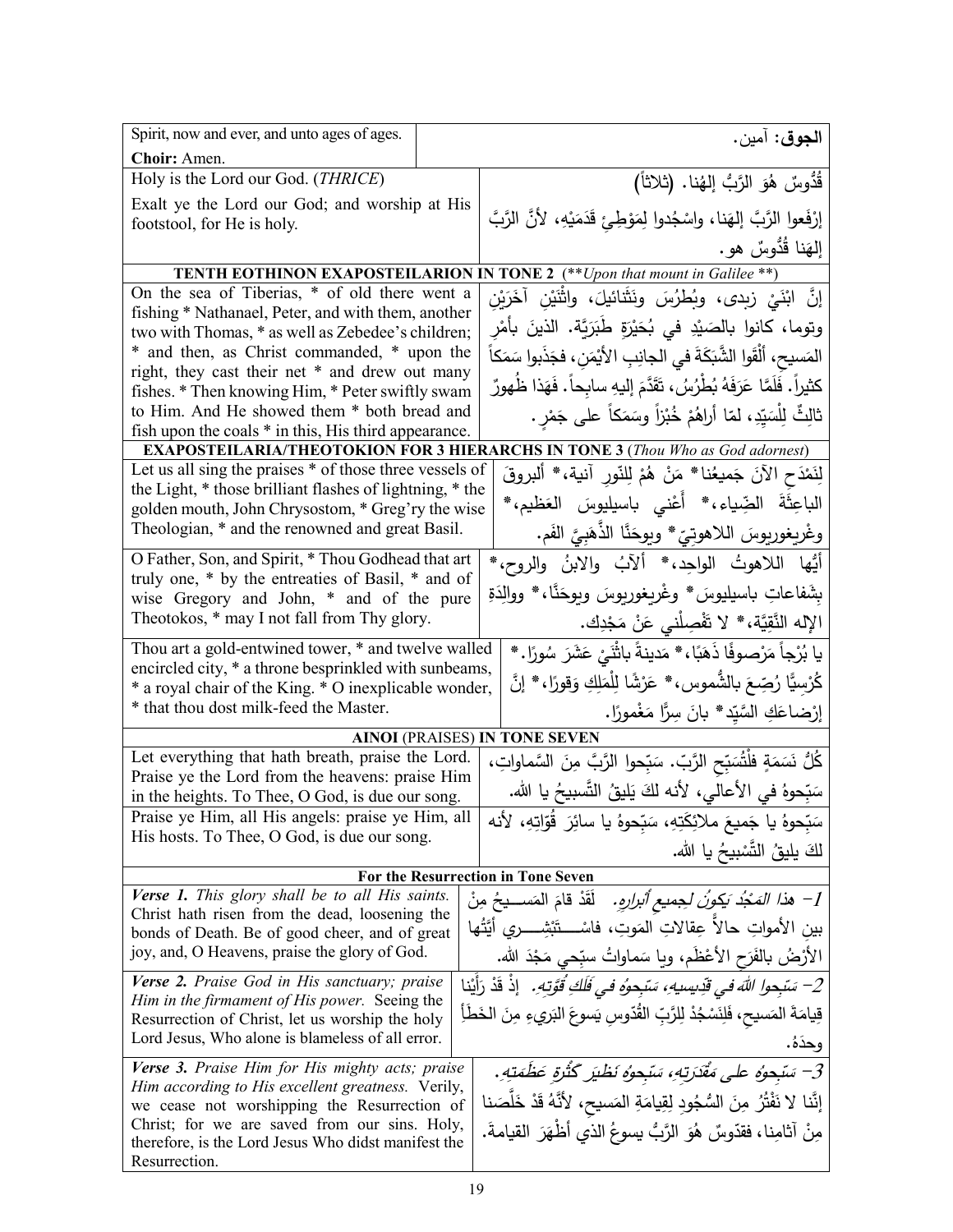*Verse 4. Praise Him with the sound of the trumpet; praise Him with the psaltery and harp.* With what shall we reward the Lord for all that He hath given us? For God, for our sakes, dwelt among men; and for corrupt nature the Word became flesh and lived among us. Yea, He hath done this, the Benefactor of ingrates, the Savior of captives, the Sun of justice to those lying in darkness, the Passionless on the Cross, the Light in Hades, the Life in death, and the Resurrection of the fallen. Wherefore, do we cry to Him: O our God, glory to Thee.

4– سَبْحِوُه بِلَحْنِ البوقِ، سَبْحِوُه بالمِزْمارِ والقيثارَة. بِماذا نُكافِئُ الرَّبَّ عَنْ كلِّ ما أَعْطانا؟ لأنَّ الإِلهَ مِنْ<br>ُ .<br>-أجلِنا ســـاكَنَ النَشَـــرَ ، ومِنْ أَجْلِ الطَّبيعَةِ المَفْســودَةِ ٔ<br>ّ ֺ**ֺ** َ َّل ْ فینا، وال ً وح ْما َح ُ ل َة ِم َل ُ صـــــــــــار ْحِســـــــــــ ُن للعادمي َ الك م الشُّكْرِ ، والمُنْقِذُ للمَسْبِيين ، وشمسُ العِدْلِ للثَّاوِينَ في ْ الظُّلامِ، وغيرُ المُتَأَلِّمِ على الصَّـــــليبِ، والنُّورُ في الجَحيمِ، والحَياةُ في المَوتِ، والقِيامَةُ لِلسَّــــاقِطينَ.<br>-فلِذلكَ ذَهْتِفُ إِليهِ: يا إِلَهَنا المَجْدُ لك.<br>ناسخة المسابق ْ

**For the Three Hierarchs in Tone Two** (\*\**With what fair crowns*\*\*) *Verse 5. Praise Him with the timbrel and dance; praise Him with stringed instruments and organs.*  With what divine and fair crowns of praise \* shall we crown our three ven'rable teachers? \* Who, after the body, were far apart, \* yet in the Spirit were bound as one; \* the foremost among God bearing Fathers; \* the servants and peers in number of the Trinity; \* the stars that shine with unending light throughout the world, \* the Church's towering pillars, \* who because they triumphed \* have been crowned with crowns of glory \* by Christ, our immortal God, \* Who granteth Great Mercy to the world.

*Verse 6. Praise Him upon the loud cymbals: praise Him upon the high-sounding cymbals. Let everything that hath breath praise the Lord.*  With what sweet beauty of hymnody \* shall we laurel the God-bearing Fathers? \* who are holy Heaven's initiates \* and Orthodoxy's ambassadors; \* those all-uncorrupted theologians: \* great Basil, the skilled revealer of God's mysteries; \* divine and divinely speaking Father Gregory; \* with him whose tongue was all golden, \* John, the celebrated; \* they were rightly glorified by \* our Lord God, the Trinity, \* Who granteth Great Mercy to the world.

*Verse 7. The saints shall boast in glory, and they shall rejoice upon their beds.* With what high words of encomiums \* shall we offer our praise to the hierarchs? \* they are the Apostles' true peers in grace, \* equally honored with them in gifts; \* destroyers of godless irreligion; \* the saviors and expert guides in both their words and deeds; \* the shepherds who imitated Christ through fervent faith; \* the truly heavenly mortals \* and the earthly Angels, \* whom the Lord of Glory, Christ God, \* hath honored and magnified, \* Who granteth Great Mercy to the world.

5– سَتَجِوهُ بالطُبْلِ والمَصــافِ. سَتَجِوهُ بالأوتارِ *وَلَكَ الطَّرَب.* بأيَّةِ أكاليلَ مِنَ المدائحِ\* نُكلِّلُ المعلِّمين\* ألمُنْفَصِــــــلينَ بالأجْســـــادِ والْمُتَّحدينَ بالروح،\* وزُعَماءَ المُتَوَشِّــحينَ بالله.\* مَنْ كانوا\*<br>. كَواكِـبَ مُنيرَةً لِلْمَسْـــكونَــة،\* وكــانوا\* أَعْمَـدَةً<br>. ؙؚ لِلْكَنيسـة.\* أَلَّذينَ بِما أَنَّهُم \* مُنْتَصِـرونَ روحِيًّا،\*<br>يَدِينَتَ قَدْ كَلَّلَهُمْ بِأَكالِيلِ المَجْدِ\* أَلمَســــيحُ إلهُنا\* أَلمالِكُ ُ ْظمى. َ َة الع ْم َّ الرح

َ سَبِّحوهُ بِنَغَماتِ الصُّنوجِ، سَبِّحوهُ بِصُنوجِ التَّهْليلِ، ك*َّلُّ نَسَمةٍ فَلُتَسَبِّحِ الرَّبِّ.* ۚ بِأَيَّةِ نَشَائِذَ جَميلةٍ \* نُسَرْبِلُ .<br>ا َ َ ِ والكارز�ن ّین َ َّ الســــــ ِماو� ّ�ن ُســــــار َ �ا�،\* ألم ِ حین َشــــــ ّ َو ت ُ الم باسْتِقامَةِ الرَّأي،\* واللاهوتِيّينَ المُدقِّقين\* باسِـيليوس\*<br>. أَلمُظْهِرَ الإلهِيَّـاتِ العَظيمِ،\* وغْريغوريوس\* ألإلهيَّ النّاطِقَ باللاهوت،\* ويوحنّا الذّهبيَّ اللّســانِ الـجليل.\*<br>ِ أَلّـذينَ بـاسْــــتِحْقـاق\* قَدْ مَجَّدَهُمْ تَمْجيدًا\* أَلثّـالوثُ<br>. الرَّبُّ، \* أَلمالِكُ الرَّحْمَةَ العُظْمى.<br>ّ

7 – يفتخر الأبرار بالمجدِ لَيَرَنِّمُوا عَلَى مَضَـــاجِعِهْم. بَأَيَّةِ أَقُوالٍ تَقْرِيظَيَّةٍ\* نَمْدَحُ رُؤَساءَ الكَهَنَة\* أَلمُساوينَ<br>نُفسه لِلْرُسُلِ في النِّعْمَةِ، المُتَساوينَ في ما بَيْنَهُمْ\* بِالكَرَامَةِ<br>. نساوين تي ما بينهم باندرام<br>... **ٔ** والمَواهِب. \* ألمُلاشـــــينَ \* لِلْكُفْرِ ، والمُخَلِّصـــــين، \*<br>\* والمُرْشِــــــدينَ\* عَبْرَ أَقْوالِهِمْ والأَفْعــال.\* والرُّعــاةَ<br>وي .<br>ا المُقْتَدينَ بالمَسـيح، \* ألمَلائِكَةَ الأَرْضِـيين، \* والنَشَـرَ السَّـــماوِيّين. \* مَنْ شَـــرَّفَهُمُ المَســـيحُ رَبُّ المَجْدِ، \*<br>، ألمالِكُ الرَّحْمَةَ العُظْمى.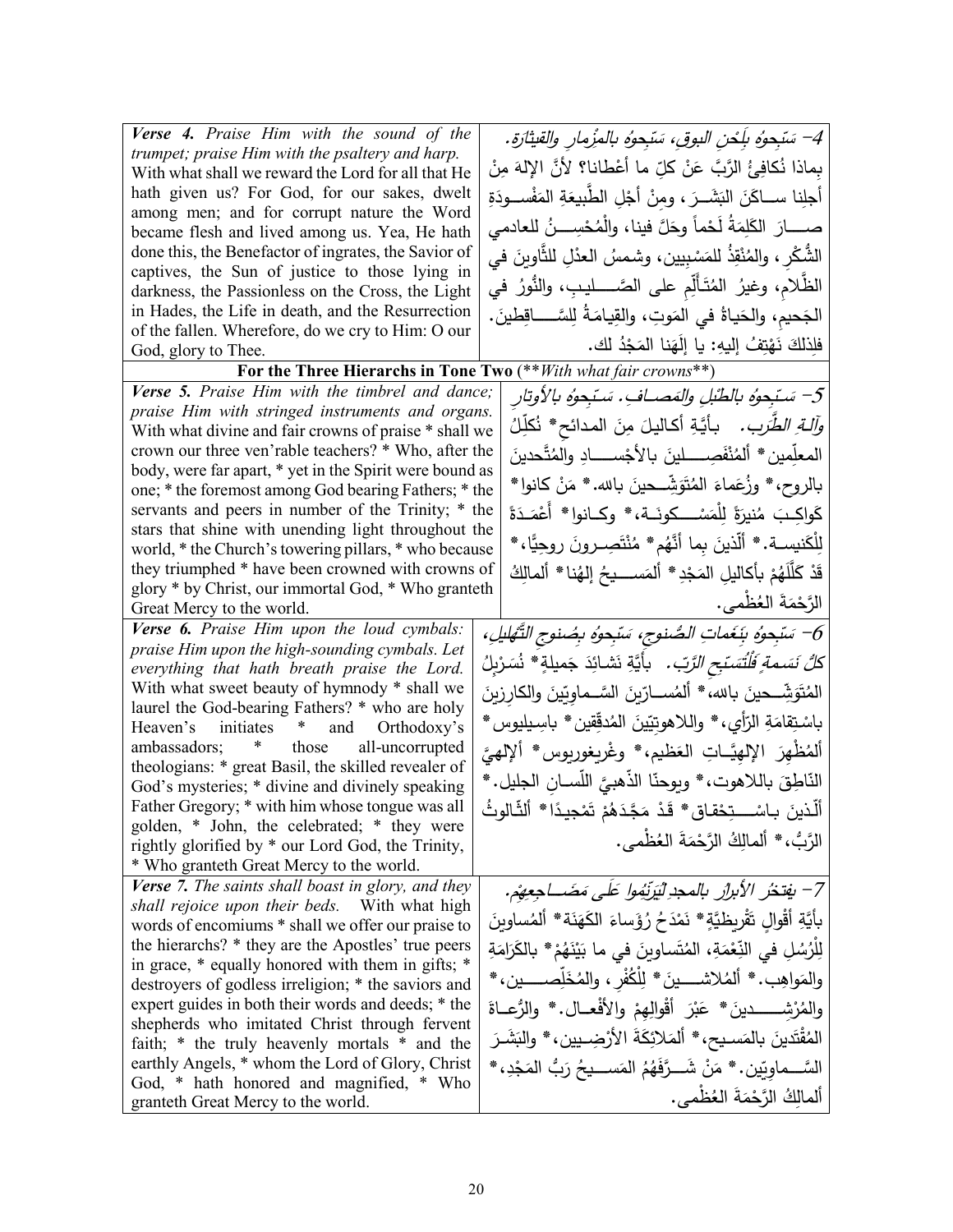| Verse 8. Thy priests, O Lord, shall be clothed with                                                        | 8– كَهَنْتُكَ يا رِبُّ يَلْبَسونَ الْعَدْلُ، وأُبْرِارُكَ يَيْتَهجون.              |
|------------------------------------------------------------------------------------------------------------|------------------------------------------------------------------------------------|
| righteousness, and Thy righteous shall rejoice.                                                            |                                                                                    |
| With what crowns of praise shall we crown the                                                              | بِأَيَّةِ أَكَالِيلَ مِنَ الْمَدائِحِ* نُتَوِّجُ الذَّهَبِيَّ الْفَمِ* مَعْ        |
| golden-worded, with Basil and Gregory, those                                                               | بــاســــــيليوس وغْريغوريوس،* آنِيَــةَ الرُّوحِ الْقُـدُسِ                       |
| Spirit-revering vessels and steadfast contenders                                                           | المُوقِّرَة * أَلمُناضِلينَ عَنِ الإِيمانِ. * أَعْمِدَةَ * الكَنيسَةِ،             |
| for the faith, pillars of the Church, confirmation of<br>believers, and comforters to all sinners, springs |                                                                                    |
| overflowing with water, from which as we drink,                                                            | وثَباتَ المُؤْمِنين، * وَتَعْزِيَـةَ * الْخـاطِئينَ جَميعِهِم. *                   |
| our souls are refreshed, seeking are refreshed,                                                            | يَنابيعَ المِياهِ العَذْبة * أَلَّتي نَسْـــتَّقي مِنْها * فَتَتَنَعَّمُ           |
| seeking forgiveness of iniquities and the Great                                                            | نُفوسُنا، * ونَسْتَمِدُّ غُفْرانَ الزَّلات * والرَّحْمَةَ العُظْمى.                |
| Mercy.                                                                                                     |                                                                                    |
|                                                                                                            | THE DOXASTICON FOR THE THREE HIERARCHS IN TONE TWO                                 |
| Glory to the Father and to the Son and to the Holy                                                         | <i>المجدُ للأبِ والابنِ والروحِ القدَسِ.</i> اليومَ نُفُوسُ                        |
| Spirit. On this day, the souls of the earthborn are                                                        |                                                                                    |
| exalted above earthly things; today, they become                                                           | الأَرْضِـــيينَ تَترفَّعُ عَنِ الأَرْضِـــيَّات. اليومَ تُصْــبِحُ                 |
| heavenly, on the memorial of the Saints. For the                                                           | سَماويَّةً في تَذْكار القِدِّيسين، لأنَّ أبوابَ السّماواتِ                         |
| gates of the Heavens are lifted up, and the things of<br>the Master are made known to us. The power of     | تَرْتَفعُ وأمورَ السَّــــيّدِ تُكشــــفُ لنـا. فالأقوالُ تَكْرزُ                  |
| speech proclaimeth their words, and tongues sing of                                                        |                                                                                    |
| their wonders, and as for us, we cry unto the Savior:                                                      | بأقْوالِهِ، والأَلْسِنَةُ تَشْدو بِعَجائِبِهِ، وأمّا نَحنُ فَنَهْتفُ               |
| Glory be to Thee, O Christ God; for through these                                                          | نحوَ المُخلِّص قَائِلين: المَجْدُ لكَ أَيُّها المَسيحُ الإِلَه                     |
| Saints, peace is come unto the faithful.                                                                   | لأَنَّهُ بِواسِطَتِهِمْ حَصَلَتِ السَّلامةُ للمُؤمِنينِ.                           |
|                                                                                                            |                                                                                    |
| Both now and ever, and unto ages of ages. Amen.<br>Most blessed art thou, O Virgin Theotokos, for          | الآنَ وكلَّ أوانٍ وإلى دهرِ الداهرينَ. آمين.   أَنتِ هِيَ                          |
| through Him that was incarnate of thee is Hades                                                            | الفائِقَةُ عَلَى كُلِّ البَرَكاتِ، يا والِدَةَ الإِلَهِ العَذراءِ، لأَنَّ          |
| despoiled, Adam is recalled from the dead, the                                                             | الْجَحيمَ قَد سُبِيَت بِواسِطَةِ الْمُتَجَسِّدِ مِنكِ، وَآدَمَ دُعِيَ              |
| curse is made void, Eve is set free, death is slain,                                                       |                                                                                    |
| and we are endowed with life. Wherefore, in                                                                | ثانِيَةً، واللُّعنَةَ بادَت، وَحَوّاءَ انعَتَقَت، والمَوتَ أميتَ،                  |
| hymns of praise, we cry aloud: Blessed art Thou,                                                           | وَنَحنُ قَد حَيينا. فَلِذَلِكَ نُسَبِّحُ هاتِفين: مُبارَكٌ أَنتَ أَيُّها           |
| O Christ our God, Who is thus well pleased, glory                                                          |                                                                                    |
| to Thee.                                                                                                   | المَسيحُ إِلَهُنا، يا مَن هَكَذا سُرَّ ، المَجدُ لَك.                              |
|                                                                                                            | THE GREAT DOXOLOGY IN TONE TWO                                                     |
| Glory to Thee, who has shown forth the Light.<br>Glory to God in the highest, and on earth peace,          | المَجْدُ لَكَ يا مُظهِرَ النورِ ، المَجْدُ للهِ في العَلاءِ ، وعلي                 |
| good will among men.                                                                                       | الأَرْضِ السَّلامُ، وفي النَّاسِ المَسَرَّة.                                       |
| We hymn thee, we bless Thee, we worship Thee,                                                              | نُسَبِّحُكَ، نُبارِكُكَ، نَسْجُدُ لَكَ، نُمَجِّدُكَ، نَشْكُرُكَ مِنْ               |
| we glorify Thee, we give thanks unto Thee for Thy                                                          |                                                                                    |
| great glory.                                                                                               | أَجْل عَظْيم جَلال مَجْدِك.                                                        |
| O Lord King, heavenly God, Father                                                                          | أَيُّها الرَّبُّ المَلِكُ، السَّماوِيُّ، الإلهُ، الآبُ الضَّابِطَ الكُلِّ؛ أَيُّها |
| Almighty; O Lord, the only-begotten Son,                                                                   |                                                                                    |
| Jesus Christ; and the Holy Spirit.                                                                         | الرَّبُّ الإِبْنُ الوَحيدُ، يا يَسوعُ المَسيحِ؛ ويا أَيُّها الرّوحُ القُدُسِ.      |
| O Lord God, Lamb of God, Son of the Father, that                                                           | أَيُّها الرَّبُّ الإِلهُ، يا حَمَلَ اللهِ يا ابْنَ الآب، يا رافِعَ                 |
| takest away the sin of the world, have mercy on                                                            | خطيئةِ العالَمِ، ارْحَمْنا، يا رافِعَ خَطايا العالَمِ.                             |
| us, Thou that takest away the sins of the world.                                                           |                                                                                    |
| Receive our prayer, Thou that sittest at the right<br>hand of the Father, and have mercy on us.            | نَقَبَّلْ تَضَرُّعَنا أَيُّها الْجالِسُ عَنْ يَمين الآبِ، وارْحَمْنا.              |
| For Thou only art holy, Thou only art the Lord, O                                                          | لأَنَّكَ أَنْتَ وَحْدَكَ قُدُّوسٌ، أَنْتَ وَحْدَكَ الرَّبُّ يَسوعُ                 |
| Jesus Christ, to the glory of God the Father. Amen.                                                        |                                                                                    |
|                                                                                                            | المَسيحُ، في مَجْدِ اللهِ الآبِ. آمين.                                             |
| Every day will I bless Thee, and I will praise                                                             | في كُلِّ يَوم أَبارِكُكَ، وأُسَبِّحُ اسْمَكَ إلى الأَبَدِ، وإلى أَبَدِ الأَبَد.    |
| Thy Name forever; yea forever and ever.                                                                    |                                                                                    |
| Vouchsafe, O Lord, to keep us this day without sin.                                                        | أَهِّلْنَا، يا رَبُ، أَنْ نُحْفَظَ في هذا النِوم بِغَيْرِ خَطيئةٍ.                 |